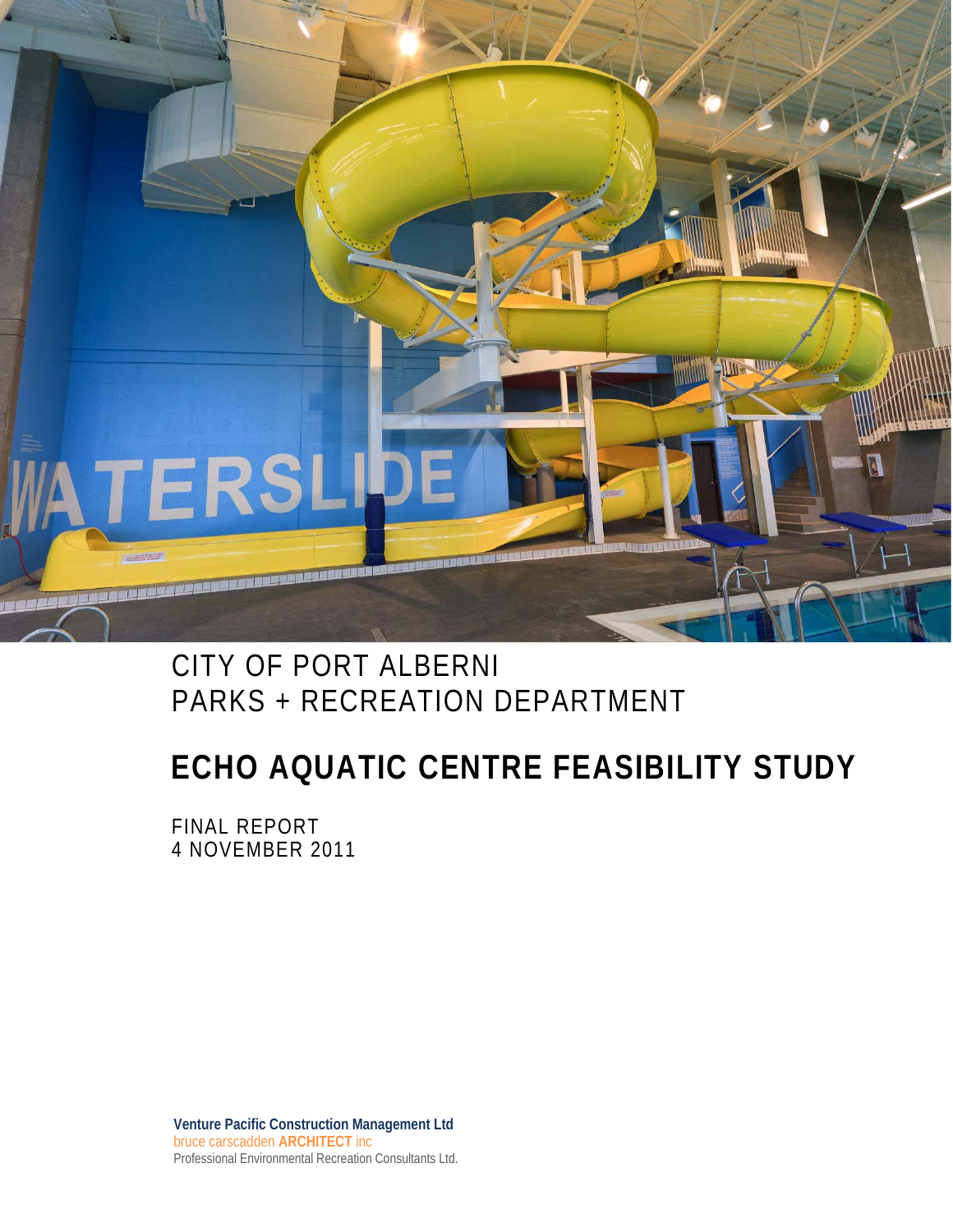### TABLE OF CONTENTS

|                | <b>Executive Summary</b>                      | PAGE 3  |
|----------------|-----------------------------------------------|---------|
| $\mathbf{1}$ . | <b>INTRODUCTION</b>                           | PAGE 5  |
| 2.             | <b>METHODOLOGY</b>                            | PAGE 6  |
| 3.             | DEMOGRAPHICS INFORMATION                      | PAGE 8  |
| 4.             | TRENDS IN AQUATIC FACILITY DESIGN + OPERATION | PAGE 10 |
| 5.             | <b>COMPARABLE COMMUNITIES</b>                 | PAGE 13 |
| 6.             | <b>COMMUNITY INPUT</b>                        | PAGE 18 |
| 7.             | <b>PARTICIPATION STATISTICS</b>               | PAGE 22 |
| 8.             | REVIEW, ANALYSIS + CONCEPT DESIGN             | PAGE 24 |
| 9.             | <b>CAPITAL COSTS</b>                          | PAGE 29 |
| 10.            | <b>OPERATING COSTS</b>                        | PAGE 30 |
| 11.            | <b>RECOMMENDATIONS</b>                        | PAGE 31 |
|                |                                               |         |
|                | <b>APPENDICES</b>                             | PAGE 32 |
| А.             | VANCOUVER ISLAND FEES + CHARGES 2011 SURVEY   |         |
| <b>B.</b>      | <b>COMMUNITY INPUT NOTES</b>                  |         |
| C.             | <b>SURVEY + QUESTIONNAIRE RESULTS</b>         |         |
| D.             | OPEN HOUSE PRESENTATION RESULTS               |         |

**E. MEETING NOTES**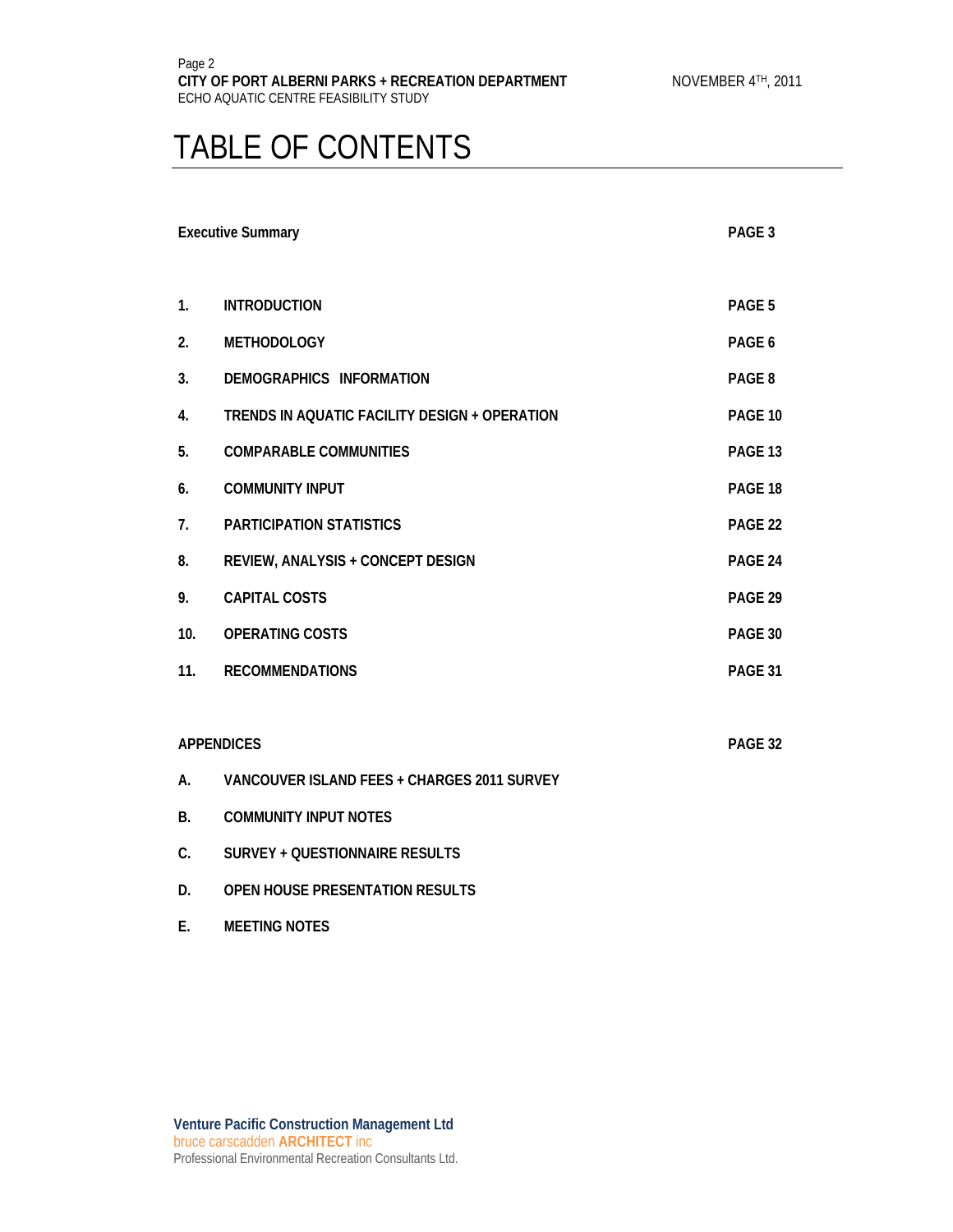### EXECUTIVE SUMMARY

In the spring of 2011, the City of Port Alberni retained the services of Venture Pacific Construction Management, along with Bruce Carscadden Architect Inc. and Professional Environmental Recreation Consultants Ltd. (PERC) to prepare a Facility Feasibility Study related to the possible renovation or replacement of the Echo Aquatic Centre.

The study was completed over a six month period and involved a number of key steps including:

- Meetings with City, Regional District, Recreation Department staff, local organizations and the general public;
- A review of background information including previous studies and reports;
- A review of demographic information;
- A review of the current condition of the aquatic centre;
- Research related to trends in aquatic facility design and use;
- The development of information related to capital and operating costs and their impact on local taxpayers;
- The preparation and presentation of a draft and final report.

The consultants developed three Concept Options for presentation at the first of two public meetings.

Option One retained the existing pool and added a leisure pool with new change rooms. The leisure pool would include two swimming lanes, and would have water depth appropriate for instruction, play and rehabilitation programs. The cost for this option was estimated at \$12 million. This option would require closure of the pool for several months.

Option Two retained and renovated the existing pools and added new leisure pool components as well as fitness and multipurpose space. The leisure pool would include two swimming lanes and appropriate water depth. This option would also include an outdoor patio with a winter hot tub and spray pool. The cost of this option was estimated at \$15 million. This option would also require the pool to be closed for a period of time.

Option Three would involve the construction of a new six lane 25 meter pool with new change rooms and staff areas, and a leisure pool that would include three swimming lanes. An outdoor patio with a winter hot tub and spray pool would also be included. The existing pool area would be renovated for fitness and multipurpose space. The estimated cost was \$18 million. The existing aquatic center would be able to continue operation during the construction of the new facility with this option.

Following the first public meeting on June 27, 2011 the consultants reviewed the comments on each of the three options and developed additional options (four and five) based on additional public input.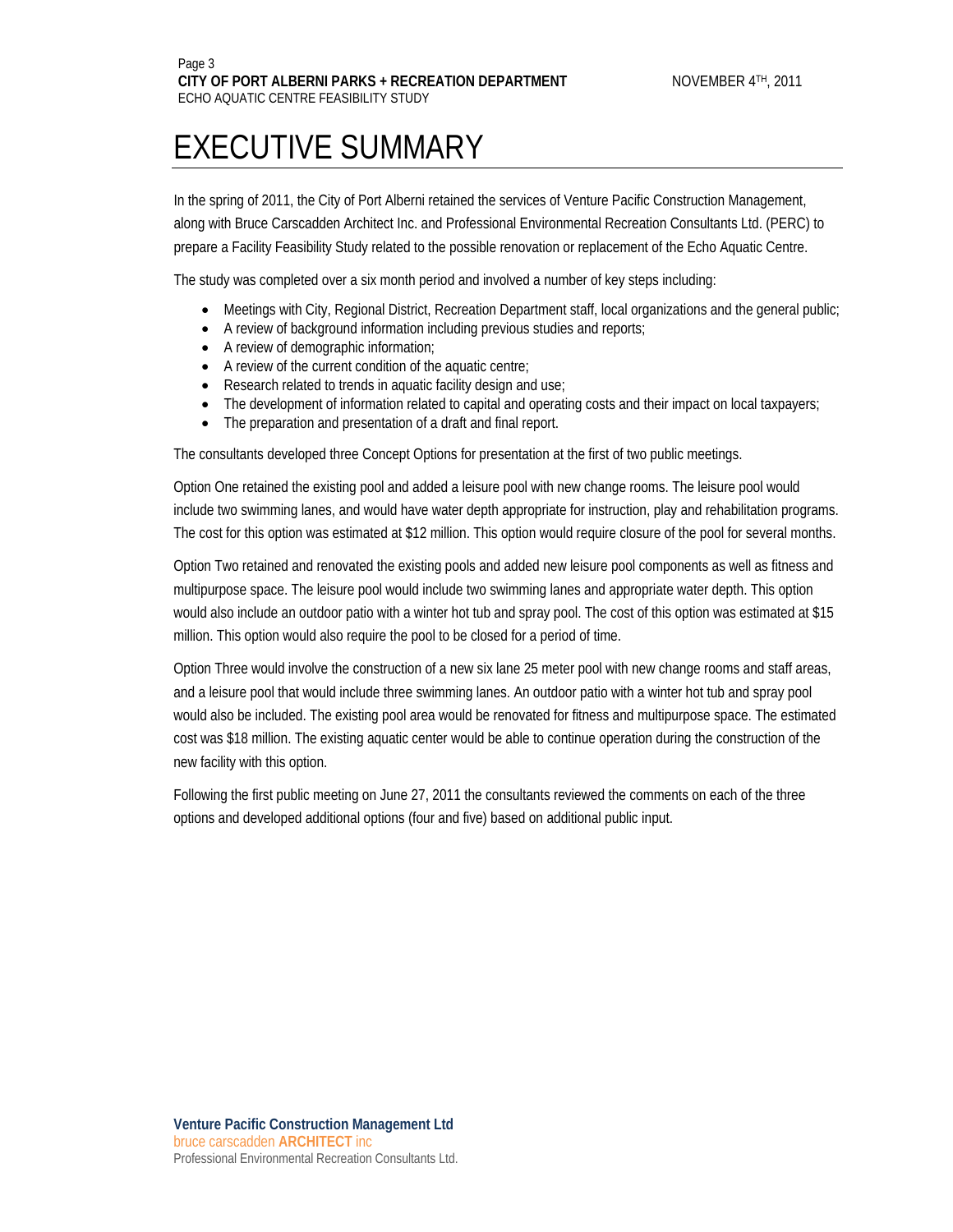### EXECUTIVE SUMMARY

Option Four included a new aquatic facility to the north of the existing community centre, and improvements to the existing pool for fitness and multipurpose space, and included a "Surf Rider", which simulates surfing in a confined indoor space. A leisure pool with three swimming lanes and related features would be included along with a large hot tub, steam room and sauna. This option would include new accessible change rooms for men, women and families. The cost was estimated at \$15.8 million and would not require the existing pool to be closed during construction.

Option Five included a new aquatic facility to the north and renovation to the existing aquatic centre for fitness and multipurpose space, as well as water slide. A leisure pool with three swimming lanes and related features would be included along with a large hot tub, steam room and sauna. This option would include new fully accessible change rooms for men, women and families. In Option Five, a new entrance would be developed providing enclosed lobby space with entry to the aquatic centre and the community centre. The cost of this option was estimated at \$17 million and would not require closing the existing pool during construction.

Option Six is the **Preferred Option**. This plan builds a new aquatic facility to the north, and renovates the existing natatorium for fitness and multipurpose spaces, and includes a waterslide.

The new pool would significantly enhance the services provided to the community as a whole. The leisure pool offers swimming lessons, play for all ages, rehabilitation opportunities and frees up the 25 meter pool for length swimming and advanced lessons. The separate pools allow for different water temperatures to be provided ensuring all age groups can enjoy their aquatic experience.

In terms of operating costs, a pool with the features described above generally draws more participants resulting in increased revenue opportunities. Other communities that have added leisure components to their aquatic facilities have experienced up to a 40% increase in general swim participation. On the expenditure side, a larger aquatic centre requires more staff and additional maintenance; however, facilities have found that the increase in revenues offsets the increase in expenditures.

From an attendance point of view, most renovated or replaced aquatic facilities have experienced increased participation in lessons and other programs as well as at general swimming sessions. Pool staff has found in many cases that other program areas have experienced increased participation as well.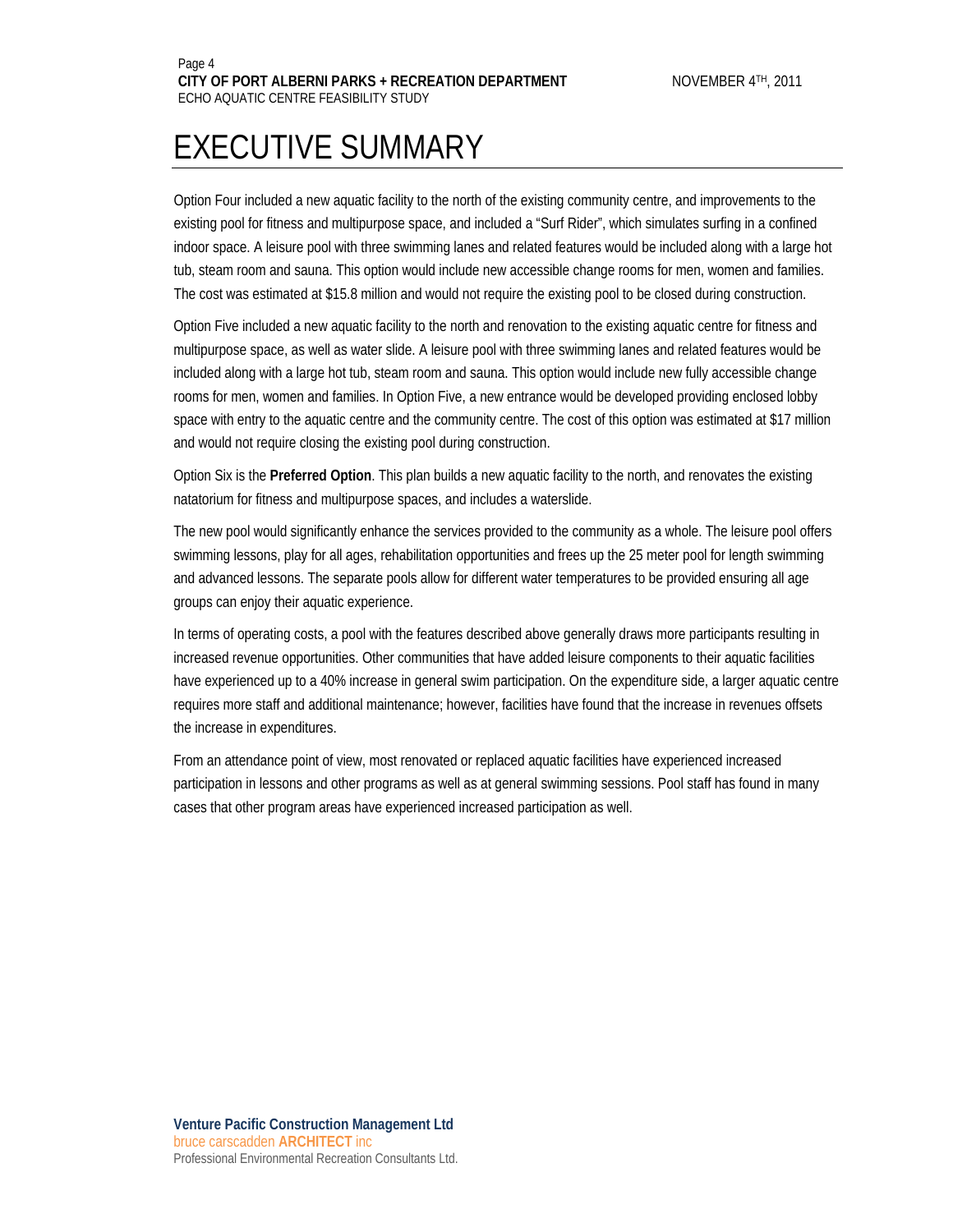### 1. INTRODUCTION

The Echo Community Centre was constructed as part of British Columbia's 1967 Centennial celebrations and consists of five separate phases of development. The Aquatic Centre was included in the original 1966 development. At the time, it was considered "cutting edge" in terms of community recreation facility design. Following the initial construction, a small fitness room, hot tub, sauna and tot's pool were installed in 1974 and family change rooms were added in 2000.

The original facility construction was well done with quality finishing and attention paid to function and durability while providing service to large numbers of patrons. The facility has been well maintained over the past 44 years and there are no pending operational issues. The tank is sound and the main seal at the base of the sidewalls has been replaced and is reviewed annually for leak points. Much of the filter room equipment has been replaced and an upgraded HVAC system was installed in 2010 to improve air quality and reduce energy consumption. Approximately one third of the original roof membrane has also been replaced.

City Council has frequently asked for an estimated cost to construct a new aquatic centre and subsequently approved funds for a pool feasibility study as part of the 2011 Financial Planning process. At this point there is no commitment for actual project funding.

The objectives of the feasibility study include:

- To gather and review information on the current operation of the existing aquatic and community centre;
- To ensure that the general public and stakeholders are given an opportunity to provide comments and suggestions regarding the development of a new or expanded aquatic centre in the community;
- To review plans prepared as a result of the study;
- To identify current design and program trends, desirable features and space requirements related to those facilities;
- To optimize the use of existing and future facility space and staff resources;
- To discuss the benefits of an upgraded aquatic facility with the community;
- To detail both construction and operating costs for the new facility;
- To consider possible phasing of the proposed development;
- To determine the financial impact of the proposed facility on local taxation;
- To prepare and present a final report with plans, costs and recommendations.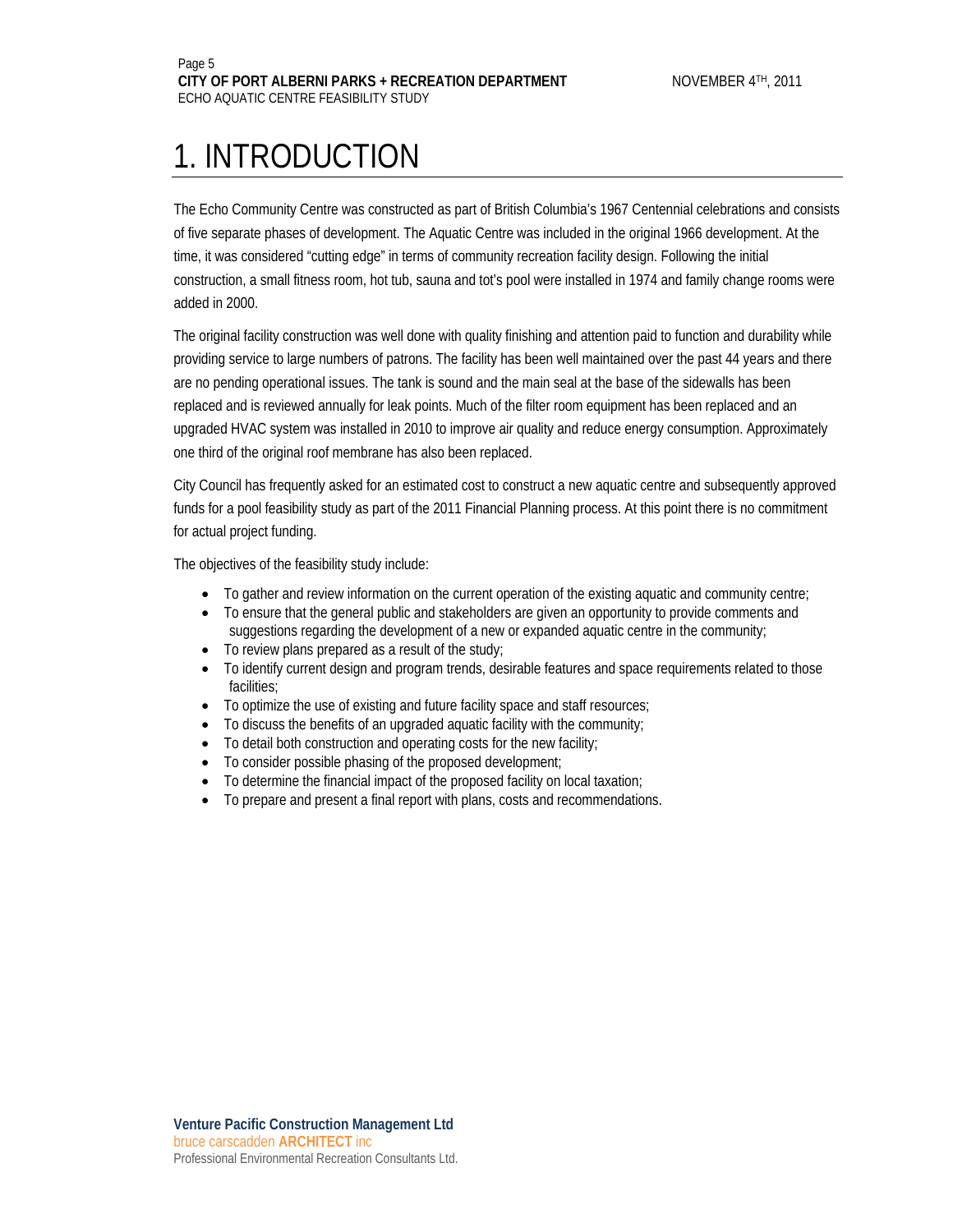### 2. METHODOLOGY

The City of Port Alberni retained the services of Venture Pacific Construction Management, Bruce Carscadden Architect Inc. and Professional Environmental Recreation Consultants Ltd. (PERC) in the spring of 2011 to prepare a feasibility study to assist in determining if the existing Aquatic Centre should be renovated or replaced, and to identify the type of features the community would most prefer in a new or refurbished facility.

The following specific steps were undertaken in the completion of the report.

#### **2.1 MEETINGS WITH THE CLIENT**

At project commencement, the consultants met with the Parks and Recreation Department senior staff to review the proposed methodology and terms of reference for the project, and to confirm project deliverables. The following specific items were also discussed:

- Availability of background information and related previous reports;
- Project time line;
- Design and programming trends in aquatics;
- Capital and operating costs;
- Community input;
- Preparation and presentation of some concept options;
- Preparation and presentation of the final report.

At this time the consultants were taken on a tour of the current facilities and the overall site of the Centre

#### **2.2 BACKGROUND MATERIALS**

The consultants reviewed a number of background documents and previous planning studies including:

- 1995 Echo '67 Centre Facility Study including the 1990 Seismic Survey of City Owned Buildings (Echo Centre section and summary)
- Assorted facility plans
- School District 70 High School Site Plans (2011)
- Current Fees and Charges
- 2011 survey of Vancouver Island fees and charges
- Current facility budget and wage rates
- Current facility organization structure
- Twelve month summary of Hydro and Gas invoices
- Summary of Aquatic Centre attendance statistics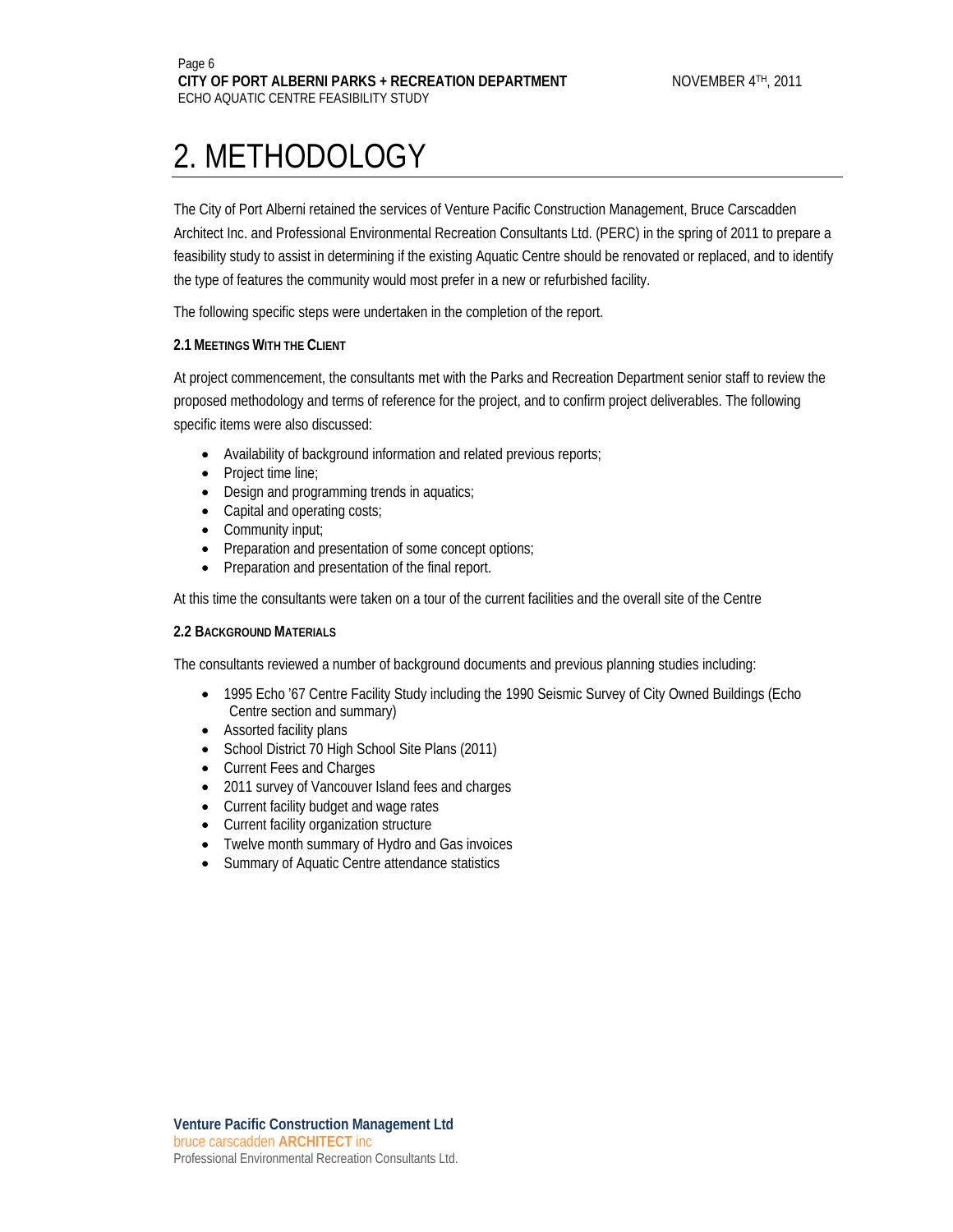### 2. METHODOLOGY

#### **2.3 PUBLIC / STAKEHOLDER INPUT**

The consultants met with and collected information from the following stakeholders and public groups:

- Port Alberni Swimming Pool Committee
- Port Alberni Parks and Recreation Department staff
- City Hall and Council representatives
- Alberni-Clayoquot Regional District Representatives
- School District #70 Alberni Representatives
- Alberni-Clayoquot Continuing Care Society
- Tsunami Swim Club
- Public meetings
- Distributed and summarized public survey
- Correspondence

#### **2.4 REVIEW AND ANALYSIS / CONCEPT DESIGN**

In a collaborative approach based on the proposed program, a number of conceptual design options were developed. Input included review and analysis of the site, existing facilities and information provided through consultation with the public, existing reports, user groups and staff. The concept options and designs developed according to this collaboration were refined until a Preferred Option was settled upon. With consensus on the program, budget and design the preferred option was identified, and is presented in Chapter 8 of this report.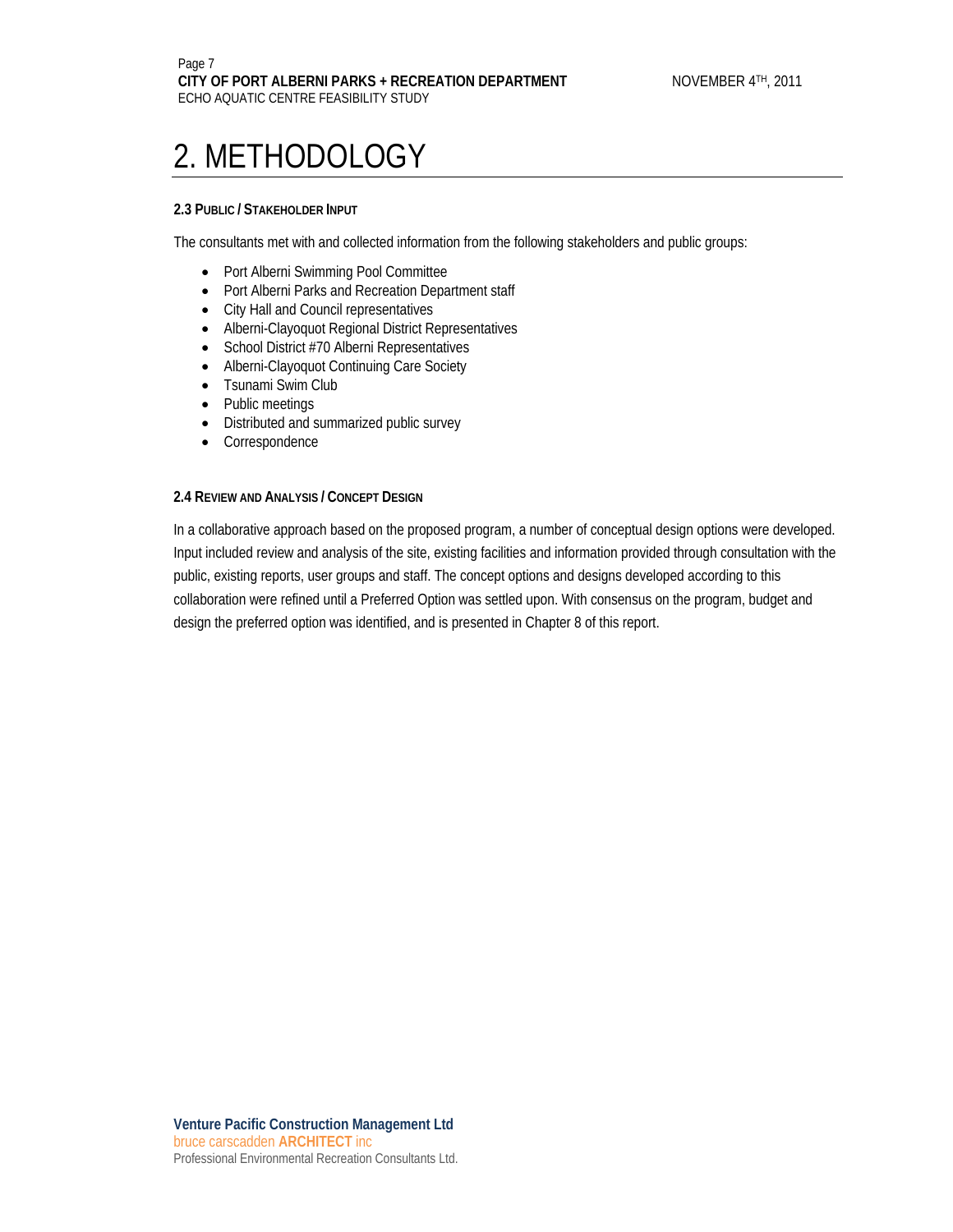### 3. DEMOGRAPHIC INFORMATION

The team consulted Statistics Canada to obtain information regarding the 2006 Census to develop a demographic snapshot of Port Alberni and the surrounding communities. The B.C. Regional District and Municipal Population Estimates were also consulted to provide 2010 population estimates. School District #70 provided their enrollment statistics to assist in estimating the trend in population for the next several years.

| <b>AREA</b>                         | 2006      | % CHANGE | 2001      |
|-------------------------------------|-----------|----------|-----------|
| Port Alberni                        | 17,548    | $-1.1%$  | 17,748    |
| <b>Beaver Creek</b>                 | 2,822     | 1.5%     | 2,779     |
| Sproat Lake                         | 2,027     | 0.5%     | 2,016     |
| <b>Cherry Creek</b>                 | 1,882     | $-0.5$   | 1,892     |
| <b>Beaufort</b>                     | 476       | $-5.2%$  | 502       |
| Alberni Valley                      | 24,755    | $-0.7%$  | 24,937    |
| Alberni-Clayoquot Regional District | 30,664    | 1.1%     | 30,345    |
| <b>British Columbia</b>             | 4,113,487 | 5.3%     | 3,907,738 |

FIGURE ONE - POPULATION CHANGE (1996-2006)

The 2006 Canada Census lists a population of 17,548 residents in the City of Port Alberni. That figure is down from the 18,468 that was reported in the 1996 Census, which was slightly lower than the 18,523 reported in the 1991 Census. Since the initial population decrease was shown in the 2001 Census, the population of Port Alberni has basically stabilized. The BC Estimates for 2010 report a slight population increase of 1.2% up to 17,752 residents.

The Alberni Valley, which is made up of the City of Port Alberni, and the Electoral Areas of Beaver Creek, Sproat Lake, Cherry Creek and Beaufort, had a total population of 24,755 as reported in the 2006 Census, which was down slightly from the 24,937 report in the 2001 Census. BC Estimates for 2010 show the unincorporated areas of the Alberni-Clayoquot Regional District up slightly by about 2% but there is no breakdown available for each Electoral Area.

It is safe to say that the population of the area served by the Port Alberni Parks and Recreation Department is stable and will be for the foreseeable future.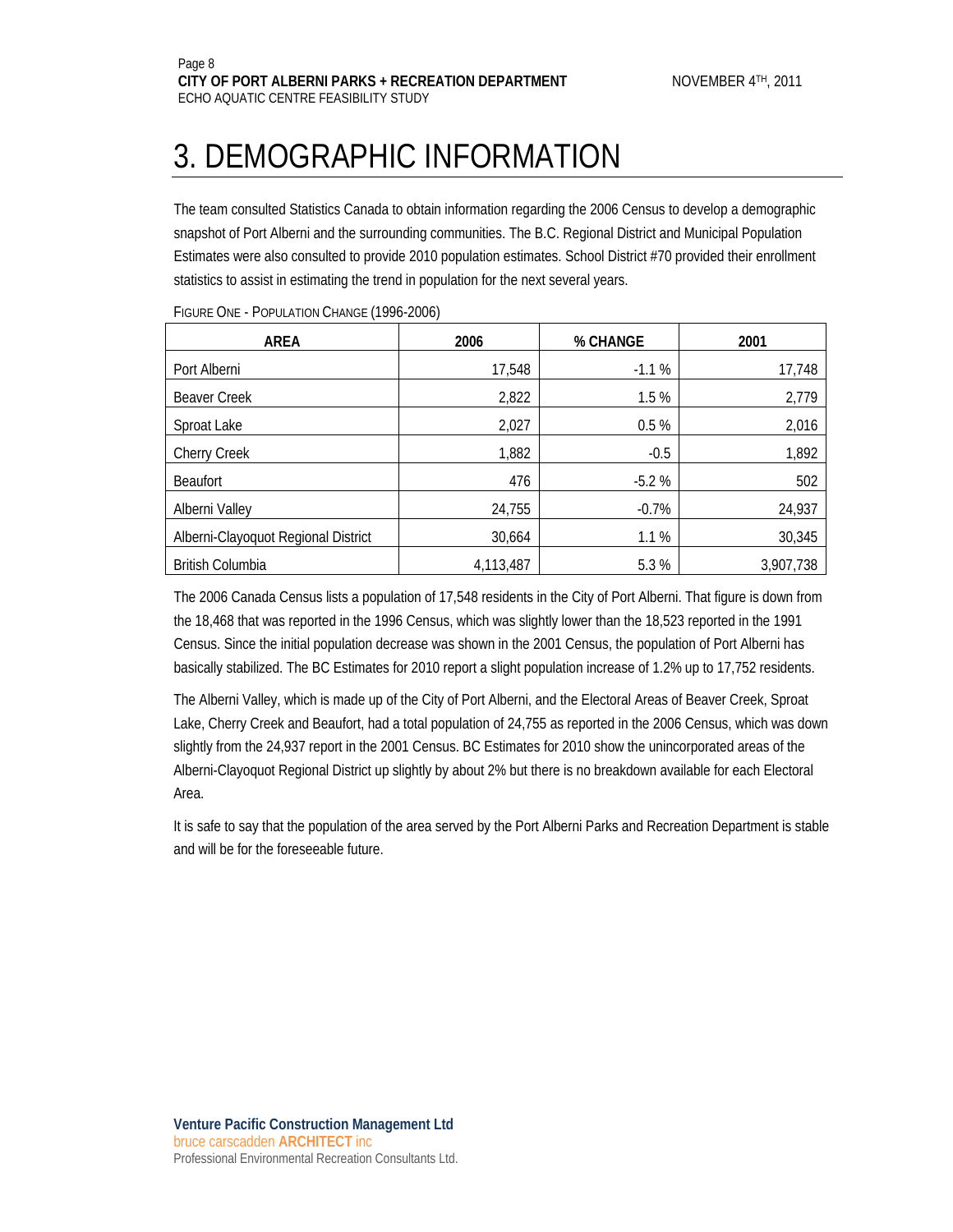### 3. DEMOGRAPHIC INFORMATION

| <b>I ROLL I NO. THOL DISTRIBUTION BT LEROLNITIOL IN LOOD OLINSUS</b> |          |           |       |       |       |  |
|----------------------------------------------------------------------|----------|-----------|-------|-------|-------|--|
| <b>AREA</b>                                                          | $0 - 14$ | $15 - 24$ | 25-44 | 45-64 | $65+$ |  |
| Port Alberni                                                         | 16.8     | 11.6      | 22.1  | 31.0  | 18.5  |  |
| <b>Beaver Creek</b>                                                  | 16.8     | 10.6      | 22.8  | 32.8  | 17.0  |  |
| Sproat Lake                                                          | 14.2     | 11.6      | 16.8  | 42.3  | 15.1  |  |
| <b>Cherry Creek</b>                                                  | 15.2     | 11.2      | 21.5  | 36.4  | 15.7  |  |
| <b>Beaufort</b>                                                      | 16.6     | 13.6      | 21.9  | 31.3  | 16.6  |  |
| Alberni Vallev                                                       | 16.5     | 11.5      | 21.7  | 32.5  | 17.8  |  |
| Alberni-<br>Clayoquot                                                | 17.0     | 12.1      | 23.6  | 31.6  | 15.7  |  |
| <b>British Columbia</b>                                              | 16.5     | 13.1      | 27.4  | 28.4  | 14.6  |  |

FIGURE TWO - AGE DISTRIBUTION BY PERCENTAGE IN 2006 CENSUS

The age distribution in the Alberni Valley is relatively similar through the areas of the Valley except for Sproat Lake where the 25 to 44 age category is lower and the 45 to 64 age category is larger. The Alberni Valley age distribution is very similar to the Alberni-Clayoquot Regional District.

#### FIGURE THREE - SCHOOL ENROLMENT PROJECTIONS

School District # 70 Alberni provided information regarding the enrolment projections and the trend being experienced in the Alberni Valley. The 2011 / 2012 projections indicate a total of 1,385 children in kindergarten through grade five, 767 children in middle school, grades six to eight and 1,173 children in high school, grades nine to 12. The School District also indicated that their major declines have ended and it is anticipated that enrolment levels will remain similar to 2011 / 2012 for the immediate future.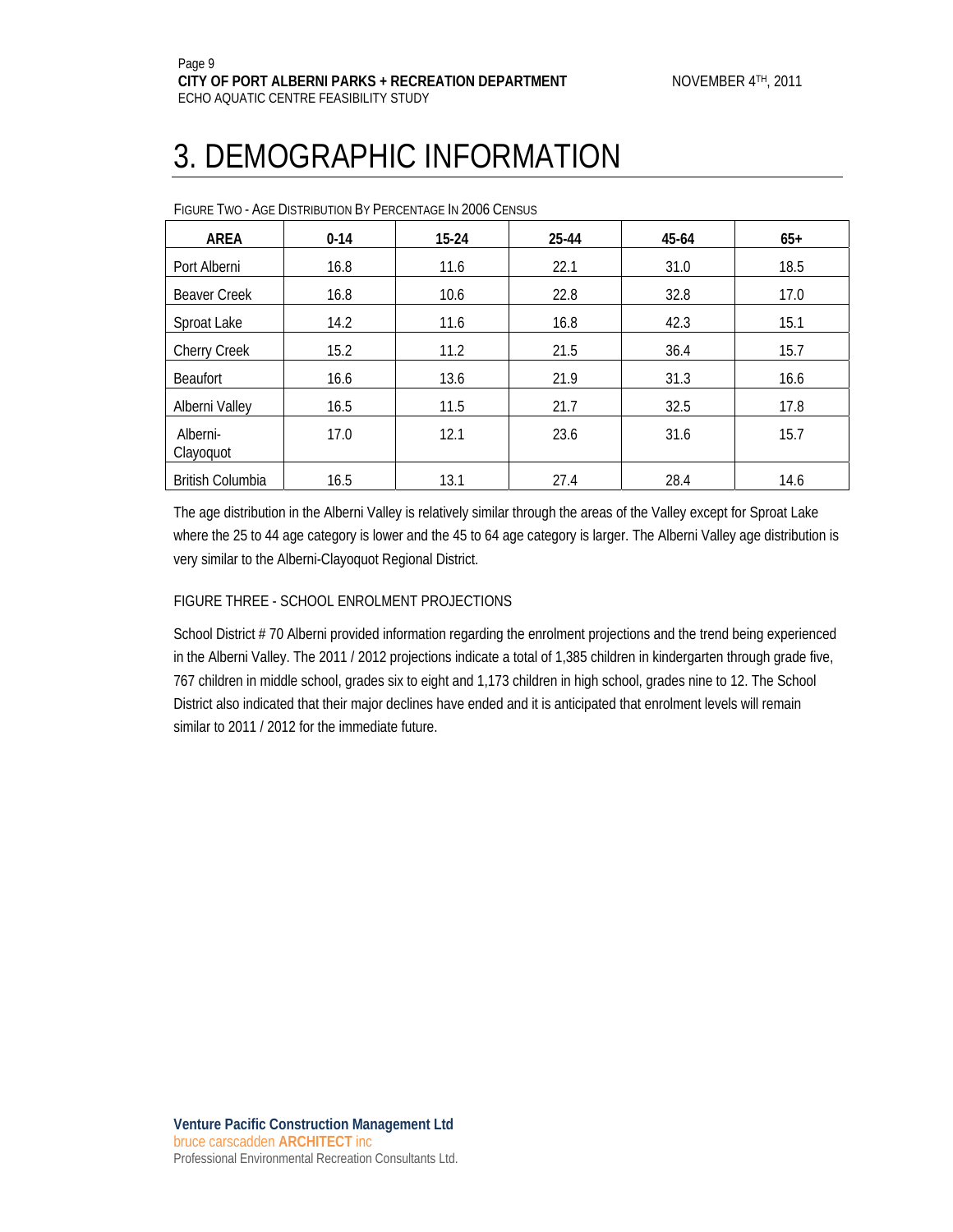### 4. TRENDS IN AQUATIC FACILITY DESIGN + **OPERATION**

An important aspect of the study was the exploration of current trends in the design, construction, and operation of aquatic facilities. These trends indicate a wide variety of features, design characteristics, and operational strategies that exist throughout the country or are being promoted as new elements to be included in swimming pools design.

The population of the community, as well as trends in pool use, the frequency of use by patrons, and the types of aquatic activities offered to the public will influence the size, make-up and configuration of a new or improved Aquatic Centre in Port Alberni. As most residents know, the existing pool is 44 years old, and a wide variety of amenities have been introduced to aquatic facilities during this period of time.

In most communities in British Columbia and in other parts of Canada, pool use is increasing, with more people making use of aquatic facilities more often for recreational swimming, swim lessons, competitive training, and in particular, for health and fitness.

At the present time, approximately 4 to 5 swims per resident can be anticipated each year. Some communities report as many as 10 swims per year on a per capita basis. This figure will vary, of course, depending on the ability of staff to offer creative and enjoyable programming opportunities, the accessibility of the facility to the greatest number of people, and the cost of using the facility.

Due to the increasing age of our population and shifts in demographics, the most successful aquatic centres include a variety of amenities that are designed to attract all ages and levels of ability, with an increasing emphasis on wellness, fitness and the therapeutic benefits of aquatic activities.

Discussions with architects, planners and aquatic managers, as well as with Parks and Recreation managers in other communities suggest the following trends:

- LEISURE POOLS: There is continuing interest in leisure pools with interactive play apparatuses. Lazy rivers in particular are popular among all age groups, as well as water arches, bubble pits, tots pools, and sprinklers.
- BIG TOYS: Water slides remain popular, and a "standing wave" machine that allows patrons to "surf" (or learn to surf) is a relatively new feature. The Standing Wave at H20 Aquatic Centre in Kelowna and has received positive reviews, and is a significant and unique draw to the facility.
- SIX LANE LAP POOLS / LEISURE POOLS: Almost all indoor pools in British Columbia, particularly in communities the size of Port Alberni, have a 6 lane, 25 meter pool that can be used for swim training, swimming for fitness, and lessons. The combination of lanes and leisure components is vital to the overall success of an aquatic program. In addition, one or more separate pools, typically with warmer water and play features, are also included to accommodate younger participants. A large hot tub sufficient in size to accommodate approximately 20 people is common in most recently built facilities.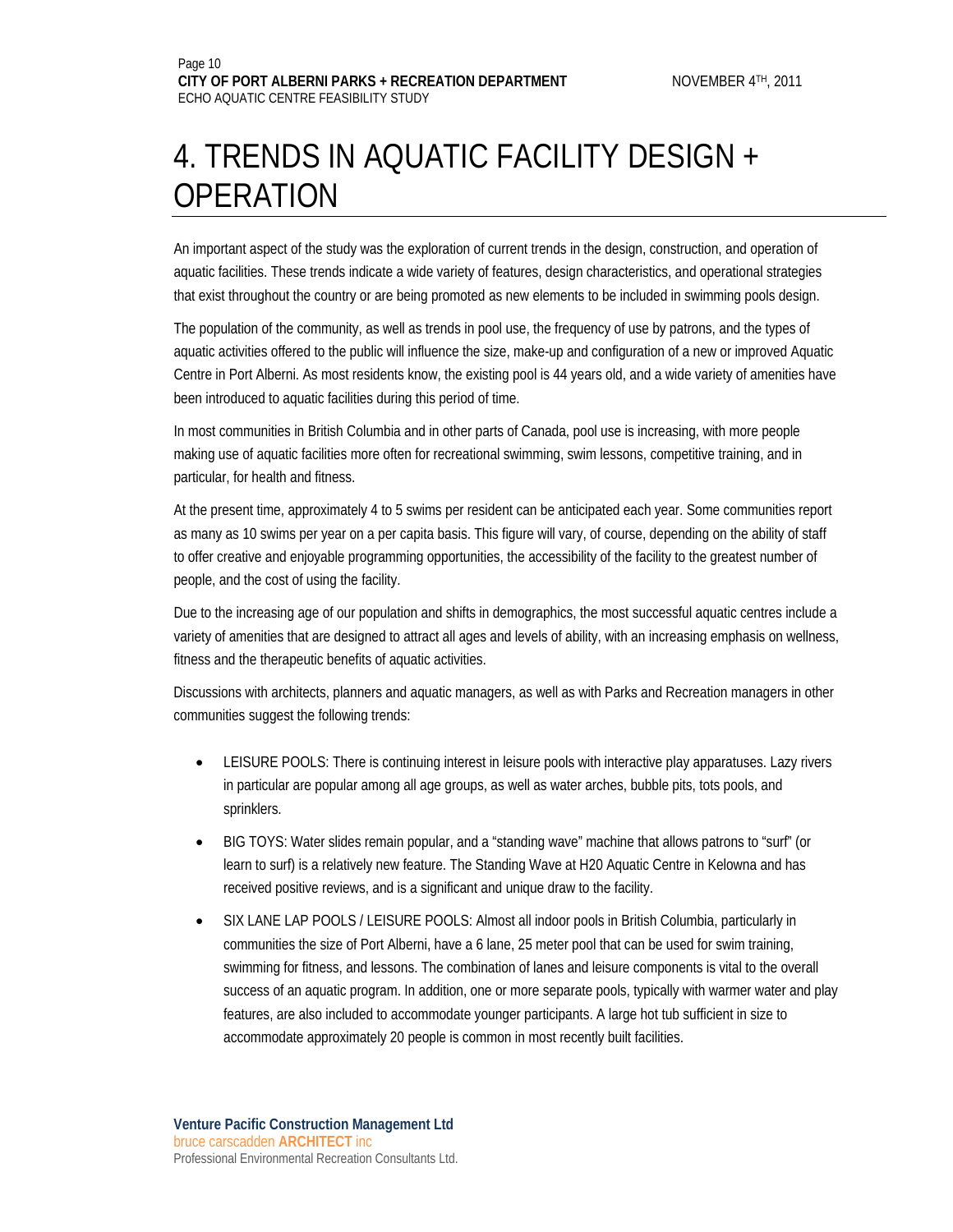### 4. TRENDS IN AQUATIC FACILITY DESIGN + **OPERATION**

- YOUTH ATTRACTIONS: In order to attract youth, it is suggested that a number of games and activities be incorporated into the facility such as water basketball and volleyball, screens or walls that can be used for the projection of movies and either rope swings or pulleys. Diving is also popular in many locations, and retention of the 1 and 3 meter diving boards would certainly be recommended in Port Alberni.
- FITNESS: One of the most popular activities, particularly for adults, is swimming for fitness or taking part in aquatic fitness programs, physiotherapy, aerobics activities, and weight training. It is important to note that a depth of approximately 4 feet or less is appropriate for water aerobics and aqua fit classes, and 5 feet or more is needed for deep water aerobics.
- WARM WATER: There is continued interest in a variety of pools and water temperatures within a single facility. The most popular pools will have one temperature for the main tank (the coolest water), another for the leisure pool/tots pool and another for the hot tub which is primarily used by adults and teens. This combination addresses the needs of various age and interest groups in the community.
- ACCESSIBILITY: There is increasing interest in accessibility for all age groups and for people with a disability. Interests include but are not limited to: well-located lockers and railings, increased and well located parking, contrasting colours to assist those with visual impairments in moving about the facility, and ease of access to the pool, either with modern lifts or zero depth entries.
- FAMILY CHANGE ROOMS: Dressing room design has evolved to accommodate the needs of families and elderly patrons as well as those with disabilities. The newest pools have included an increased number of private change rooms within a larger communal area that includes lockers for personal belongings. Bruce Carscadden Architect Inc has conducted considerable research into the design of these amenities across Canada and in Europe.
- DROP IN USE: There is continuing interest in flexible programming that allows people the opportunity to engage in lap swimming throughout a good portion of the day.
- NATURAL LIGHT AND CONNECTIONS TO THE OUTDOORS: There is increasing interest in ensuring that new aquatic facilities include as much natural light as possible, as well as access to an outdoor deck area. This type of feature makes the facility more attractive than the previous generation of indoor pools which tended to avoid the use of natural light. There are relatively few "outdoor opportunities" in BC at the present time; however, the consultants suggest that properly designed and located, they can be particularly popular.
- GREEN DESIGN: In recent years, more attention has been directed toward minimizing impacts on the environment in the design of all aquatic facilities, and where possible taking advantage of heat exchange opportunities from adjacent facilities such as arenas. This is a trend that will continue into the future.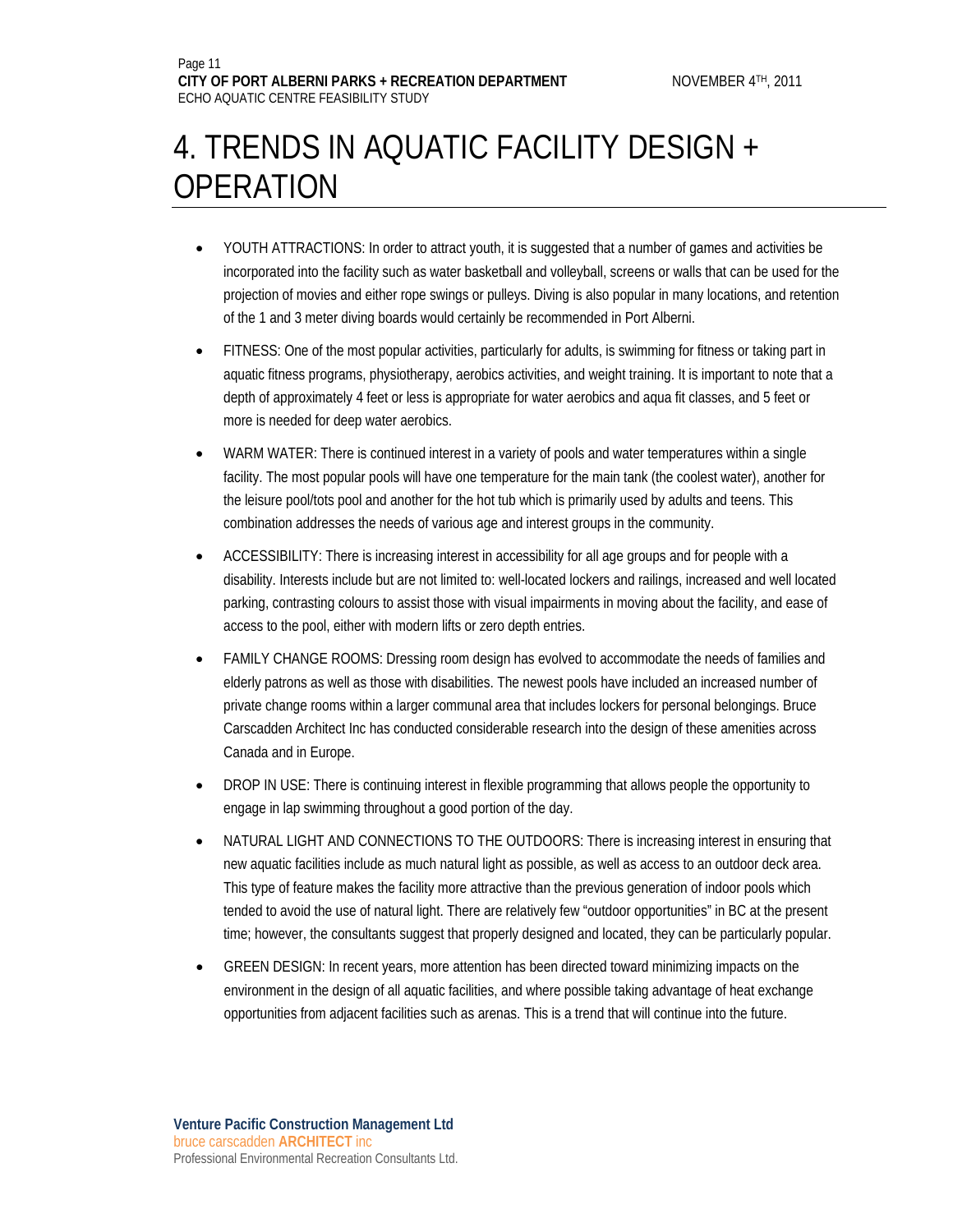### 4. TRENDS IN AQUATIC FACILITY DESIGN + OPERATION

- CHILD MINDING SPACES: There is steady interest in amenities that cater to young children (i.e. child minding space). This provides parents with an opportunity to participate in an activity in the pool while their children are being cared for in another part of the facility.
- PARTNERSHIPS: Partnerships with local organizations and businesses are increasingly important to the success of aquatic facilities. The middle of the day, in particular, is typically a quiet time. With this in mind, local schools should be encouraged to use the pool throughout the day, as well as seniors and parents with pre-school youngsters. In addition, strong relationships with business and industry will result in greater use, particularly in the area of rehabilitation. Space for physiotherapists is common in many facilities.
- SOCIAL CENTRE: An aquatic centre can be a gathering place for social interaction. As such, the facility should provide adequate space for spectators and those coming to the facility to wait for other family members and friends. Some type of food service – particularly concession machines – should be available. The consultants would suggest that the inclusion of food services would not necessarily be a major attraction, and would encourage further research among aquatic facilities on the Island and in other parts of the province.
- STAFF: Space for staff and the storage of equipment continues to be a critical concern and staff should be engaged in discussions regarding this important area. The design of aquatic facilities must address the ability of lifeguards to observe the entire facility. It is increasingly important to involve guarding staff in discussions related to facility design.
- COMPUTER ACCESS & CONTROL: Electronic and computerized access are being used more to control access to recreation facilities. Card access, fobs, and other devices are used to access various service levels, program areas, lockers and even food services; this trend is about cost recovery.
- THERAPY & SPA: Spa experiences associated with hot tubs, steam rooms, saunas, cold plunge pools and opportunities to relax and enjoy water therapy often in a soothing more intimate atmosphere are increasingly popular.
- COMPETITIVE SWIMMING: Interest in competitive swimming is common in most communities, and staff should work closely with community interests to ensure that appropriate time is available, at reasonable cost, to ensure that this type of activity can occur in the facility, in some cases while other activities are taking place. Most swim clubs will desire hosting a swim meet once or more each year in which competitors from other communities will also take part.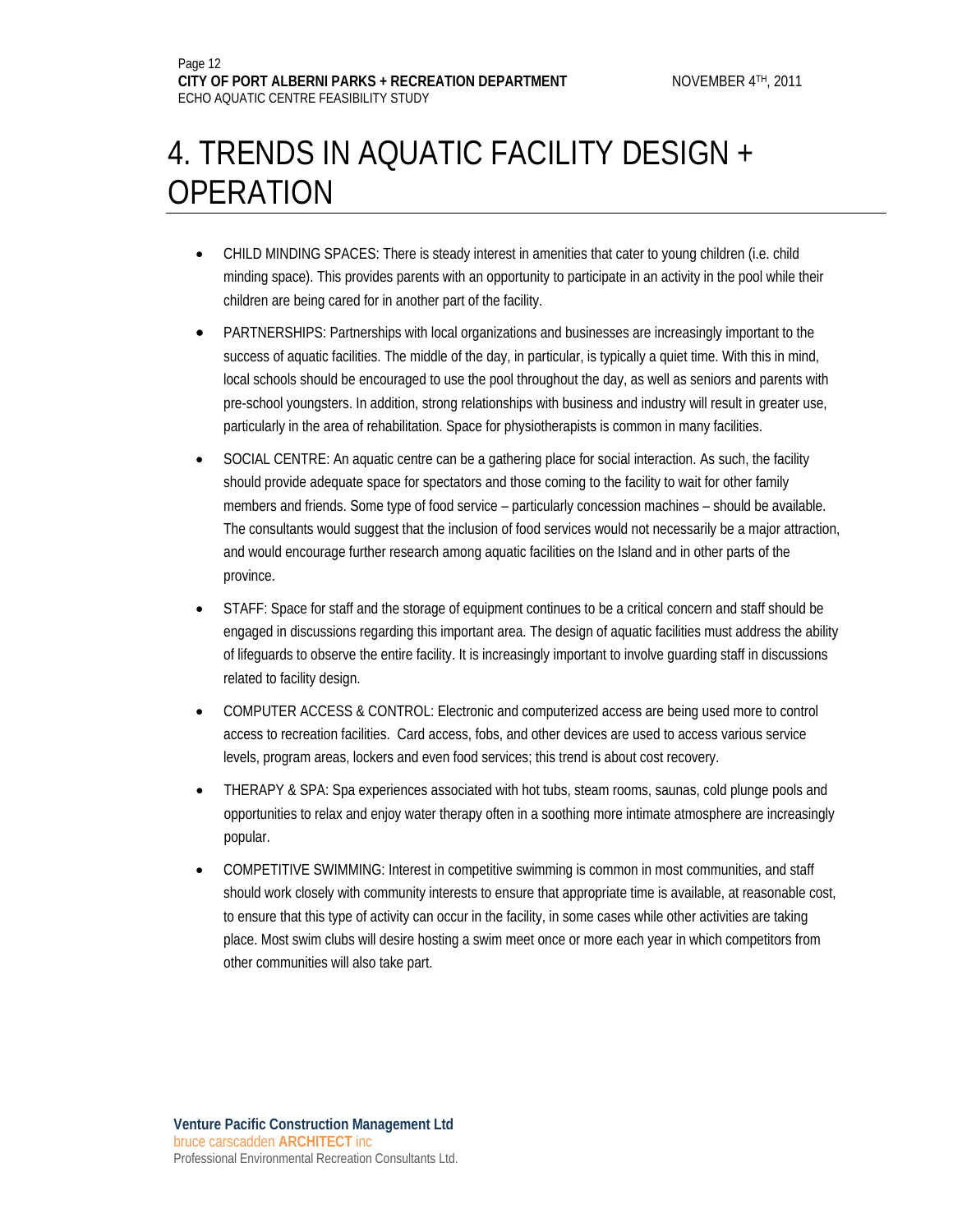The consultant team reviewed information from similar communities on Vancouver Island that have recently completed significant renovations to their aquatic facilities, including Ravensong Pool at Qualicum Beach, Panorama Recreation Centre on the Saanich Peninsula, Esquimalt Recreation Centre, and the Cowichan Aquatic Centre. This review included:

- 1. Operating costs for the year prior to the renovations and the year following the renovations.
- 2. Changes to staffing levels as a result of modifications to the facility.
- 3. Current fees and charges in use.
- 4. Participation statistics prior to and following the renovations.
- 5. The critical design features that made a significant difference to the facility.
- 6. Any other relevant information it was felt important for Port Alberni to be aware of.

A survey of Vancouver Island facility fees and charges are included for information in appendix A.

#### **5.1 RAVENSONG AQUATIC CENTRE**

The Ravensong Aquatic Centre project was undertaken to correct several deficiencies in the original building and did not increase the size of the facility. The pool was closed for approximately 26 weeks and reopened in December 2010. The work included:

- Skylight replacement;
- Building envelop remedial work;
- Interior structural steel work;
- Natatorium light fixtures replacement;
- Drain pipe work;
- Electrical / communications services repairs;
- Installation of a new water treatment system;
- Upgrade of the air handling and heat recovery systems;
- Pool tank integrity review and repair.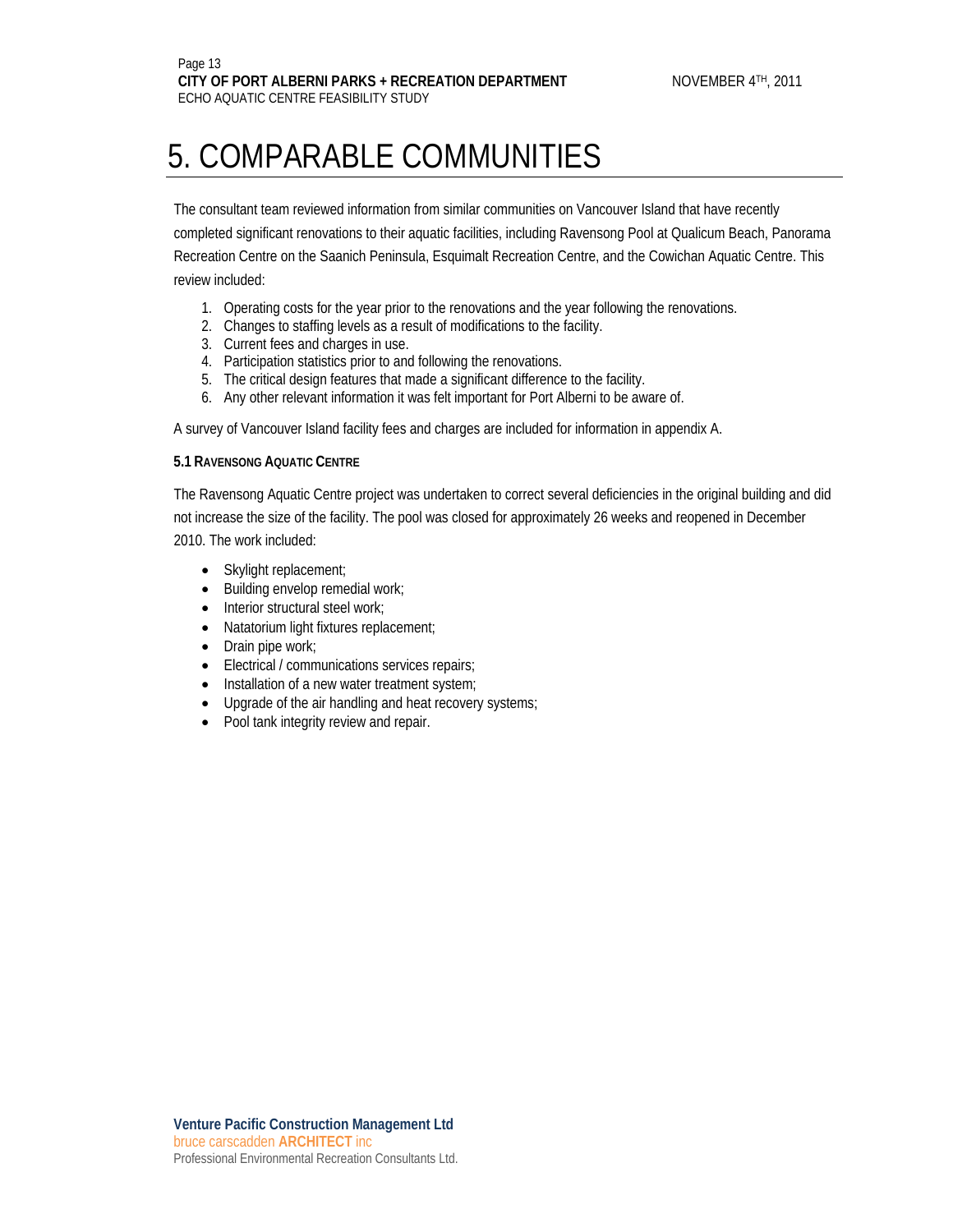The following was noted based on discussions with Ravensong operators and the Port Alberni Pool Study Group:

- 1. The net operating cost from the year prior to the work compared to the budgeted figure for the year following the work indicates a 4.7% decrease. This is comparing normal annual operating revenues and expenditures and does not include capital grants or debt retirement.
- 2. Staffing levels for the aquatic facility were at 15 full time equivalents prior to the renovation work and remain the same following the work.
- 3. The Ravensong Aquatic Centre was closed for 26 weeks in 2010, reopening in December 2010. Attendance increased 21% for December 2010 over December 2009.
- 4. There was no critical design features involved in the project as the work was all remedial to correct deficiencies in the original facility.
- 5. There were no feature design changes as all of the work was to enhance the aquatic experience in the original facility.
- 6. The Pool Study Group indicated that Ravensong was a good example for a hot tub, tots pool, family change room, natural light, and staff control room.
- 7. Deck space at Ravensong was thought to be too narrow and an example of what not to do.
- 8. The addition of a separate leisure pool and additional dry floor space would have been preferred, but the scope and cost of remedial work needed made these additions impossible for the project.
- 9. Other issues noted included the need for good communications with staff, user groups and the general public, as well as realistic timelines and the need for accurate costing.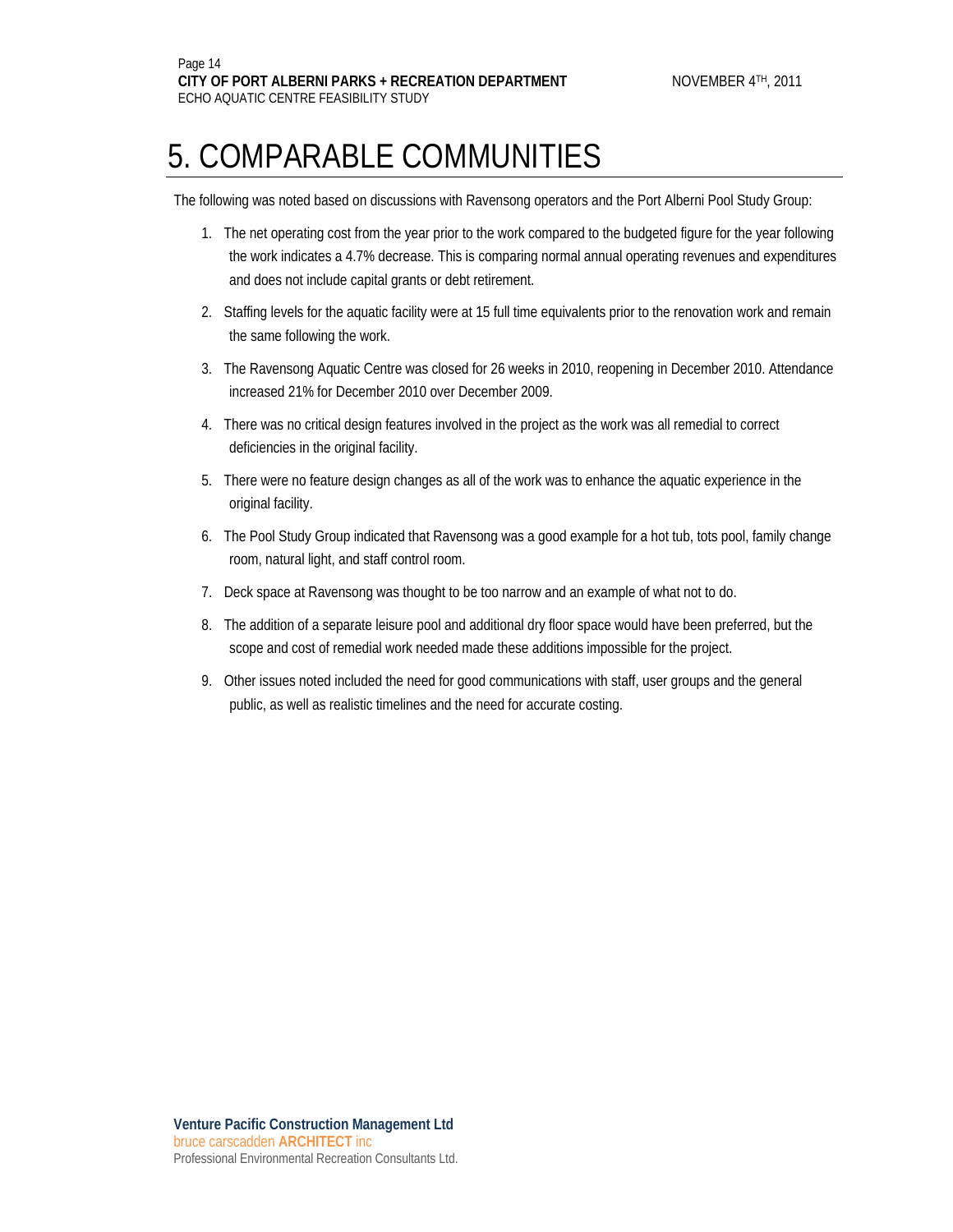#### **5.2 PANORAMA RECREATION CENTRE**

The Panorama Recreation Centre Pool was closed in the fall of 2008 and reopened in the fall of 2009. The renovation project consisted of the addition of a large leisure pool with features such as a lazy river, giant slide and several spray elements. A hot tub, sauna and steam room was also included in the facility as well as a multi-purpose room that can be used for birthday parties.

The following was noted based on discussions with Panorama operators and the Port Alberni Pool Study Group:

- 1. The last full year of operation was 2007 prior to the renovation and the first full year of operation following the renovation was 2010. Revenue increased in 2010 over 2007 by 58% while expenditures increased by 63%; the expenditure increase was mainly due to on deck staff hours.
- 2. Staffing levels following the renovation have remained the same for aquatic administrative staff but has risen from 30 part time deck staff to 60 part time deck staff.
- 3. Annual drop-in participation has increased from 87,301 in 2007 to 123,175 or 41% in 2010; swimming lesson participation has increased by 16%.
- 4. The critical design features that the PRC staff felt important include:
	- Simplicity of design (design that doesn't date; design that aids in safety supervision);
	- Use of tiles instead of liners and paint;
	- Orientation of walls dividing swimming areas;
	- Direction of water flow in lazy river;
	- Lazy River with speed control for 0% to 100%;
	- Depth of water;
	- Underwater bench in leisure pool equipped with message jets on back and calf muscles;
	- Plan in advance the purpose of various swimming areas including instruction, length swimming, rehabilitation, play etc;
	- Free form leisure pool should include length swimming lanes;
	- Independent filter and sanitation systems;
	- State of the art sound system;
	- Adequate viewing area and storage;
- 5. Other relevant information felt to be important was to include aquatic staff in the design stage to ensure a user friendly facility.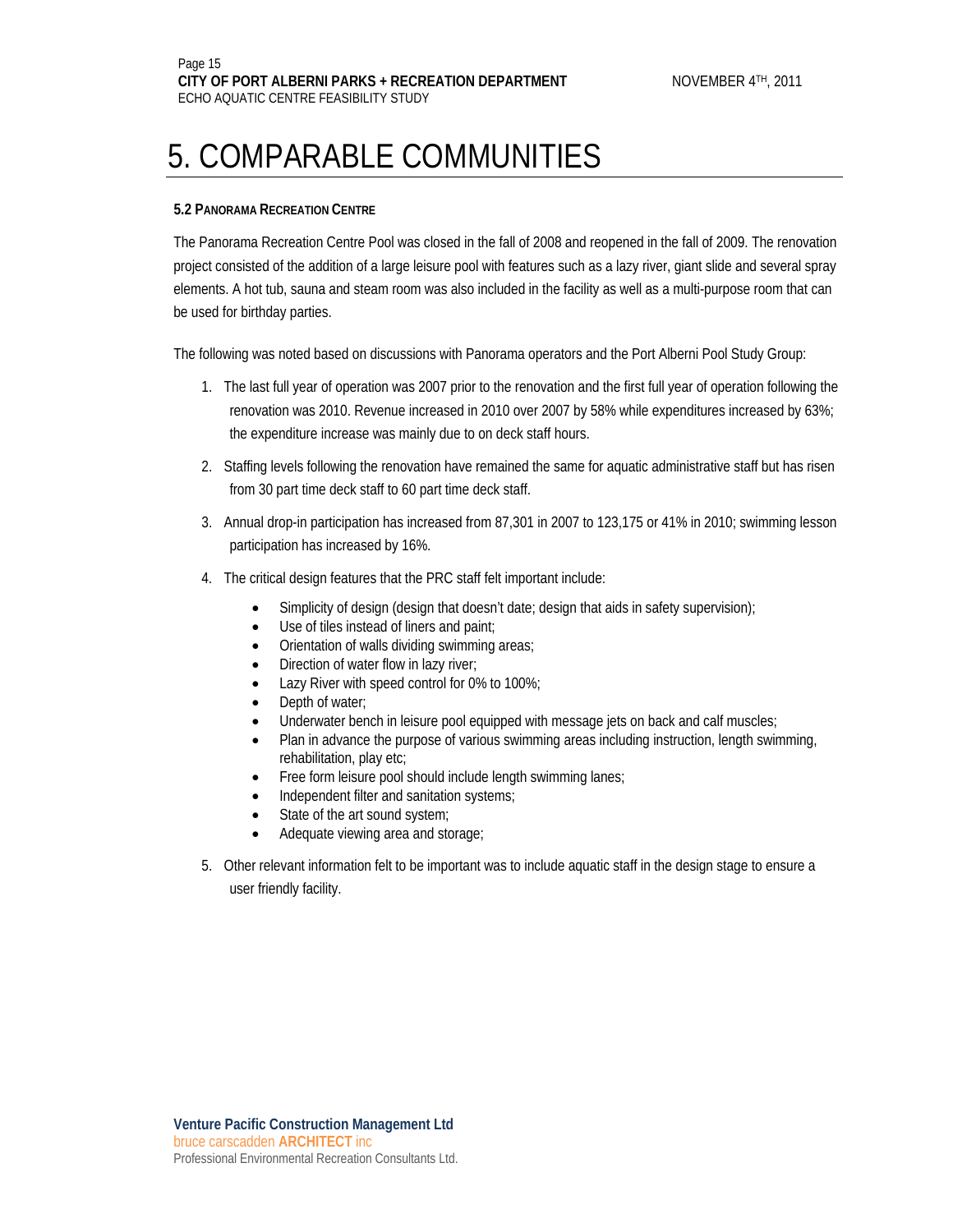#### **5.3 ESQUIMALT RECREATION CENTRE**

The Esquimalt Recreation Centre added a leisure component to the existing six lane 25 meter pool in 2004. The leisure pool is located along side of the original pool with floor to ceiling windows looking over the department's playing fields. The leisure component includes a separate tot pool in one corner that ranges in depth for about six inches to about 10 inches. In another corner is the hot tub that is slightly elevated overlooking both pools. The main part of the leisure pool includes a lazy river, a vortex, benches along one wall and a few spray features. A waterfall feature is popular with seniors for its massage value. A one meter diving board was part of the original pool but due to current regulations it is a spring board with feet first entry only. The renovation also included the addition of a large fitness centre.

The following was noted based on discussions with Esquimalt operators and the Port Alberni Pool Study Group:

- 1. The Esquimalt pool was closed for about one year while the renovations were completed. Revenues increased by 365% when comparing direct revenues from the last year of the old pool operation and the first year of the pool operation; direct expenditures increased in the same comparison by 255% resulting in a significant positive net position change
- 2. Staffing levels where increased from approximately 15-18 staff to 35-40 deck staff for the most part
- 3. Annual participation figures were not available for 2003, however, the change in revenue would indicate substantial increase in participation both in public swimming and swimming lessons
- 4. The critical design features that the Esquimalt staff felt important include:
	- Including some swimming lanes in the leisure pool;
	- Lazy River feature is a must for the leisure pool;
	- Water fall feature is very popular with seniors ;
	- The vortex element is also very popular;
	- The latest design in pool lift equipment.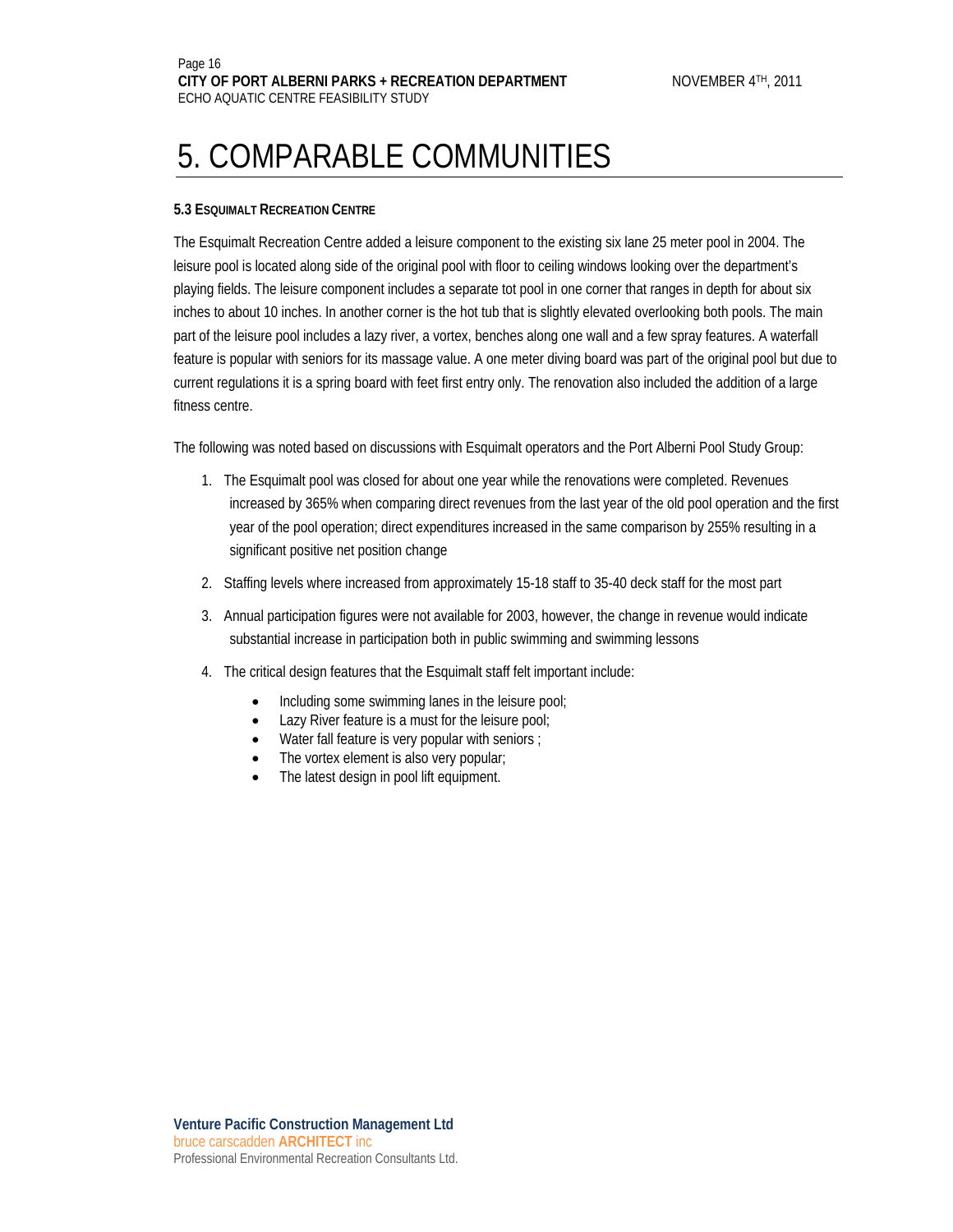#### **5.4 COWICHAN AQUATIC CENTRE**

The Cowichan Aquatic Centre was built as a separate facility adjacent to the Island Savings Centre to replace the Aquannis Aquatic Centre. The original pool consisted of a six lane 25 meter pool with a sauna, hot tub and a small fitness area. The new Cowichan Aquatic Centre has an eight lane 25 meter pool with a leisure pool which includes a wave pool, lazy river and spray elements, hot tub, sauna, steam room, twin water slides and one and three meter diving boards. Also included in the facility is a 3,000 square foot fitness centre. In addition, two birthday party rooms, a child minding room, pro shop and coffee shop are located in the building.

The following was noted based on discussions with Cowichan operators and the Port Alberni Pool Study Group:

- 1. The Aquannis Aquatic Centre closed in July 2008 and the Cowichan Aquatic Centre opened in September 2008. Revenue attributable to the pool operation is projected to increase over the last full year of operation in the old pool by 178%; at the same time operating expenditures directly attributable to the pool are projected to increase by 43%; the increase in expenditures is mainly due to the increase in staffing hours required in the larger facility including front desk staff, maintenance staff and on deck aquatic staff
- 2. Staffing levels have increased in all areas from pool deck supervision to lifeguards and instructors; the old pool employed approximately 35 while the new pool employs approximately 66 staff members
- 3. Operators noted that the increase and diversity of space within the facility has allowed staff to program for a much larger clientele.
- 4. Annual participation statistics were not available however the best estimate is about a 200% increase since the opening of the new aquatic centre
- 5. Other relevant information felt to be important was to invest in a disabled access consultant prior to construction; staff have experienced problems with the lifts that were installed.
- 6. The Pool Study Group review found the Cowichan facility to be a good example for hot tub design, deck space, water slides, fitness facility space, storage space (though it could be larger), and the staff control room.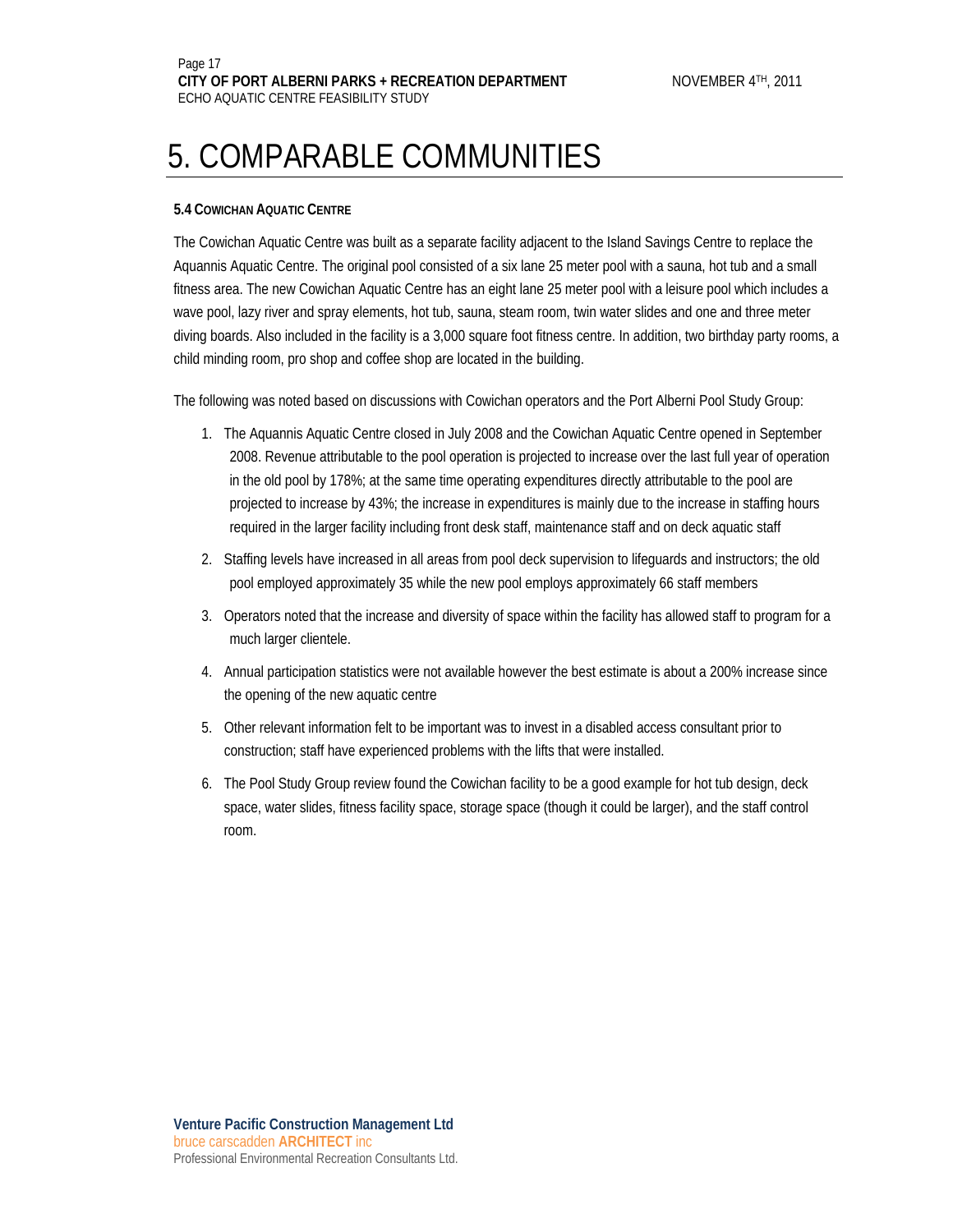The consultants conducted meetings and workshops with a number of community organizations and agencies, as well as members of the Port Alberni Parks and Recreation staff and members of the general public. Please refer to Appendix B for the complete notes from all the public input opportunities.

#### **6.1 MEETINGS WITH GROUPS AND ORGANIZATIONS**

Meetings were held with specific agencies and groups, and public meetings were held for the general population. Two separate surveys were also made available at the public meetings and at other locations for people to answer and return at their leisure.

The agencies and organizations that the consultants met with or received correspondence from included:

- Port Alberni Swimming Pool Committee
- Port Alberni Parks and Recreation Department staff
- City of Port Alberni staff
- City of Port Alberni Mayor and Councilors
- Alberni-Clayoquot Regional District CAO
- Sproat Lake Regional District Director
- Alberni Valley Senior Secondary School Principal and Vice Principal
- Alberni Valley School District #70 Secretary Treasurer
- Alberni Valley Regional District Continuing Care
- First Nations representative
- Tsunami Swim Club Coaching staff
- Port Alberni Lawn Bowling Club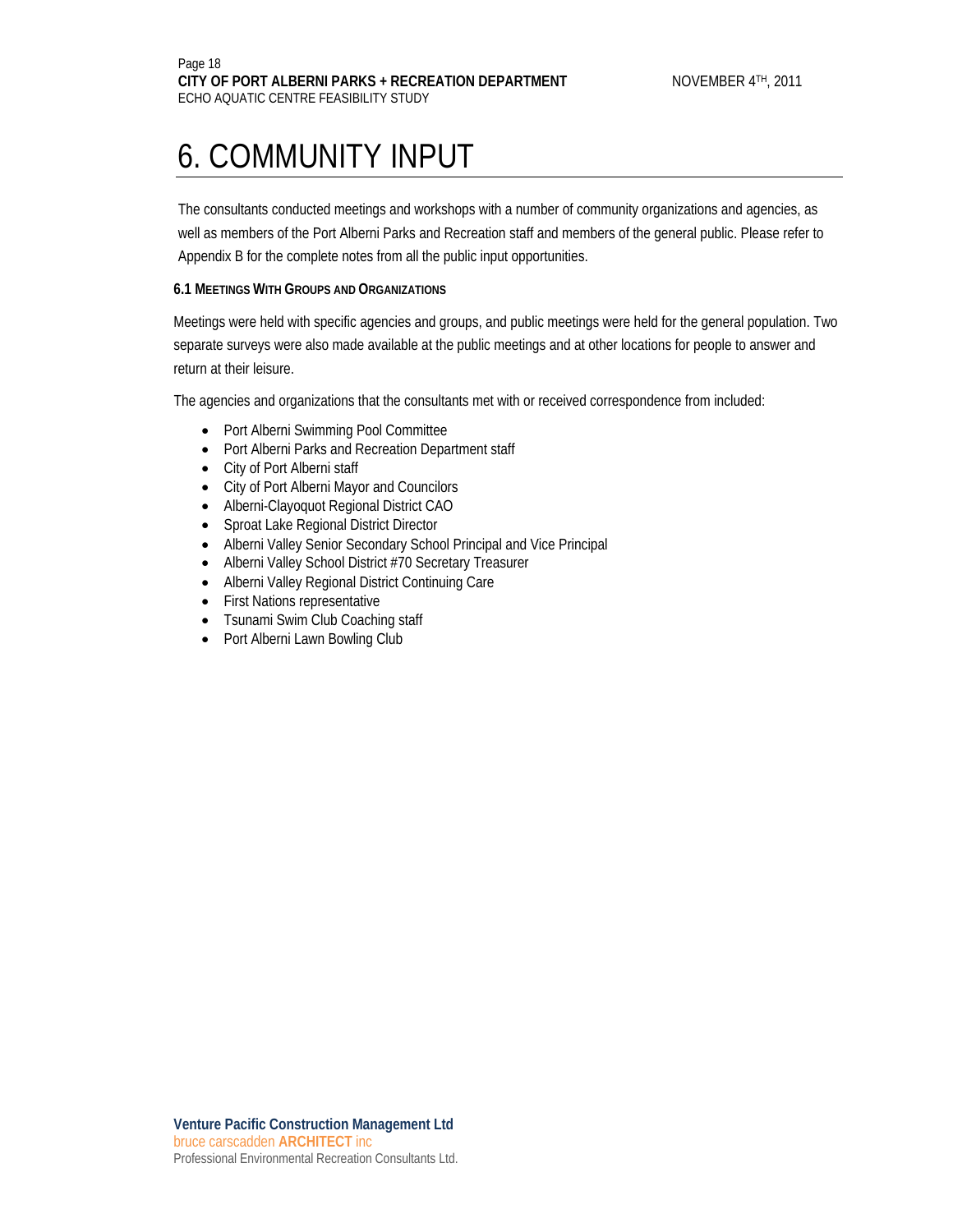The first of the two public meetings was held on June 7, 2011 and had 50 residents attend and participate in a two hour discussion. The second public meeting was held on June 27, 2011 and was held from 3:30 pm until 8:00 pm to ensure that as many residents could attend as possible, resulting in approximately 100 people viewing the three concept options and filling out a short questionnaire.

Several e-mails and letters were received from interested people expressing their views on the possible renovation or replacement of Aquatic Centre. The most frequently mentioned features of a new or renovated facility included:

- A 25 meter 6 lane main pool;
- A large leisure pool with warmer water to accommodate swimming lessons, play and rehabilitation features and two or three lanes with chest deep water for those who prefer to swim and exercise in warmer water;
- Larger family change room facilities;
- Larger fitness room for weight training with separate access from the pool;
- A fitness room with appropriate floor for aerobics, yoga etc.;
- More natural light into the pool area;
- Improved viewing area for public to view general swimming sessions and lessons;
- All pools to have good access for those with disabilities;
- Larger mechanical room;
- Improved water disinfection system;
- Consideration of parking for the whole site;
- Loading dock and storage for maintenance items in appropriate locations;
- Larger staff room facilities with separate change areas for male and female;
- Common reception area for the whole of Echo Centre;
- Features to attract youth / teen demographic;
- Outdoor leisure space;
- Inclusion of some type of concession service;
- Consider expanded use by the High School in its new location;
- Steam room and sauna:
- Extend hours of operation to include all year access;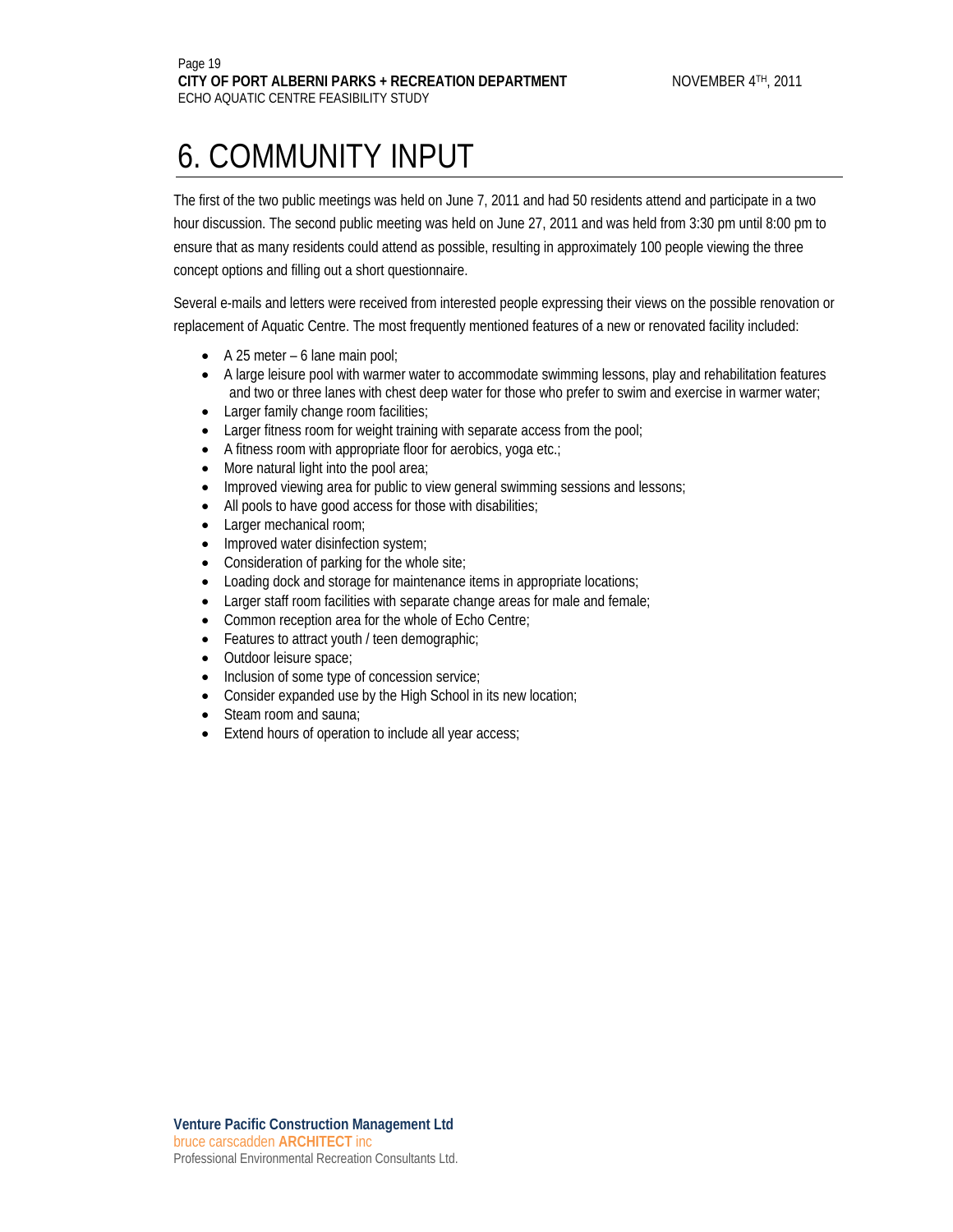#### **6.2 PUBLIC MEETING #1**

On June 7, 2011, the District hosted the first of two Public Meetings with the assistance of Venture Pacific Construction Management, Bruce Carscadden Architect Inc. and Professional Environmental Recreation Consultants Ltd.

The meeting attracted approximately 50 local residents who were provided information regarding popular trends in aquatic facilities and advised that the current study would address the current condition of the existing pool, the preparation of several concept options, and provide estimates of capital and operating costs. Attendees were encouraged to ask questions of the consultants and staff, and to respond to a survey regarding the existing pool, as well as preferences in terms of future amenities.

The following information provides a brief summary of the survey results of the meeting. Please refer to Appendix F for additional details regarding the completed surveys.

#### **Existing Pool**

- Top five features most liked regarding the existing pool family change rooms; whirlpool; main pool; fitness room; viewing area (It should be noted that "staff" were perceived to be very professional)
- Top five most needed improvements Water treatment; additional amenities, including a leisure pool, a larger pool, and a larger fitness area; additional private change areas; warmer water; additional pubic sessions
- Top five least appealing features not enough lanes (over-crowding); too many children; water quality; need for different temperatures; size of pool - too small
- Travel to other pools A good number of respondents indicated that they travel to other communities (particularly the Nanaimo Aquatic Centre) because of the family-oriented features

#### **Existing Programs**

• Top five current programs - water aerobics; everyone welcome swims, lane swimming, swimming lessons, fitness training

#### **New Facility**

• Top ten suggested features when a new pool is built, or renovations to the existing pool is undertaken: waterslides; brighter / natural lighting; fitness room and equipment; tots play area; lazy river; improved water treatment; leisure features; pool length and width; steam room and whirlpool; family change rooms; zero depth entry

#### **Interest in Outdoor Pool Amenities**

• 35 of the respondents indicated that they would like outdoor leisure features, and 33 of the respondents expressed an interest in a summer patio / picnic area. An outdoor pool was suggested by 31 of the respondents; 17 respondents suggested that outdoor water activity would increase their use of the facility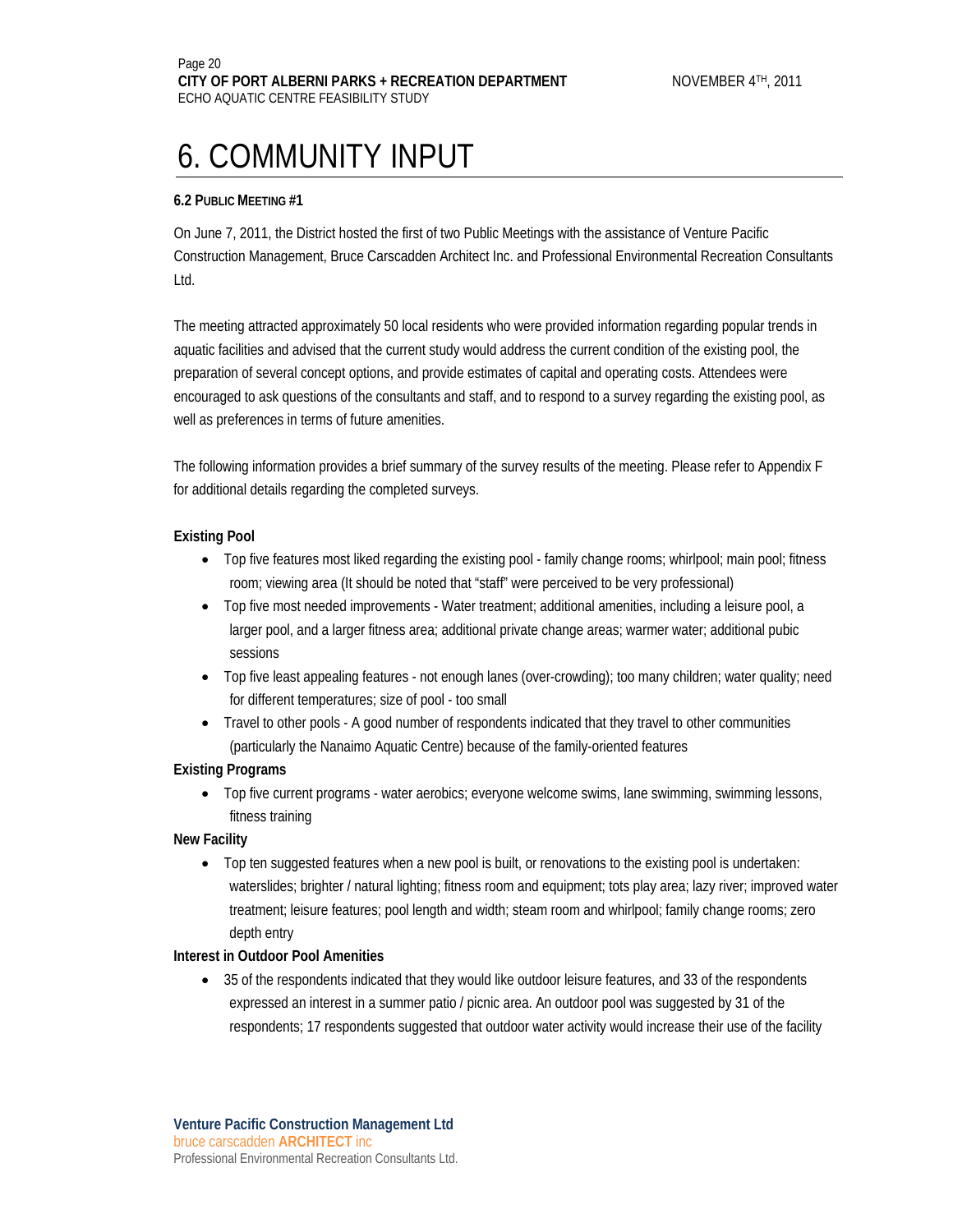#### **New Programs**

• There were very few responses to this question, which resulted in three suggestions – water based fitness programs, rehabilitation programs and, generally, programs for everyone

#### **Other Comments**

• There were two key comments: (1) the pool should not be shut down during the construction process, and (2) financing improvements could be a concern

#### **6.3 PUBLIC MEETING #2**

On June 27, 2011, the District hosted a second Public Meeting with the assistance of Venture Pacific Construction Management, Bruce Carscadden Architect Inc. and Professional Environmental Recreation Consultants Ltd.

The meeting attracted approximately 100 local residents who completed 73 questionnaires. Staff members were also able to provide comments and suggestions, and spoke to a number of the attendees about the concept options. Three concept options were presented by the consultants and residents were able to view the poster boards and discuss each option with the consultants and Port Alberni staff members. Option Three was favoured by almost all of the respondents.

#### **Summary**

- The preferred leisure features:
	- o Water slide (46)
	- o Lazy river (44)
	- o Tots play area (40)
	- o Wave pool (25)
	- o Standing waves/wave rider (22)
- The preferred general features (top five):
	- o Fitness room (52)
	- o Room for exercise classes (46)
	- o Sauna (45)
	- o Whirl pool (42)
	- o Leisure pool (41)
	- o Six lane pool (41) very few respondents suggested a larger pool
- Notable suggestions/questions:
	- o How will pool construction be financed?
	- o Ensure features for everyone
	- o Include a climbing wall a feature in several pools in BC
	- o Ensure access to pool during construction
	- o Features and programs for youth
	- o Three different water temperatures
	- o Fitness facility and programs are very important to all ages
	- o Ensure appropriate water treatment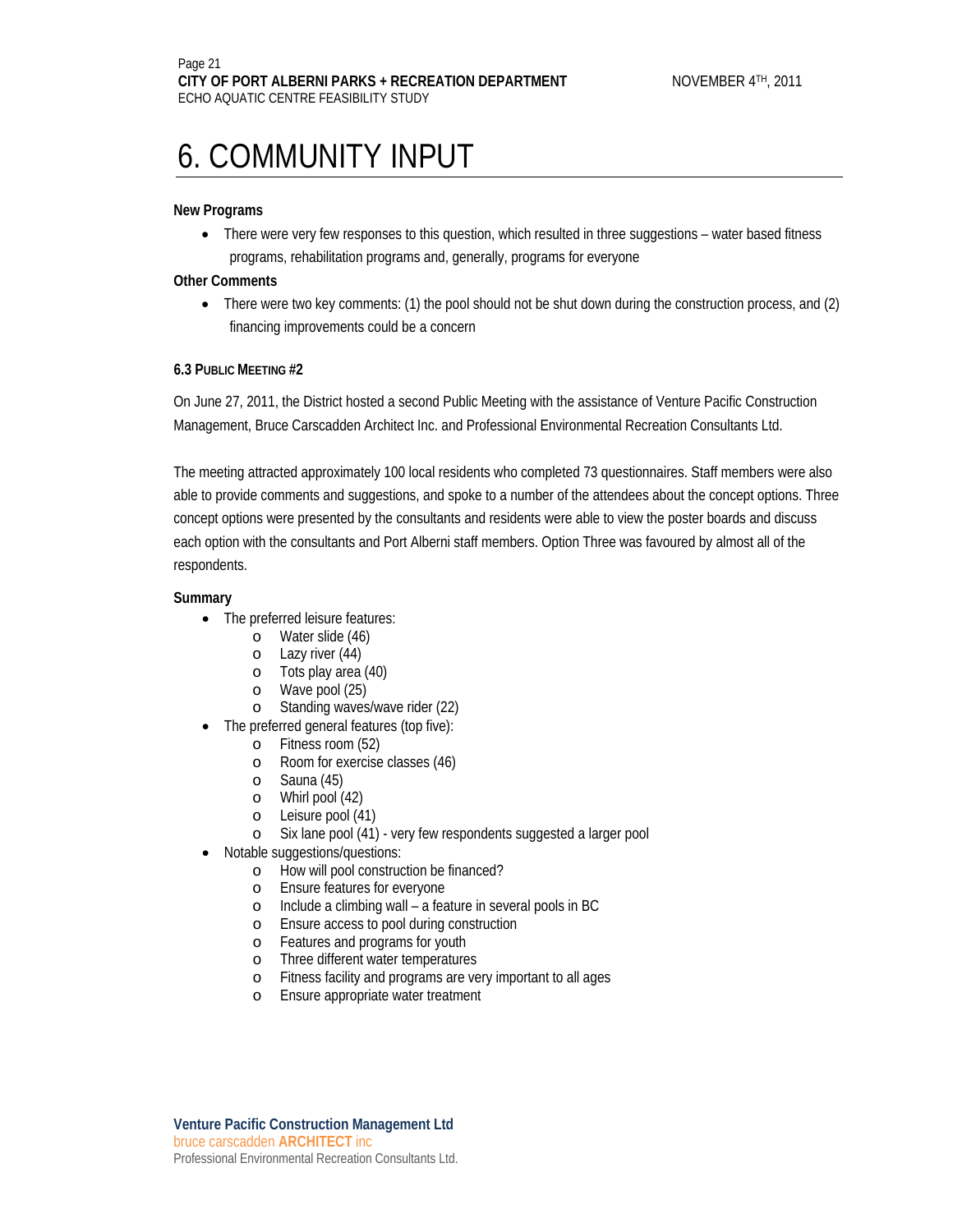### 7. PARTICIPATION STATISTICS

The consultants analyzed the participation statistics for past few years at the Echo Aquatic Centre, and developed estimates for participation in the proposed new facility and current and future uses relative to the facility capacity.

#### **7.1 CURRENT AQUATIC CENTRE USE**

The consultants have analyzed use statistics back to 2006 and based on those figures have calculated the number of swims per year in three categories including:

- Public swimming sessions which include general swims, length swimming sessions, water exercise sessions and any other non instructional activity;
- Skill development sessions which include swimming lessons, lifeguarding courses, swimming instructor courses and similar activities based on 10 sessions per lesson set;
- Swim club sessions which we were calculated based on the current number of swimmers and the number of swim sessions held each week; this number is static across the years presented but is as close as we can estimate with the information available.

| <b>CATEGORY</b>          | 2006    | 2007    | 2008    | 2009    | 2010    |
|--------------------------|---------|---------|---------|---------|---------|
| <b>Public Swims</b>      | 120,599 | 124,042 | 130,558 | 123,217 | 124,164 |
| <b>Skill Development</b> | 57,130  | 57,360  | 53,340  | 62,620  | 57,990  |
| Swim Club                | 5,760   | 5.760   | 5,760   | 5,760   | 5,760   |
| <b>Annual Total</b>      | 188,489 | 187,162 | 189,658 | 191,597 | 187,914 |

#### FIGURE FOUR - CURRENT ECHO AQUATIC CENTRE PARTICIPATION

To determine how these usage numbers relate to the swimming pools capacity to accommodate swims the consultants use a typical approach to determining capacity for mixed uses of an indoor public pool which is based on water surface area. By mixed use the consultants mean all types of pool use that would be included in each of the categories in FIGURE FOUR above. For all water surface less than 5 feet deep, physical capacity for use is deemed to be 60 swims per year. For all water greater than 5 feet deep, physical capacity is deemed to be 25 swims per year. A swim is assumed to be each time a person enters the pool to swim.

The Echo Aquatic Centre currently has a capacity for 234,600 swims per year. Using the average annual total swims of 190,964 the swimming pool is using 81.4 percent of capacity. The consultants experience also indicates that the average number of swims per capita that a community can expect is about five. The highest the consultants have experienced is 10 swims per capita. Port Alberni's swimming pool is currently experiencing about seven swims per capita per year. It should also be noted that there are times during each day that are not conducive to programming and therefore reaching 100% capacity is not to be expected.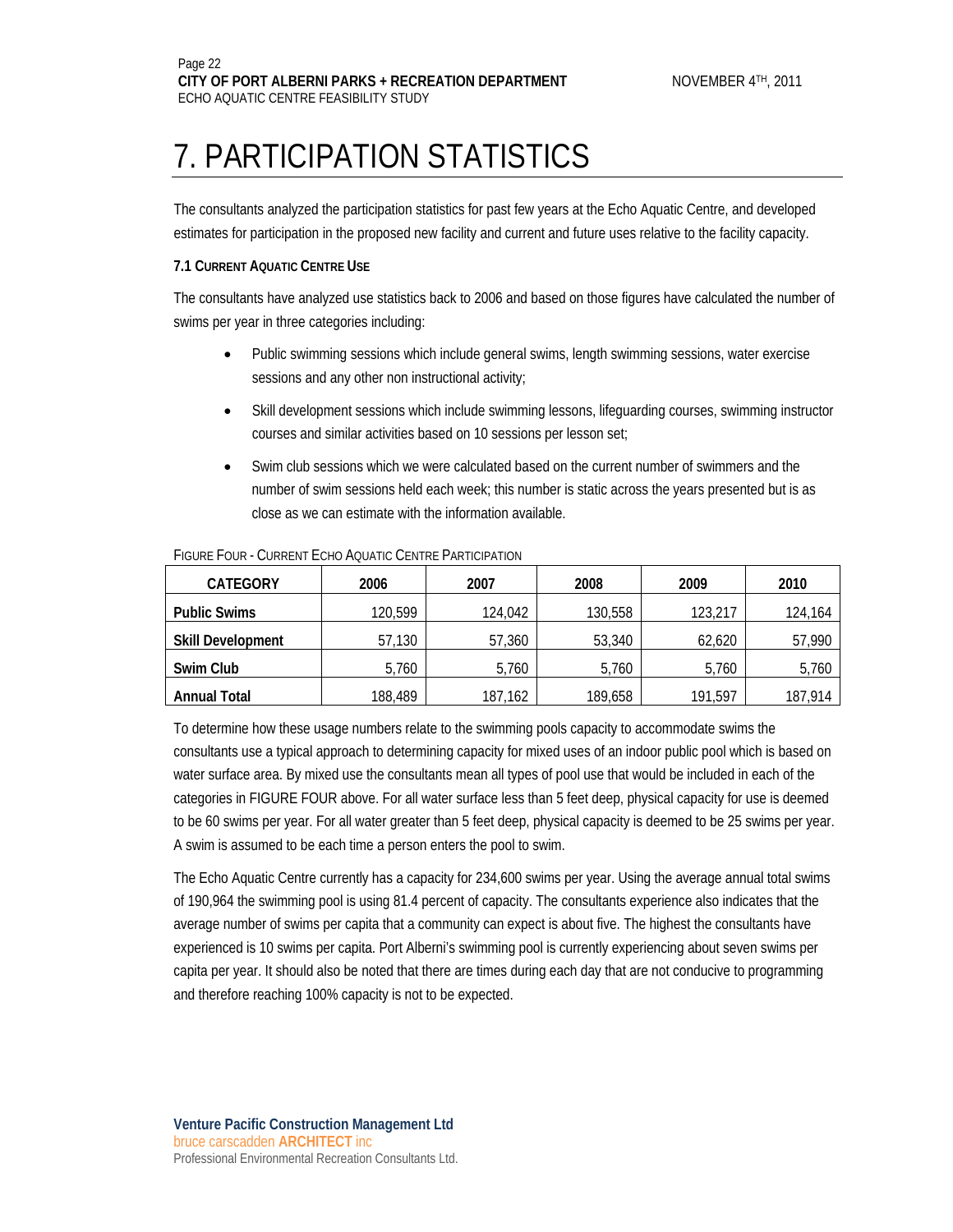### 7. PARTICIPATION STATISTICS

#### **7.2 FUTURE PROJECTED AQUATIC CENTRE USAGE**

The favoured option for a new aquatic centre in Port Alberni would provide capacity for 352,210 swims annually or a 50 percent increase in capacity. The major change in the new facility compared to the old one is the addition of a leisure pool which provides a significant increase in water surface area under five feet deep. The consultants estimate that about 65 percent of those participating in aquatic activity do so in water less than five feet deep. This additional water surface area will likely be where the greatest increase in participation will take place. With this additional shallow water available for instruction, water exercise, rehabilitation and therapy the main 25 meter tank will be more available for other aquatic activity.

The preferred option also allows for the old pool to be converted into a significantly larger weight training area as well as the inclusion of a good sized exercise room for aerobics, yoga and similar types of activity. A large portion of the anticipated increase in use will be the users of these enlarged and improved spaces. The combination of the weight training, exercise room and the swimming pool is ideal for rehabilitation and therapy for those recovering from injuries and those with disabilities.

Based on similar facility upgrades or replacements in other communities the expected increase in participation can be significant - in some cases well over 100%. These communities have also experienced an increase in participation in other program areas due to new people becoming aware of the total program offering that is available as a result of their visit to the new pool.

**FIGURE FIVE** below shows the experience of other community aquatic facilities that have completed renovations or added new facilities, comparing the new facility public swimming results to the old facility results.

| <b>FACILITY</b>                    | <b>OLD FACILITY</b> | <b>NEW FACILITY</b> | <b>CHANGE</b>         |
|------------------------------------|---------------------|---------------------|-----------------------|
| Ravensong Aquatic Centre           | N/A                 | N/A                 | $21\%$ <sup>*</sup>   |
| Panorama Recreation Centre         | 87.301              | 123.175             | 41%                   |
| <b>Esquimalt Recreation Centre</b> | 15.054              | 116,893             | $776\%$ <sup>**</sup> |
| Cowichan Aquatic Centre            | 100.000             | 300,000             | 200%**                |

FIGURE FIVE - CHANGES IN PUBLIC SWIMMING PARTICIPATION

\* Ravensong Aquatic Centre was closed for 23 weeks in 2010. It re-opened in December 2010 and the increase shown in **FIGURE FIVE** is December 2010 over December 2009.

\*\*Esquimalt and Cowichan had no statistics for the old facilities available; as a result, the numbers available are best estimates.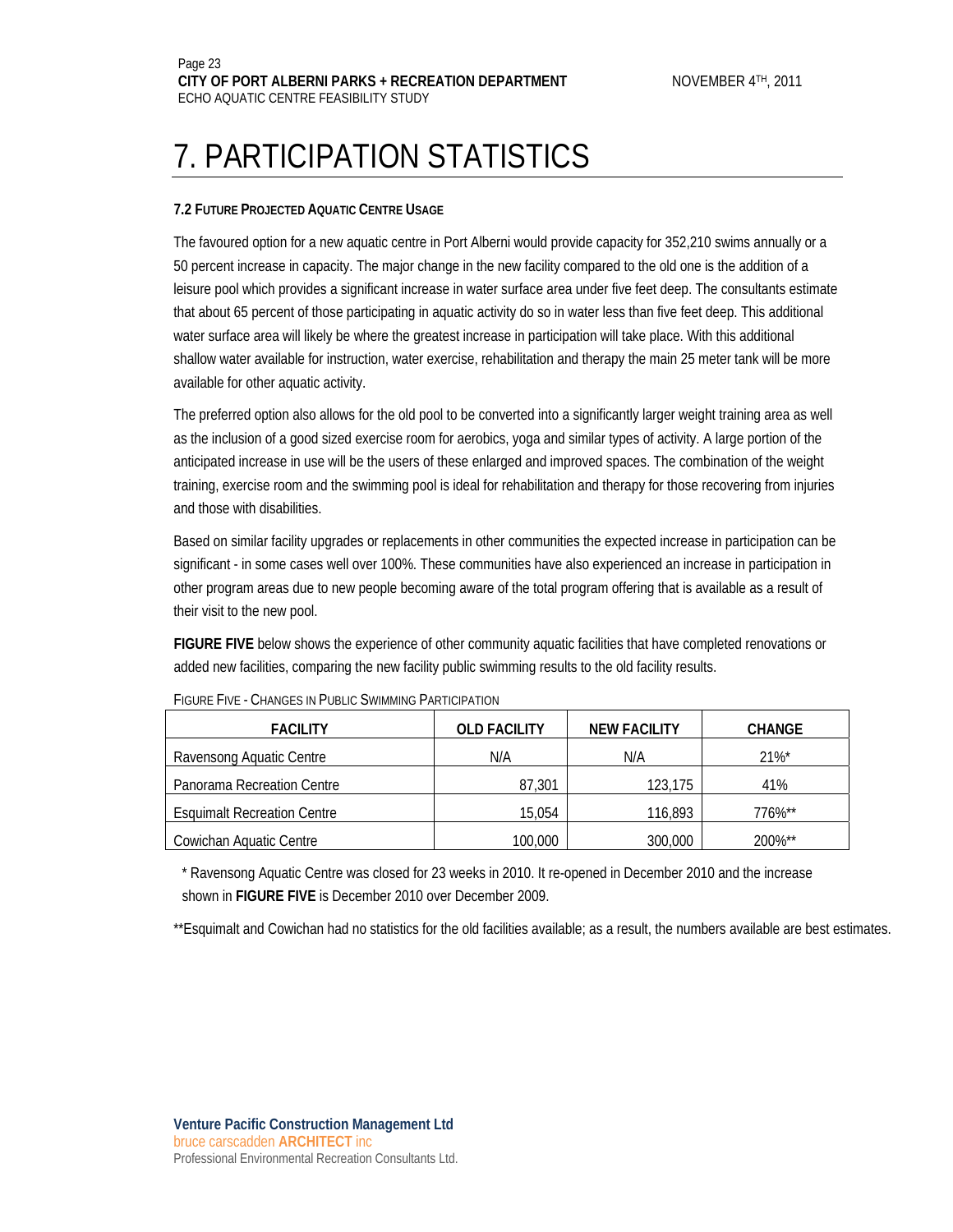#### **REVIEW**

In addition to meetings and site reviews, the following important documents were made available for review from the City of Port Alberni

- 1995 Echo Centre Study, Larry MacFarland Architects Ltd
- 1966 POOL BLDG, CJP Architects
- 1967 Community Centre,
- 1970 Kitchen, CJP Architects
- 1974 Sauna & Cedar West, CJP Architects
- 1981 Museum Additions, CJP Architects
- 1999 Family Change rooms, Ellins Architect Inc
- Stanley Report for the Stan Halcro Arena (23 July 1999)

A Project Initiation Meeting was held where the consulting project team and key stakeholders including the Recreation Director, councillors, and representatives from the staff met to review, identify and prioritize the key issues that affect the project, operations and functions and a "program" or "wish list" for the project.

Based on this program and with a steering committee meeting and design workshops, three concept options were developed, that explored a range of costs, features, ideas and configurations. These were presented to the public in an open house format Following is a summary of these Concept Options. The detailed presentation panels for these options – including architectural cost estimates for each – can be found the appendices to this report.

#### **ANALYSIS**

Bruce Carscadden Architect conducted an in-depth review of related aquatic precedents including typical programs and sizes and spatial relationships. A review of precedents included a number of recent BC aquatic facilities, graphically represented on panels and also presented in a power point presentation along with a number of international references.

A technical site analysis included explorations of sitting options, sun exposure and parking constraints and was also illustrated graphically on a panel with the existing building plans.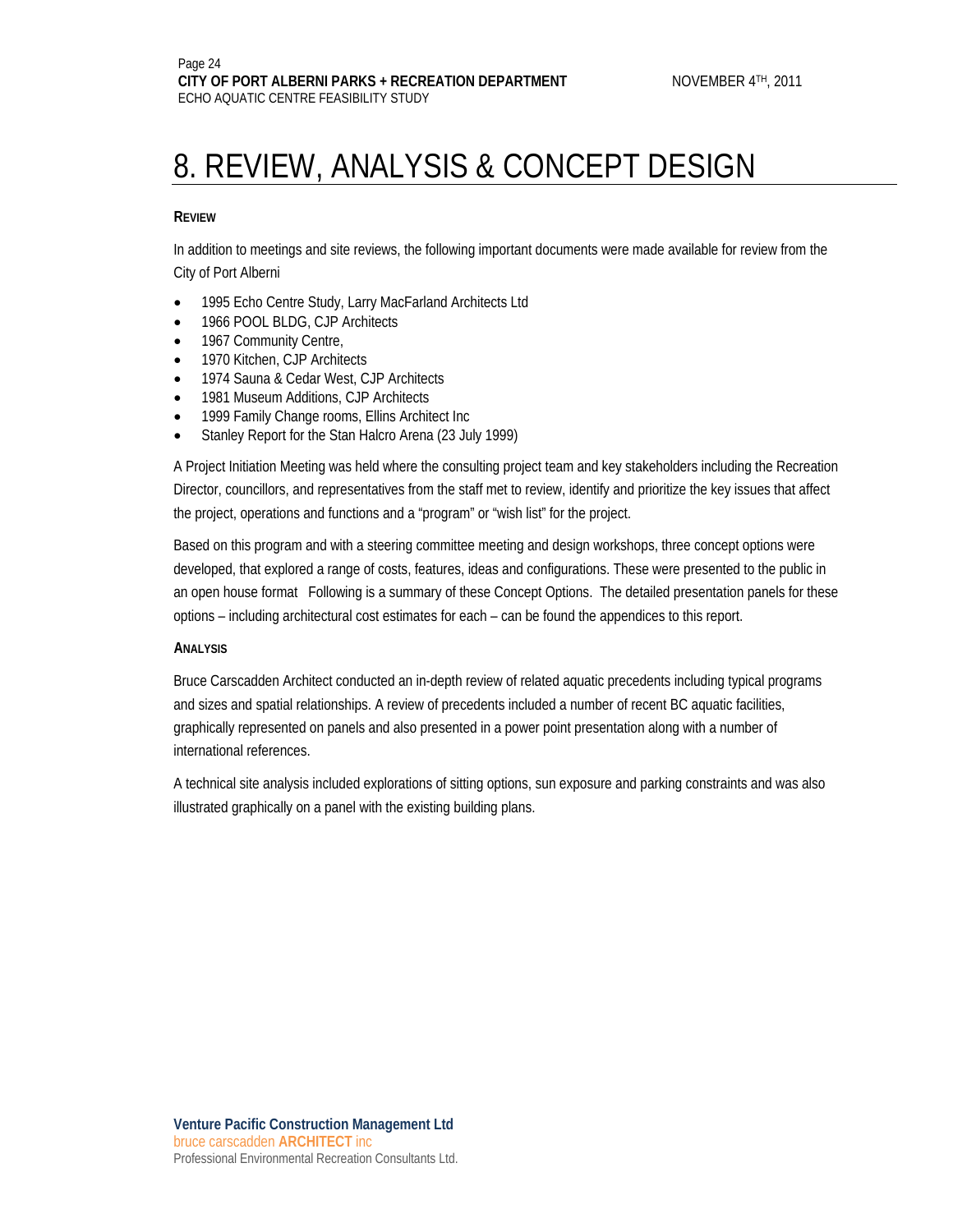#### **CONCEPT OPTIONS**

This overview information was presented along with three concepts options at an open house on the 27<sup>th</sup>. Following is a summary of each of the Concept Options. The open house presentation panels can be found the appendices to this report:

#### **OPTION ONE**

Option One retained the existing pools and added a leisure pool with new change rooms. The leisure pool would include two 20 metre swimming lanes in water one metre in depth. The rest of the leisure pool would have water depth ranging from zero to one metre for instruction, play and rehabilitation programs. The cost for this option was estimated at \$12 million. This option would require closure of the pool for several months.





#### **OPTION TWO**

Option Two retained and renovated the existing pools and added new leisure pool components as well as fitness and multipurpose space. The leisure pool would include two 20 metre swimming lanes in water one metre in depth. The rest of the leisure pool would have water depth ranging from zero to one metre for instruction, play and rehabilitation programs. This option would include an outdoor patio with a winter hot tub and spray pool. The cost of this option was estimated at \$15 million. This option would also require the pool to be closed for a period of time.

#### **OPTION THREE**

Option Three constructs a new six lane 25 metre pool with new change rooms and staff areas with a leisure pool that would include three 20 metre swimming lanes.

An outdoor patio with winter hot tub and spray pool would also be included. The existing pool area would be renovated for fitness and multipurpose space. The estimated cost for this option was \$18 million. The existing aquatic center would be able to continue operation during the construction of the new facility.

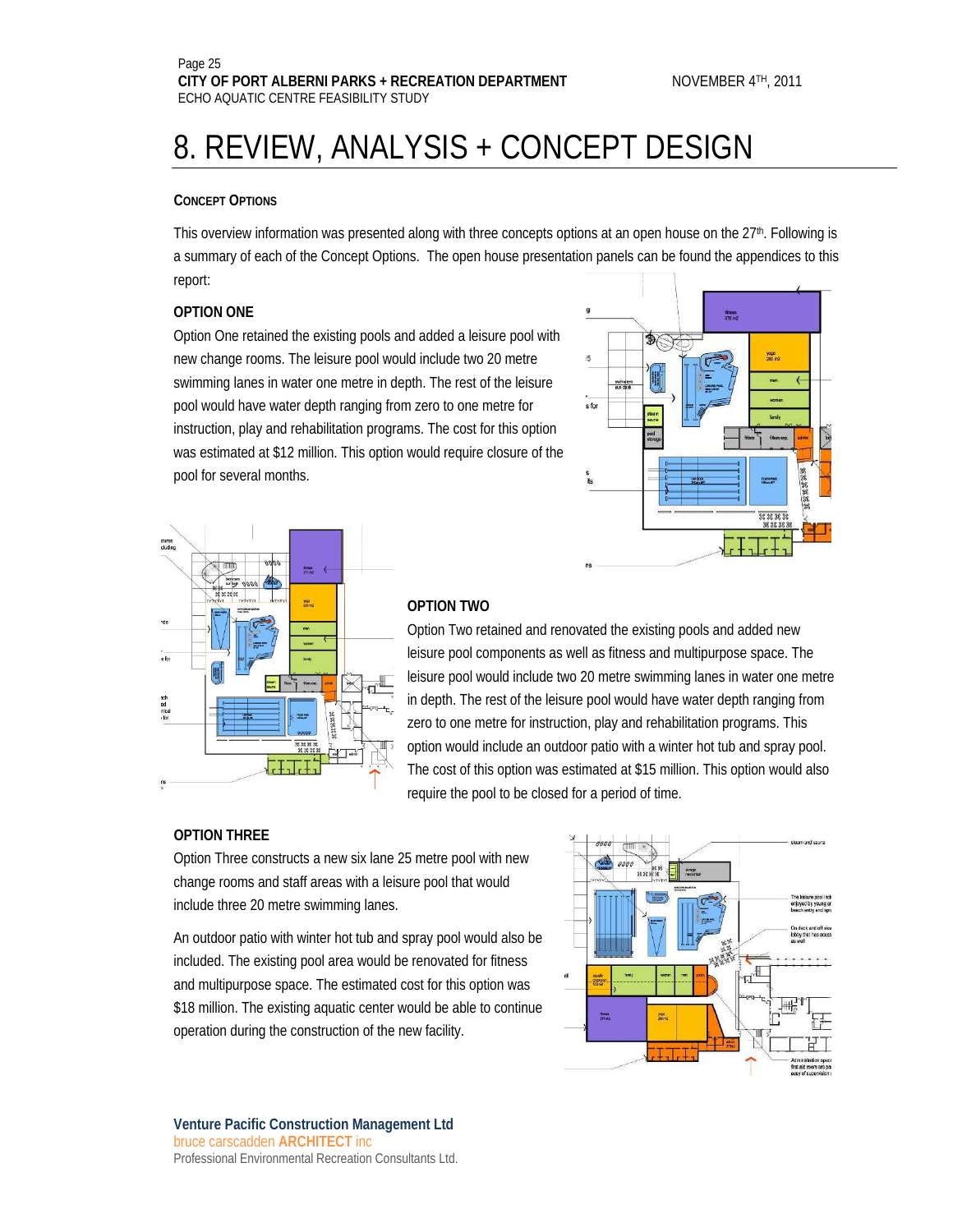#### **IDENTIFING THE PREFERRED OPTION**

Following the public meetings on June 27, 2011 and discussion with staff, Options Four and Five were developed to refine and reflect this new input.



#### **OPTION FOUR**

This option builds a new aquatic facility to the north and renovates the existing aquatic centre for fitness and multipurpose space and includes a Surf Rider. A Surf Rider is a piece of equipment that simulates surfing in a confined indoor space. A leisure pool with three swimming lanes and typical features would be included along with a large hot tub, steam room and sauna. This option would include new change rooms for men, women and families, all being fully accessible to everyone. The cost is estimated at \$15.8 million and would not require the existing pool to be closed during construction.



#### **Venture Pacific Construction Management Ltd** bruce carscadden **ARCHITECT** inc Professional Environmental Recreation Consultants Ltd.

#### **OPTION FIVE**

This option builds a new aquatic facility to the north and renovates the existing aquatic centre for fitness and multipurpose space and also includes a water slide. A leisure pool with three swimming lanes and typical features would be included along with a large hot tub, steam room and sauna. This option would include new change rooms for men, women and families, all being fully accessible to everyone. In Option Five a new entrance would be developed providing enclosed lobby space with entry to the aquatic centre and the community centre. The cost of this option is estimated at \$17 million and would not require closing the existing pool during construction.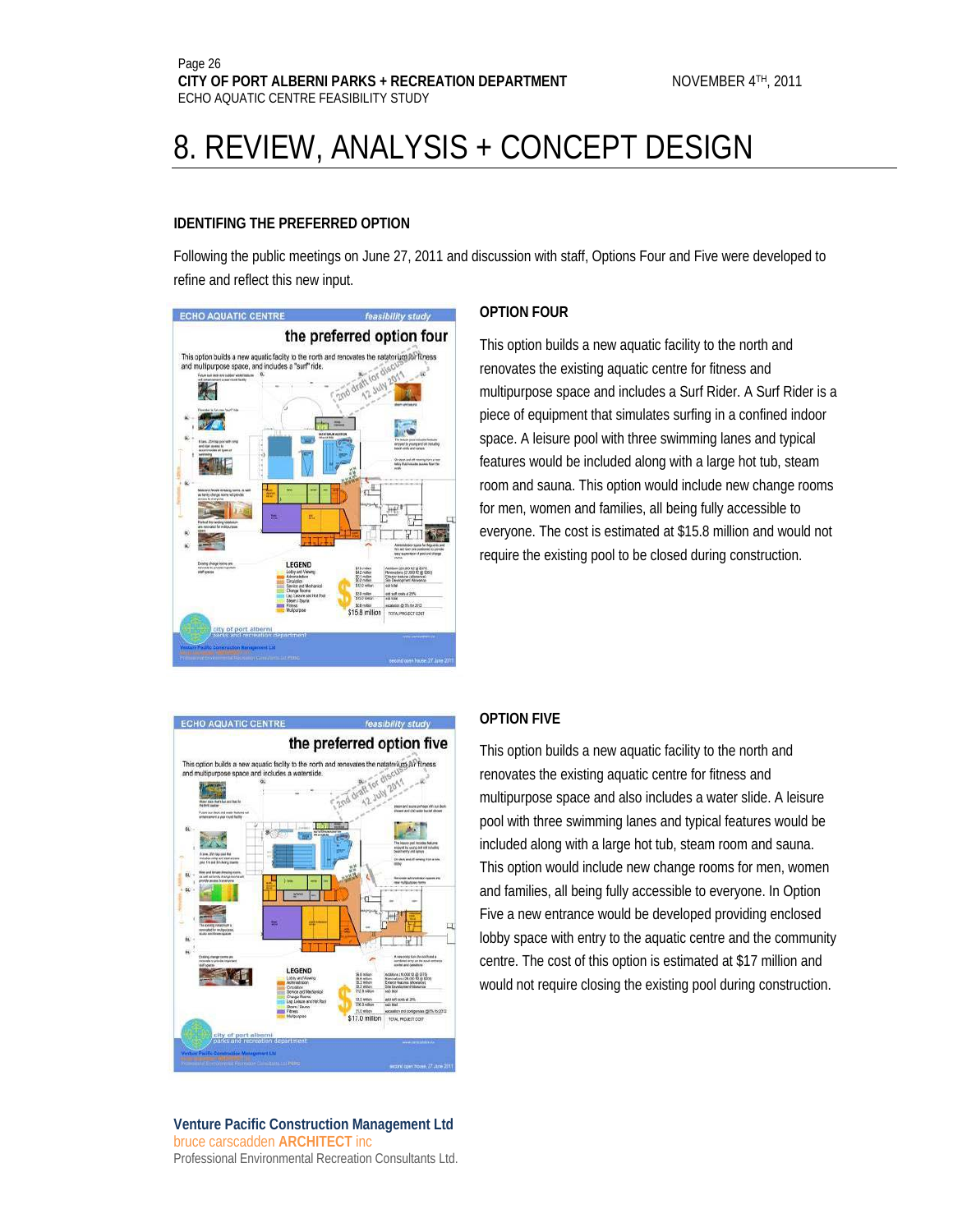#### **OPTION SIX – THE PREFERRED OPTION**

After further review of Option Four and Five with the Port Alberni Pool Swimming Pool Committee it was agreed that Option Six was the **preferred option**. This plan builds a new aquatic facility to the north, and renovates the existing natatorium for fitness and multipurpose spaces, and includes a waterslide.

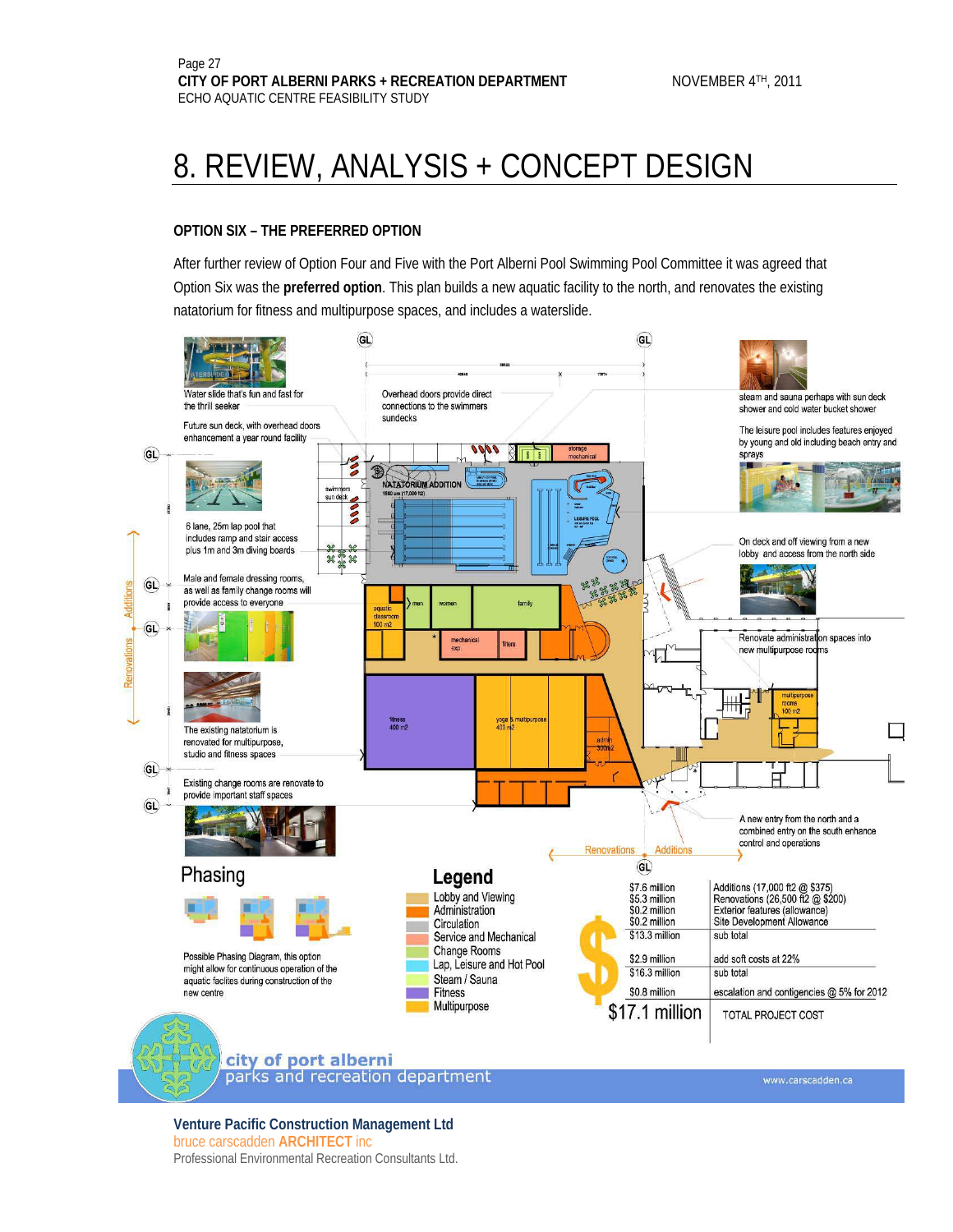## proposed program

This panel provides an overview of the features, functions, and technical requirements of a aquatic centre. This program has been tailored to suit the community based on input from the first open house. Chem

### TYPICAL AQUATIC PROGRAM - 30,000 ft2



| <b>Public Spaces</b> |  |
|----------------------|--|
| 1. Lobby and Entry   |  |
| 2. Public Washrooms  |  |
| 3. Fitness Space     |  |
| 4. Viewing           |  |

#### Activity Spaces 8,500 ft2

- 1. Fitness Space (4,000 ft2)
- 2. Yoga / Multipurpose Studio (3,000 ft2) 3. Aquatic Classroom (400 ft2)

#### **Aquatic Spaces**

- 1.6 Lane Lap Pool
- 2. Leisure Pool (250 m2)
- 3. Hot Pool (20 persons)
- 4. Sun deck, on deck viewing
- 6. Sauna and Steam
- 7. Water slide 8. Tot Pool (20 m2)

- **Change Rooms**
- 1. Women 2. Men
- 3. Family

#### **Administration Space** 1,000 ft2

- 1. Reception & control
- 2. Office One: Manager/Aquatic Leader 3. General Offices

#### **Service / Support Spaces** 1,500 ft2

- 1. Janitorial Office/Closets
- 2. Pool Storage
- 3. Pool Mechanical, ozone room
- 4. Chemical Storage
- 5. Electrical Room

**Circulation and Walls** 20%



#### BATHER LOAD CALCULATIONS

|              | $<$ 2' DEEP |       | $S=2'-5'$ DEEP |      | $D=5'+DEEP$ |      |
|--------------|-------------|-------|----------------|------|-------------|------|
| LAP POOL     |             | 90 SF | 2,000 SF       |      | 1,700 SF    |      |
| LEISURE POOL | 600 SF      |       | 2,700 SF       |      |             | 0 SF |
| HOT POOL     |             | 80 SF | 300 SF         |      |             | 0 SF |
| TOT POOL *   | 240 SF      |       |                | 0 SF |             | 0 SF |
| <b>TOTAL</b> | 770 SF      |       | 5,000 SF       |      | 1,700 SF    |      |

+ 1,700/27 = 563 BATHERS  $MEN/WOMEN = 282$  BATHERS PER GENDER

#### NEW CHANGE ROOM AREA CALCULATIONS

| # OF FIXTURES REQUIRED FOR 563 BATHERS IS                 | 36 FIXTURES                            |
|-----------------------------------------------------------|----------------------------------------|
| AREA REQUIRED PER FIXTURE (2.5M2 PER FIXTURE)             | $90 M^2$                               |
| AREA REQUIRED PER BATHER (0.32 M <sup>2</sup> PER BATHER) | $180 M^2$                              |
| TOTAL NET REQUIRED CHANGE AREA                            | $270 M^2$                              |
| GROSS-UP (CORRIDORS AND WALLS ADD 15%)                    | $40 M^2$                               |
| TOTAL REQUIRED CHANGE AREA                                | $(3.337 \text{ ft2})$ 310 $\text{M}^2$ |





**Venture Pacific Construction Management Ltd** bruce carscadden **ARCHITECT** inc Professional Environmental Recreation Consultants Ltd.

**17,000 ft2** 

3,300 ft2

1.250 ft2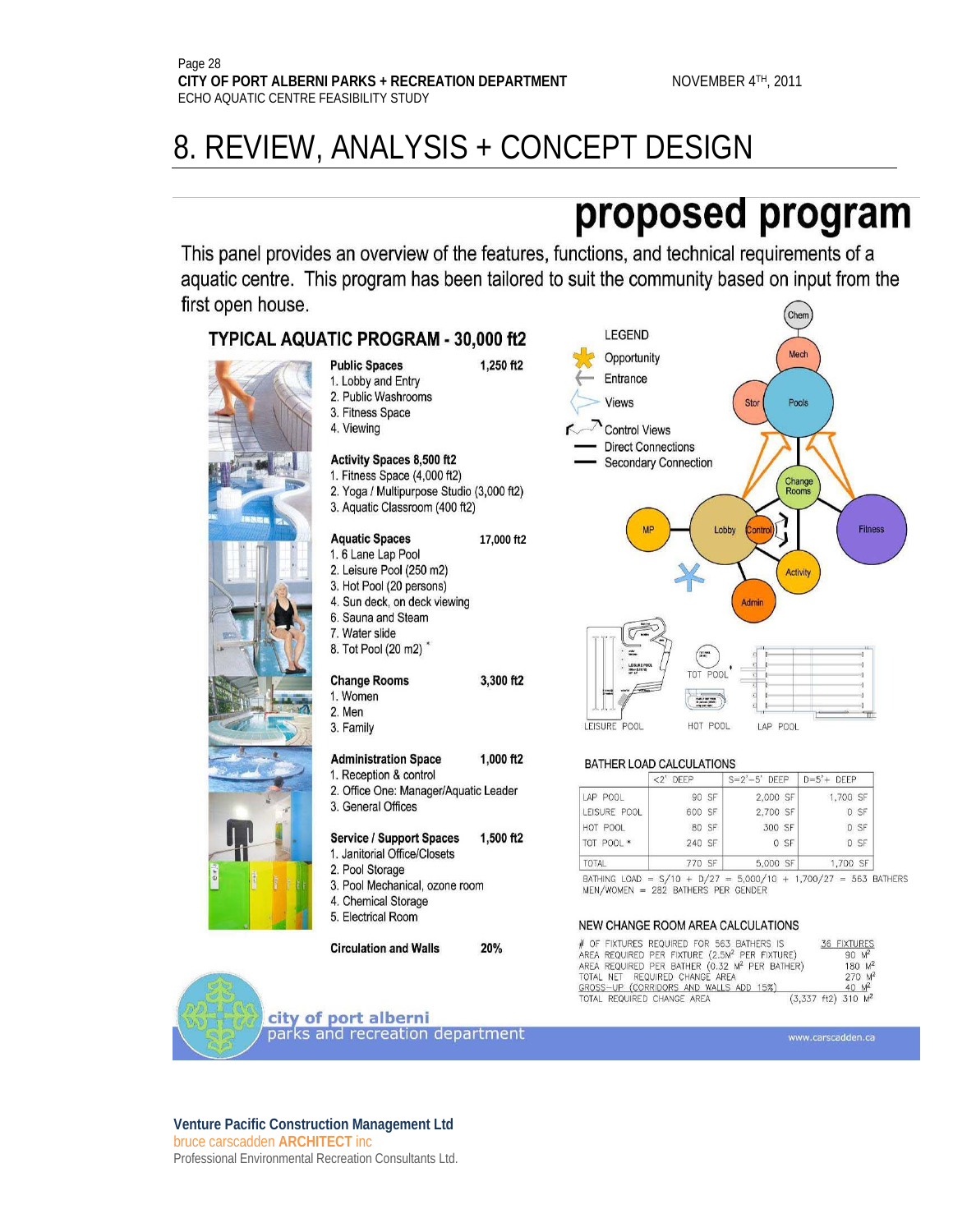### 9. CAPITAL COSTS

Estimated capital costs of the preferred option for a new aquatic facility were developed based on the Preferred Option. With the assistance of the City of Port Alberni Director of Finance the tax implication on the municipal portion of a Port Alberni home is also provided.

#### **9.1 CAPITAL COSTS FOR THE PREFERRED OPTION**

| <b>BUDGET</b>    |                                    | Quantity | Unit        | Rate |
|------------------|------------------------------------|----------|-------------|------|
| 7,650,000        | Aquatic / "Wet" Space / Addition   | 17,000   | ft2         | 450  |
| 5,300,000        | Multipurpose / "Dry" Space / Reno  | 26,500   | ft2         | 200  |
| 200,000          | <b>Exterior Features Allowance</b> |          | <b>Isum</b> |      |
| 200,000          | Site Development Allowance         |          | <b>Isum</b> |      |
| \$<br>13,350,000 | Sub Total                          |          |             |      |
|                  |                                    |          |             |      |
| 2,937,000        | Design & CM Fees / Soft Costs      | 22%      |             |      |
| \$<br>16,287,000 | Sub Total                          |          |             |      |
|                  |                                    |          |             |      |
| 814,350          | Contingencies & Escalation (2012)  | 5%       |             |      |
| 17,101,350       | TOTAL PROJECT BUDGET               |          |             |      |

#### **9.2 POSSIBLE FUNDING SOURCES**

The consultants are aware of community fund raising efforts in several communities that have been implemented to generate support for a community aquatic facility. Any funds that can be raised will obviously lessen the tax impact for residents of the Alberni Valley.

Funding opportunities include:

- Federal and provincial grant opportunities
- Corporate donations
- Community forest timber sales
- Parks and Recreation Department capital reserves
- Gas tax funding
- Grants and donations from local residents, businesses and service clubs
- Sale of facility naming rights
- Sale of naming rights for specific rooms or areas within the Aquatic Centre
- Partnership possibilities with First Nations within the Alberni Valley

Regardless of the type of contribution, it is critical that donors be recognized. This can take many forms, but most important, must include a charitable receipt and recognition in the local press as well as in the facility itself. In addition, a celebration should be scheduled at the time the referendum is approved and / or when the facility is completed and open to the public.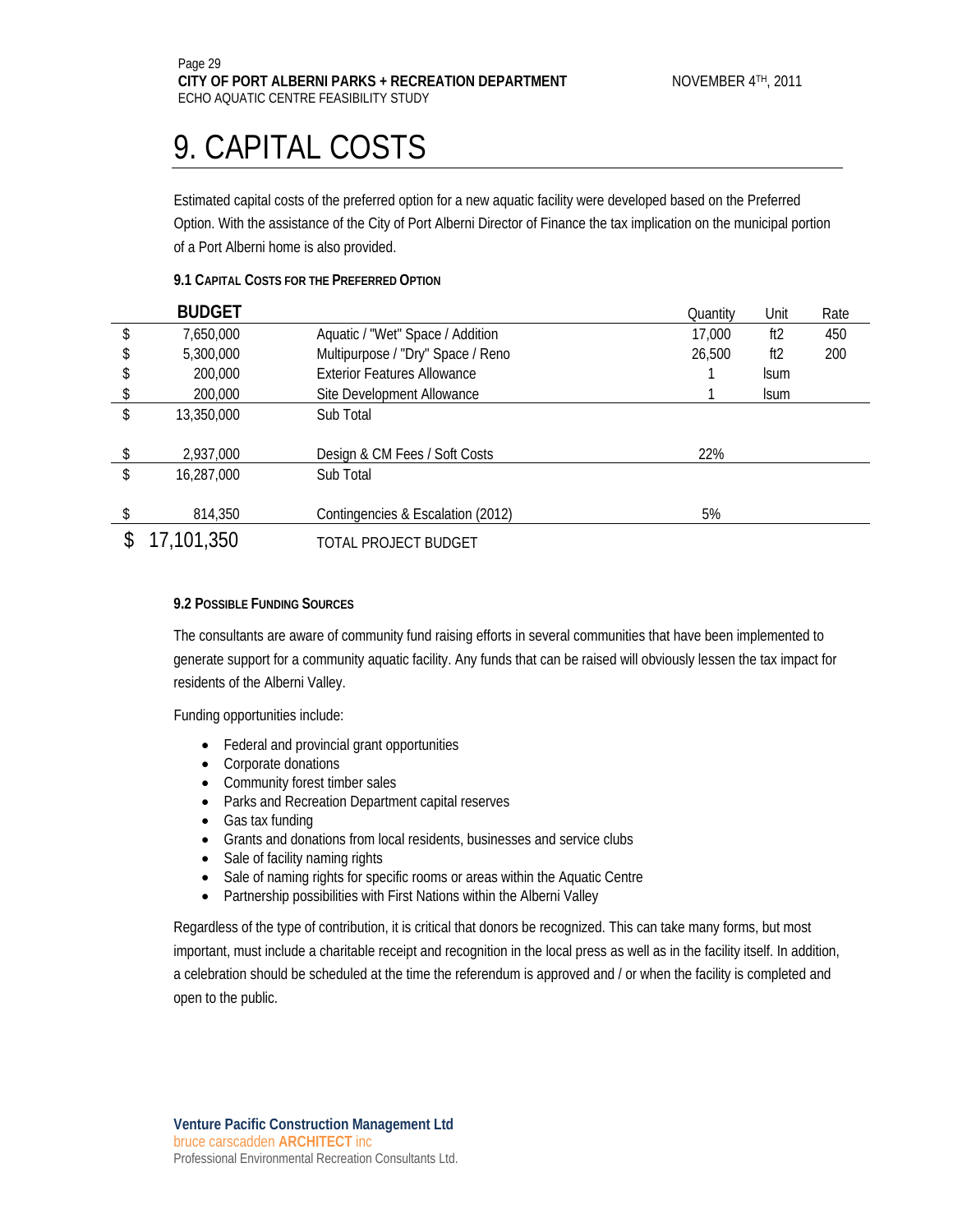### 10. OPERATING COSTS

The consultants reviewed operating budgets from several Vancouver Island facilities that had undergone major renovations to add a leisure component. Based on this, estimate operating costs were developed and reviewed relative to the current Port Alberni facility, and considering changes in operating expenses and revenues.

Different communities use different formats for reporting their aquatic centre operations, which makes direct comparisons difficult. The consultants have singled out direct revenues and expenditures for each facility, excluding such items as debt retirement and other general expenses related to the overall department. In some cases, the aquatic centre is part of a complex including arenas, indoor racquet facilities, fitness facilities and/or multipurpose spaces. The information provided here is intended to give a general idea of what these other facilities have experienced as a result of their improvements, renovations or added facility features.

Ravensong Aquatic Centre made several improvements to their facility consisting of operational modifications but did not add any additional features. Since the pool was closed for 26 weeks in 2010, we reviewed their 2009 financial results and their 2011 budget. Their expectation for 2011 is slightly less revenue and somewhat higher expenditures resulting in their net subsidy being about 21% higher. It is worth noting that the first year of budgeting for a new or renovated facility is often difficult and can result in very conservative figures.

Panorama Recreation Centre expanded their original pool building adding a large leisure pool, slide and more deck space around the main pool. They were closed from early fall 2008 and reopened in early fall 2009. The consultants have used 2007 financial results and 2010 financial results. They experienced a significant increase in general swimming as well as an increase in programs resulting in higher revenues but also experienced increased expenses due in large part to increased staff requirements. Their net position in 2010 showed a 34% improvement over 2007.

Cowichan Aquatic Centre opened in the fall of 2010 to replace the Aquannis Aquatic Centre in the Cowichan Community Centre. Aquannis was operated by the Cowichan Valley Regional District while the new Cowichan Aquatic Centre is operated by the District of North Cowichan. The consultants compared the 2006 financial results from Aquannis, the last full year of operation, with the new Cowichan Aquatic Centre budget for 2011. Although a detailed comparison is difficult with actual results and budget figures the revenues are expected to be much greater while the expenditures are expected to be higher but less significantly. The overall result is an expected improvement in their net position of over 100%.

The Esquimalt Recreation Centre did a similar major renovation to that done by Panorama. They were also closed for approximately one year and therefore the consultants have used their last complete year of operation in the old pool (2003) with the first full year of operation in their new facility (2005). The Esquimalt Recreation Centre new aquatic facility had an increase in operating revenue of 365% over the old operation in its first year in 2005. The revenue increased another 32% from 2005 to 2010. On the expenditure side an increase of 255% was experienced while the net position on direct aquatic operations improved by 2,307%.

The facilities that have added additional amenities, particularly leisure pools, have seen their revenues increase to a greater extent than their expenditures, resulting in an improved net position. As well, a larger number of residents are taking advantage of the services offered. In the case of Panorama, they have also experienced increased participation in other program areas of the recreation complex. Port Alberni can expect to see growth in the fitness area with the expanded facilities that will be available with the new aquatic centre.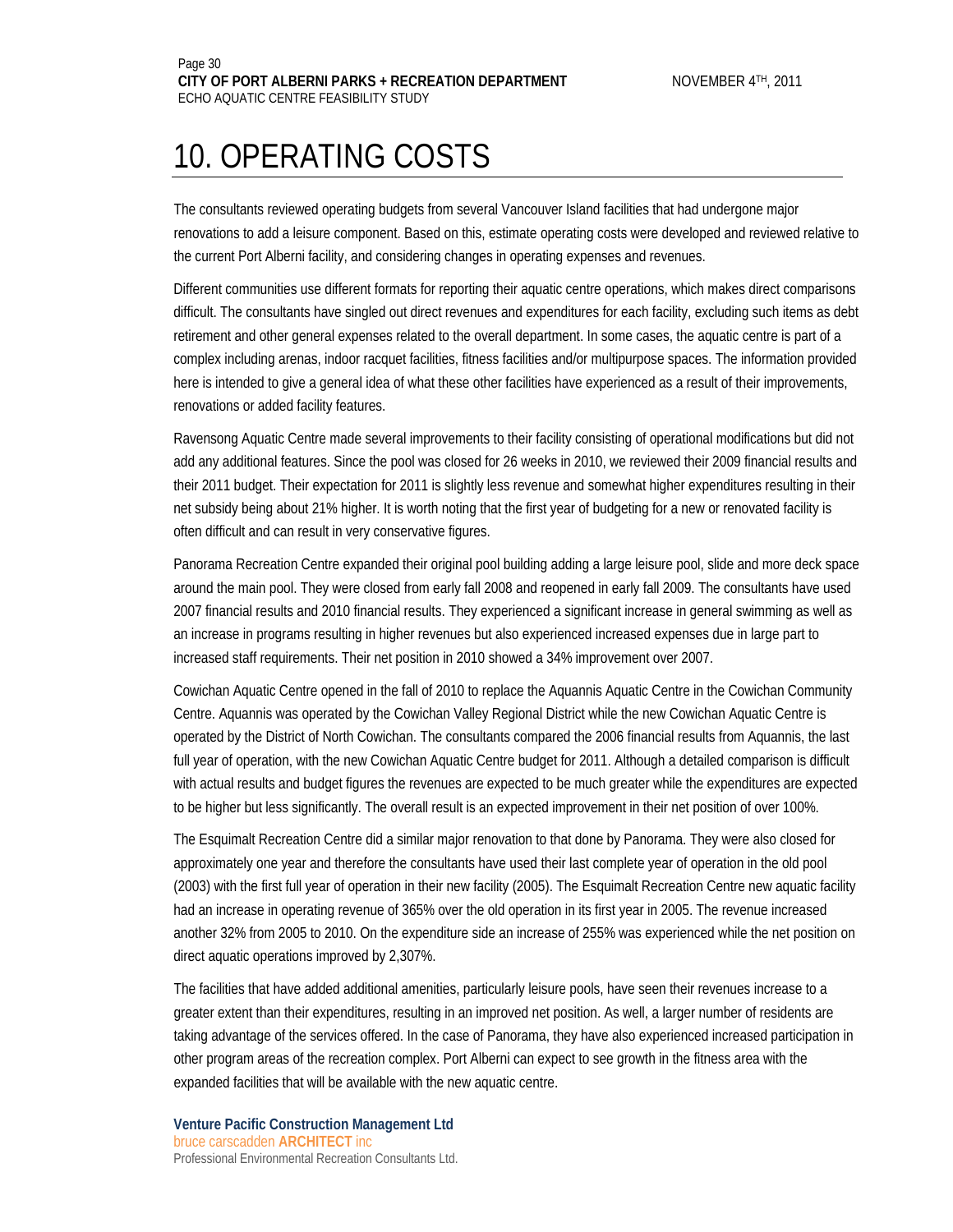### 11. RECOMMENDATIONS

The City of Port Alberni ECHO AQUATIC CENTRE FEASIBILITY STUDY represents the significant effort of the City of Port Alberni, the Port Alberni Parks and Recreation Department, and the community to improving aquatic and recreation opportunities in the area. Through meetings with City and Regional District officials, Parks and Recreation Department staff, as well as interviews with stakeholders and public meetings, and the review of demographic information, recreation trends information and a number of related documents, Venture Pacific Construction Management, Bruce Carscadden Architect, and Professional Environmental Recreation Consultants aimed to develop a comprehensive understanding of the needs and desires of the community. Based on the outcomes of the study, the consultants can make the following recommendations:

- 1. That the City of Port Alberni develops a financial plan to proceed with the preferred option presented in this report.
- 2. The City of Port Alberni, in cooperation with the Alberni-Clayoquot Regional District, prepares strategies for a referendum to include the City of Port Alberni and the Electoral Areas of Beaver Creek, Cherry Creek, Sproat Lake and Beaufort.
- 3. That the original Echo Aquatic Centre be converted into a fitness centre and multipurpose space as a part of the project.
- 4. That adequate parking and traffic flow is provided for the new facility as well as the other recreation facilities in the Echo Centre area.
- 5. That the Port Alberni Parks and Recreation Department review their partnerships with the Alberni District Secondary School, Alberni-Clayoquot Regional District, Continuing Care, First Nations, and other appropriate organizations to encourage expanded use of the new aquatic centre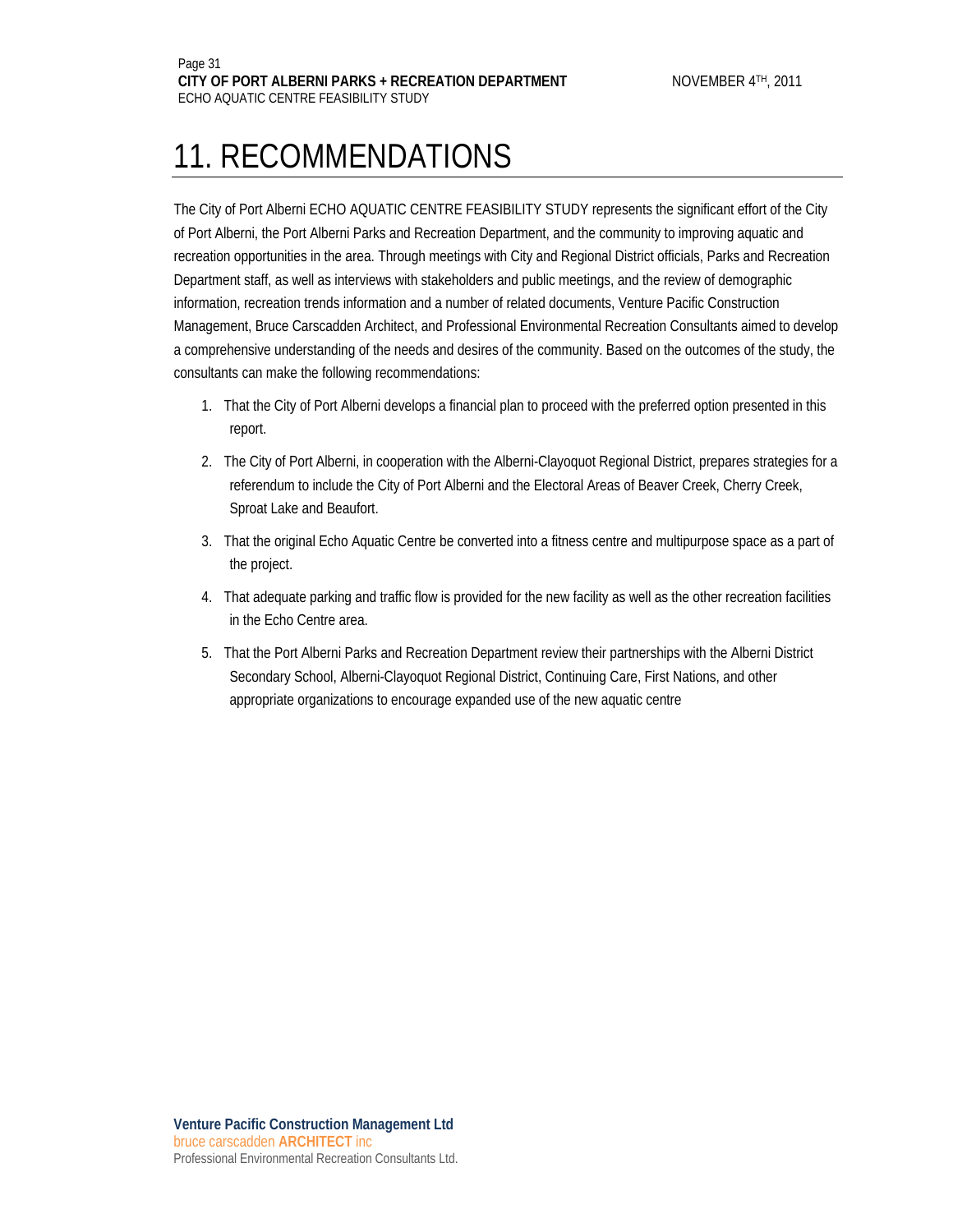### APPENDIX A VANCOUVER ISLAND SWIMMING POOL ADMISSIONS FEES FOR 2011 SURVEY

The table below provides an overview of the admission fees for several aquatic facilities on Vancouver Island. Where a two price system exists the resident price is shown including HST.

| Community           | Child | Teen | Senior | Adult | Family |
|---------------------|-------|------|--------|-------|--------|
| Campbell River      | 2.75  | 3.75 | 4.00   | 5.50  | 11.00  |
| Comox Valley        | 2.85  | 3.40 | 4.50   | 5.40  | 11.50  |
| Cowichan            | 2.50  | 4.00 | 4.00   | 5.00  | 12.00  |
| Esquimalt           | 3.00  | 3.25 | 4.50   | 6.00  | 12.25  |
| <b>Gold River</b>   | 3.25  | 3.50 | 3.50   | 4.50  | 10.00  |
| Juan de Fuca        | 3.20  | 4.45 | 4.45   | 6.10  | 12.20  |
| Nanaimo             | 3.25  | 4.50 | 4.50   | 6.25  | 12.50  |
| Oak Bay             | 3.50  | 5.40 | 5.40   | 7.00  | 14.50  |
| Parksville/Qualicum | 2.97  | 3.84 | 4.29   | 5.49  | 10.44  |
| Port Alberni        | 3.00  | 3.75 | 3.75   | 5.25  | 12.00  |
| Powell River        | 3.10  | 4.25 | 4.80   | 5.70  | 11.40  |
| Saanich Peninsula   | 3.00  | 4.50 | 4.75   | 6.25  | 12.00  |
| Sooke               | 2.25  | 4.10 | 4.10   | 5.50  | 11.00  |
| Saanich             | 3.25  | 5.50 | 5.50   | 6.50  | 13.00  |
| Victoria            | 2.75  | 3.75 | 4.25   | 5.50  | 11.00  |
| <b>AVERAGE</b>      | 2.97  | 4.13 | 4.42   | 5.73  | 11.79  |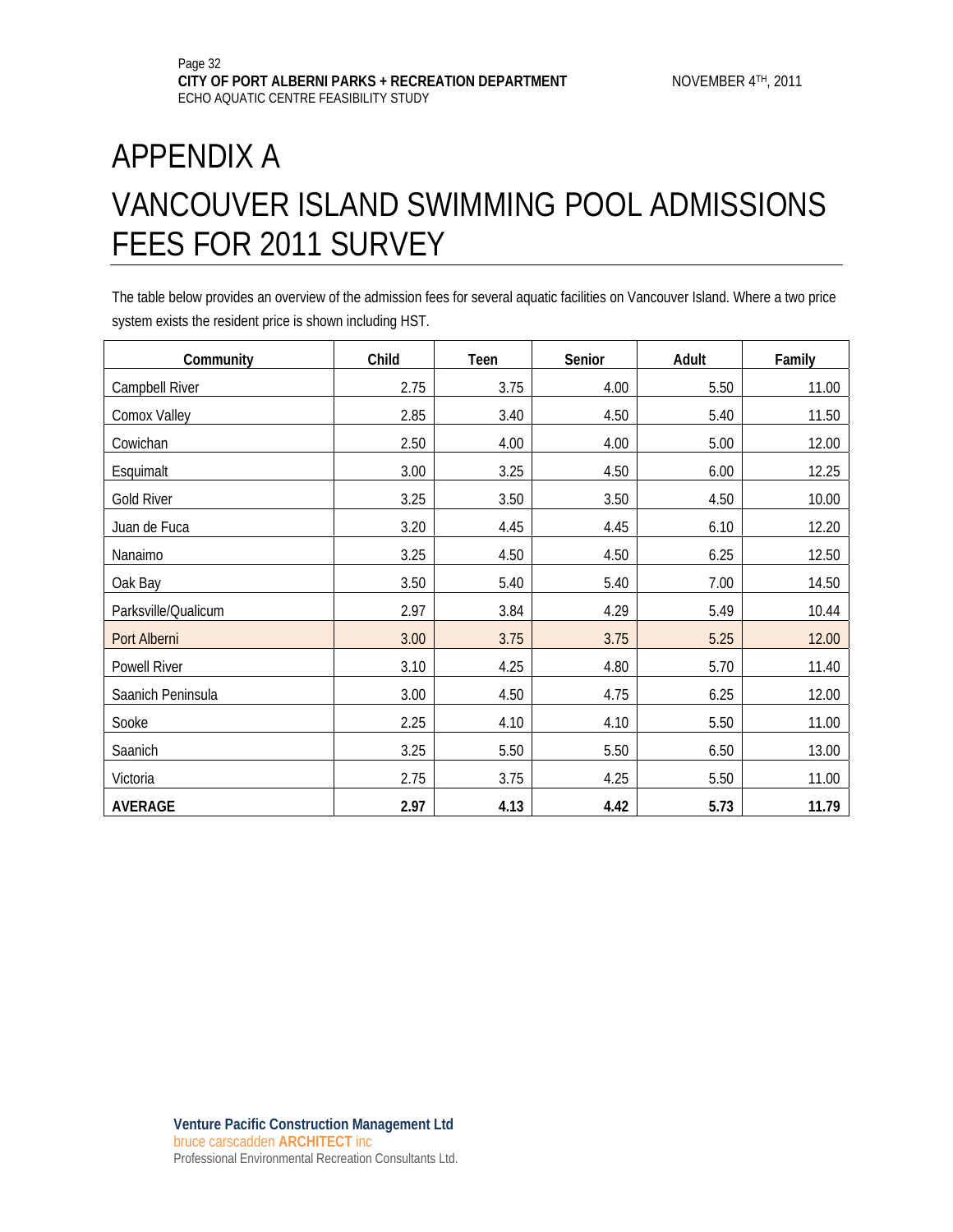### *Stakeholder Meeting Notes*

 $\checkmark$ 

 $\checkmark$ 

 $\checkmark$ 

 $\checkmark$ 

*(orange check marks denote that this suggestion is included in the Preferred Option plan)* 

### **Port Alberni Council, Regional District and School Officials**

- Opportunities offered at Ravensong Aquatic Centre and the Nanaimo Aquatic Facilities need to be provided in Port Alberni
- Consider the use of wood in the construction of new facilities
	- Concern expressed about ongoing operating costs
- Include features unique to Port Alberni
- First Nations are very supportive of an expanded aquatic facility and will be big part of the process
- Opportunities must be investigated for partnerships to help with operating costs
- Maximize natural light in the facility
- Surf Rider feature should be seriously considered
- Echo Centre is an emergency centre for the City and Region and construction must keep this in mind  $\checkmark$ 
	- High School is interested in increased involvement with the aquatic facility as they move into the new high school across the park from the Echo Centre
	- High School would likely reestablish a swim team and specialty courses such as scuba diving
	- With the close proximity to the pool students with disabilities would able to increase their participation in physical activity on a more regular basis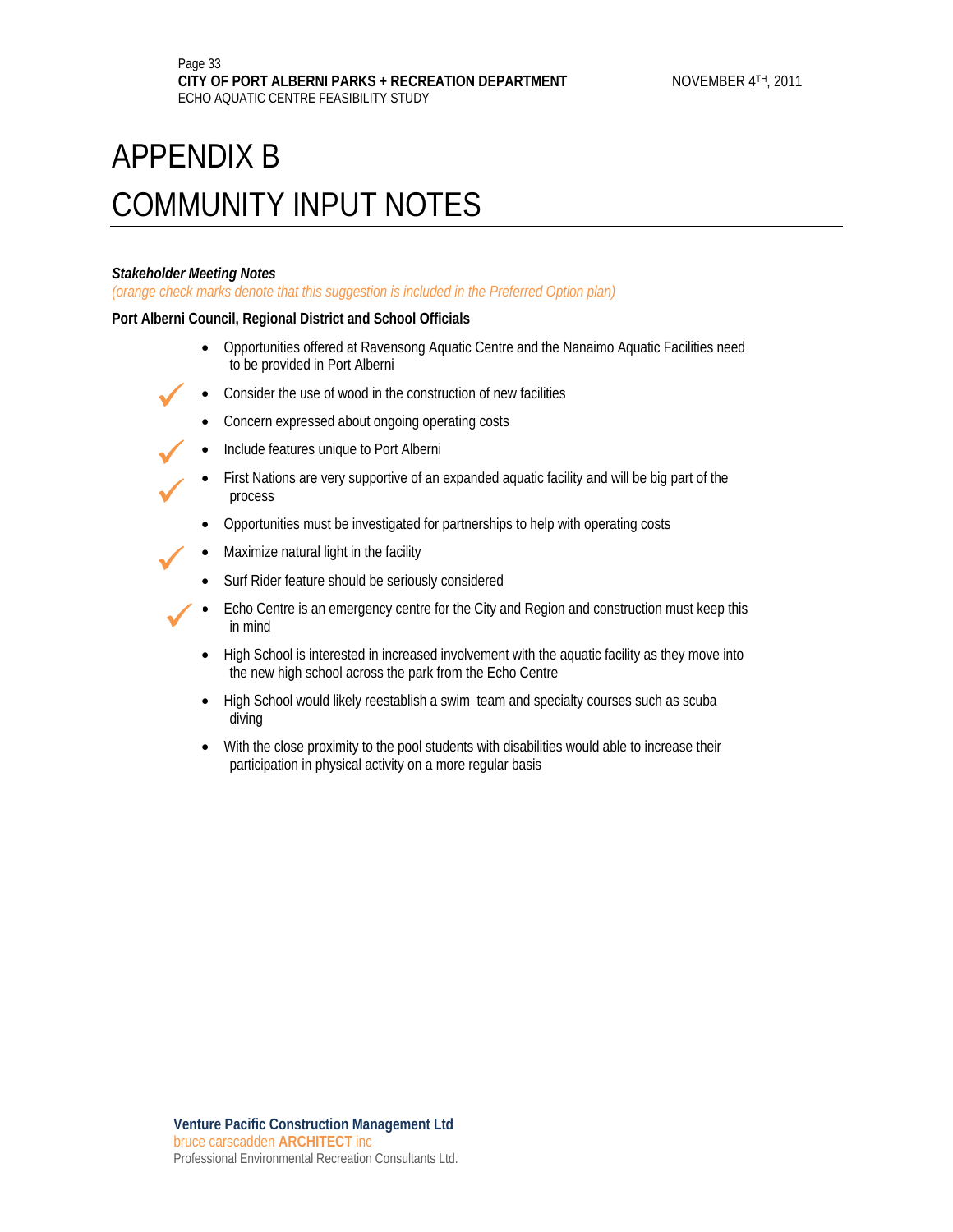**Port Alberni staff and Aquatic Committee members** 

Six lane 25 meter pool  $\checkmark$ 

 $\bigvee$  $\checkmark$ 

 $\checkmark$ 

 $\checkmark$ 

 $\checkmark$ 

 $\checkmark$ 

 $\checkmark$ 

 $\checkmark$ 

 $\checkmark$ 

- Good size leisure pool with features including a lazy river  $\overline{9}$ 
	- Larger mechanical room to accommodate more modern equipment
	- Accessibility for people with disabilities including automatic doors, a system to call for help and other emerging issues
- Consider demographics for the long range needs of the community  $\checkmark$
- Separate leisure pool tank with warmer water, zero to 1.5 meter depth for lessons, therapy and kids fun play  $\checkmark$ 
	- Parking and patron circulation must be addressed with additional facilities
- Weight room and fitness space larger, not accessed across pool deck, consider a private operator, expand rehabilitation programs  $\checkmark$ 
	- Properly located loading dock for maintenance supplies close to storage and where the supplies are going to be used
	- Aerobics space similar in size to weight room also to be used for Pilates, dance, Tai Chi, yoga etc.
- Common reception area for pool and community centre  $\checkmark$ 
	- Separate larger staff rooms for female and male employees
	- Larger family change room with private change rooms within the larger family change room for people with disabilities
- Separate viewing area with better spectator control for wet and dry traffic  $\checkmark$
- Some element included that will attract teen/youth demographic  $\checkmark$ 
	- Outdoor leisure space such as sun deck and/or water feature
	- Maximize natural light
	- Consider a "Surf Rider" as a unique component to the Port Alberni Aquatic Facility
	- Status of the current pool is questionable with several issues
	- Thirty seven meter pool with bulkhead provides extra versatility for programming
	- Consider scooter parking conveniently located
	- Maintain tot pool as well as the main tank and leisure pool for quieter enjoyment for young children
- Provide basic concession service  $\checkmark$ 
	- Possibility of expanded program opportunity with new high school next door
- Hot tub in open space around pool area  $\checkmark$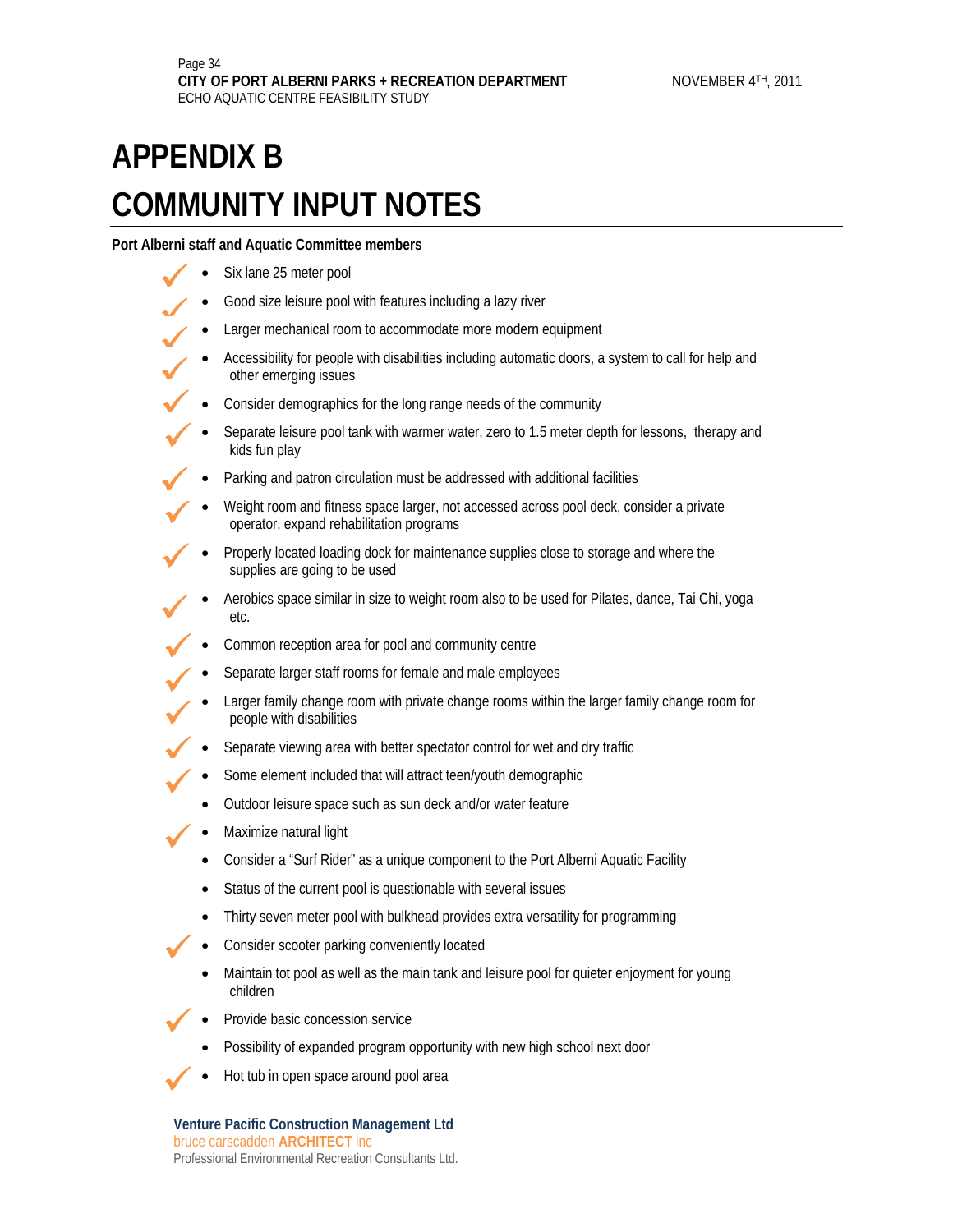- Improve acoustics  $\checkmark$
- More and larger program storage space  $\checkmark$
- Current pool must stay open during construction  $\checkmark$ 
	- Include sauna and steam room
- Consider all possible energy conservation options  $\checkmark$  $\bigvee$ 
	- Provide various types of access to the pools including ramps, stairs and walls
	- Include some type of pro shop to supply basic aquatic supplies
	- Leisure pool needs adult chest deep water

**Port Alberni Swim Club coaches**   $\checkmark$ 

 $\checkmark$ 

 $\checkmark$ 

 $\checkmark$ 

 $\checkmark$ 

 $\checkmark$ 

 $\checkmark$ 

 $\checkmark$ 

- The swim club currently has about 40 swimmers ages between 5 and 17
- They have 3 sessions a week for 1 hour and 45 minutes each session
- They would like a 50 meter pool with variable depth floor and bulkheads to allow for 25 meters as well
- They liked the Comox 25 meter pool with a wave pool
- The current pool has good deck space and bleachers for swim meets and they would like that amenity retained
- Larger deck space around the entire pool is needed
- They currently host 1 Island swim meet each year
- They envision a High School swim team being started as there is a teacher with aquatic background and interest on staff
- Would like a swim club office off the pool deck with a window overlooking the pool
	- Would like a swim club dedicated storage room that could be used as an officials room during meets
	- Underwater speakers would be nice
	- A removable mirror 15 meters long on the bottom of 1 lane
- Lane rope wells in the deck would assist with putting in and taking out lane lines
- Would like 8 lanes with either a 50 meter or 25 meter pool
- Dry land area for warm up and stretching
- Higher ceiling over windows
- Electronic score board needs updating along with timing system including starting block timing

Top three wishes:

- 1. Deck level gutter system
- 2. 8 lanes
- 3. Variable depth pool floor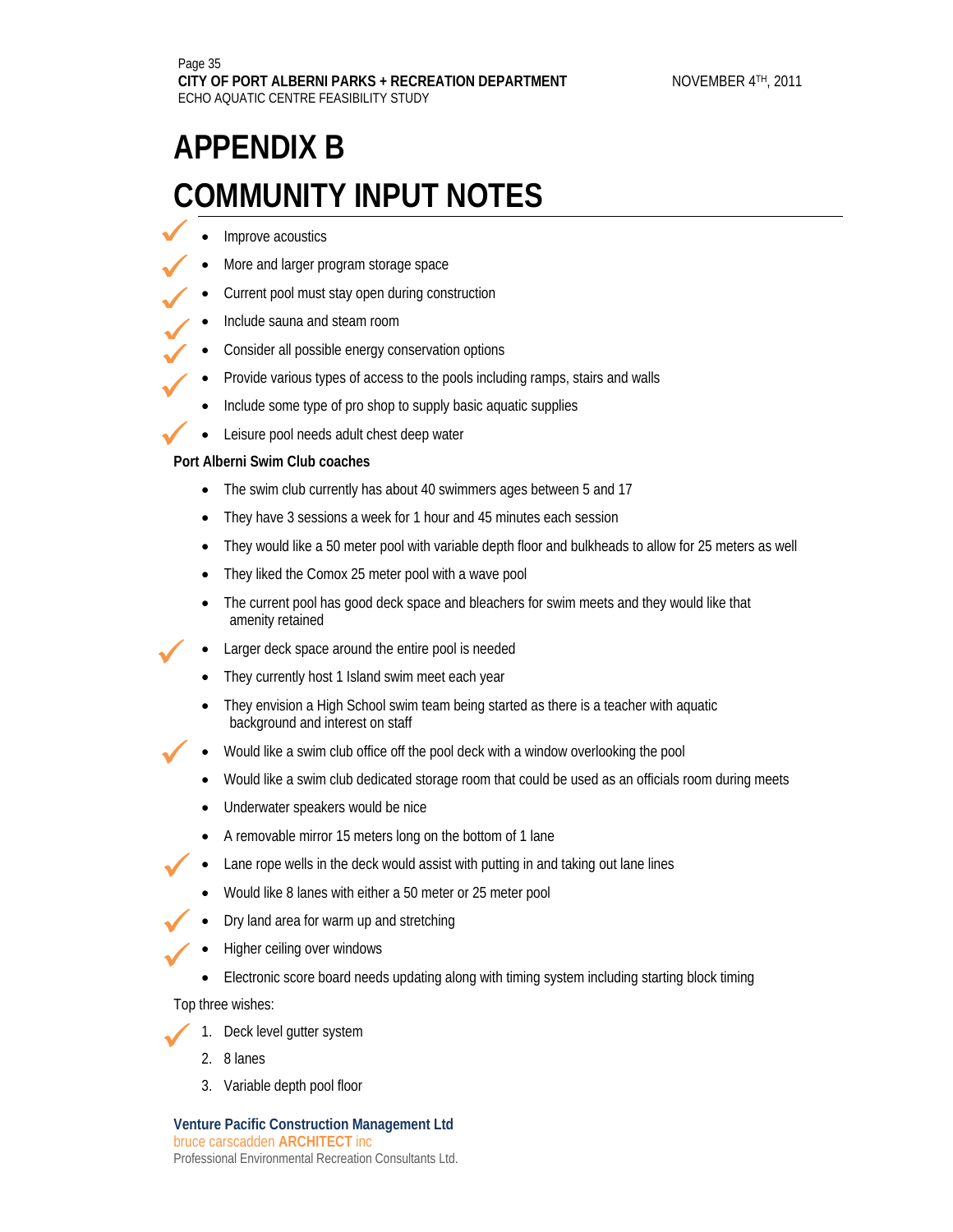#### **June 7, 2011 Public Meeting**

The following comments came from a public meeting attending by approximately 50 Port Alberni residents. Four topics were presented and the group provided feedback on each with the comments being summarized below. Those who were unable to attend the public meeting had to option of sending their responses to the consultants. Their responses have been included in the summary below as well.

#### **A. EXISTING POOL**

- **1. What features do you like about the existing Aquatic Centre?** 
	- Family changes are big, roomy, private and accessible
	- Sauna
	- Water quality is excellent
	- Bulkhead is great for separating shallow water for different concurrent activities
	- Parking is free and access is great
	- New ultra violet filters are great
	- Hot tub

 $\checkmark$ 

 $\checkmark$ 

- Fitness room
- **2. What improvements would encourage you to use the facility more often?** 
	- Warmer water for different groups including rehabilitation, older swimmers and toddlers
	- Include diving boards
	- Admission in line with Nanaimo
- More family changing area  $\checkmark$ 
	- More public drop in swim sessions
	- More opportunities for gentle Aqua-Fit with trained instructors
	- Much larger weight room
	- A fitness room as large as the weight room for aerobics, yoga, Pilates etc.
	- **3. What do you not like about existing Aquatic Centre?** 
		- Always have to wait for a family change room
		- More regular daily cleaning of change rooms and washrooms
		- Lack of visibility between hot tub, tot pool and main pool
	- **4. Do you travel to other communities to use their pool and if so why and what features are the attraction? (eg. Combine with shopping or other business, value for money, etc.)** 
		- Nanaimo pool offers better value for money, more attractive scheduling and facility options
		- Do not close existing pool while new facility is being constructed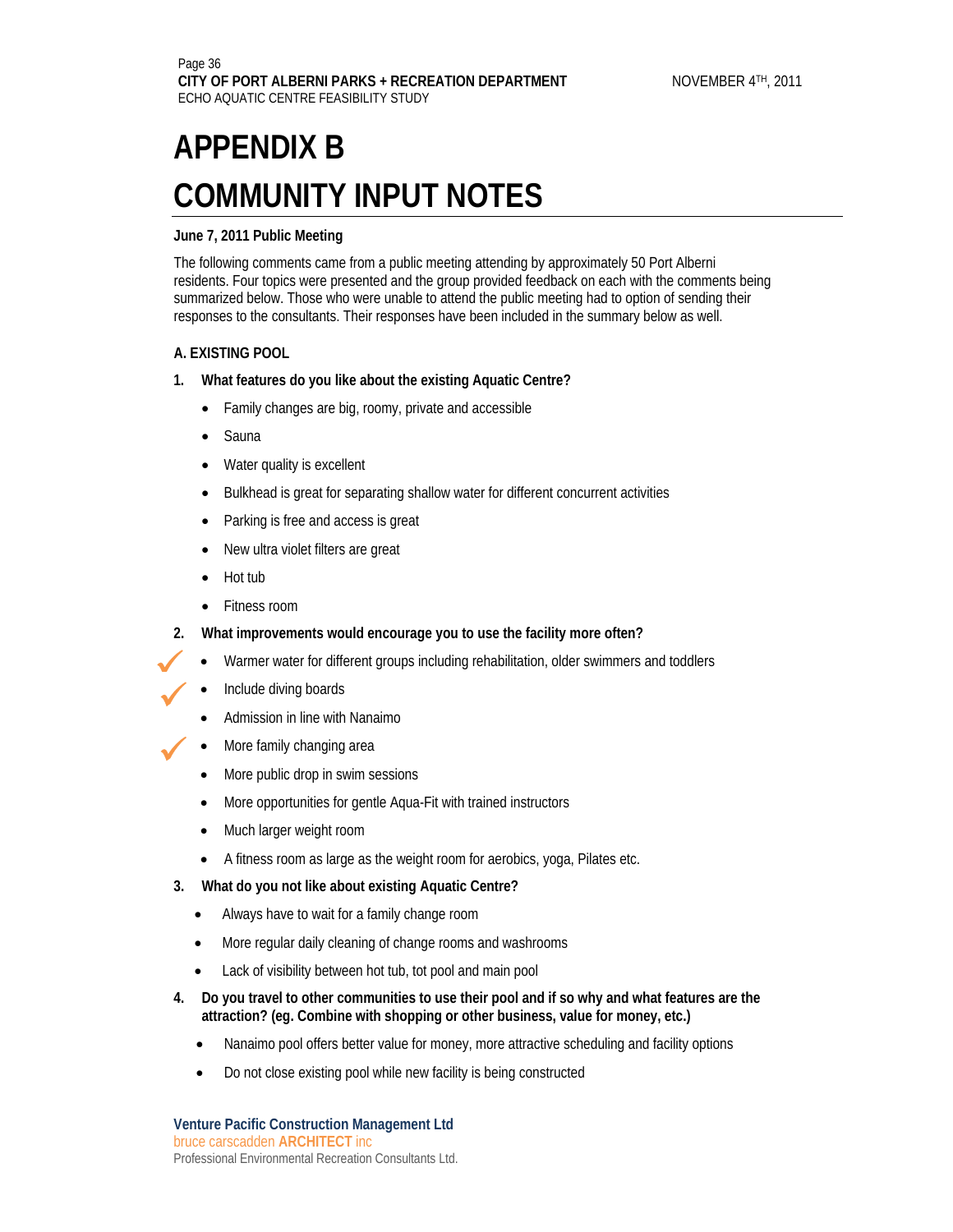#### **B. EXISTING PROGRAMS**

#### **1. What current programs do you value most?**

- Staff are excellent
- Swimming lessons
- Gentle aqua-fit
- Water aerobics
- Lane swimming
- Special needs sessions
- Everyone welcome swims

#### **2. What additional programs or changes would you like to see?**

- More adult swim lessons in warmer water
- Separate room for birthday parties
- Design facility to separate different activities that can happen concurrently. This could be by age, activity or ability
- More everyone welcome swims with more flexible times
- Masters swim club
- Shut down during Christmas instead of summer

#### **C. NEW FACILITY**

- **1. What feature would you improve in a new or expanded facility?** 
	- Create more inviting facility
	- More drinking fountains
	- More facility features suitable for seniors
	- Warmer water
	- Better access to a new facility meaning more hours of availability
	- More swimming lessons including weekends
	- Wider lanes of more lanes for length swimming
	- Fitness facility with windows, more natural light
	- Indoor running track
	- Skylights in change rooms
	- More colour
	- Live plants, palm trees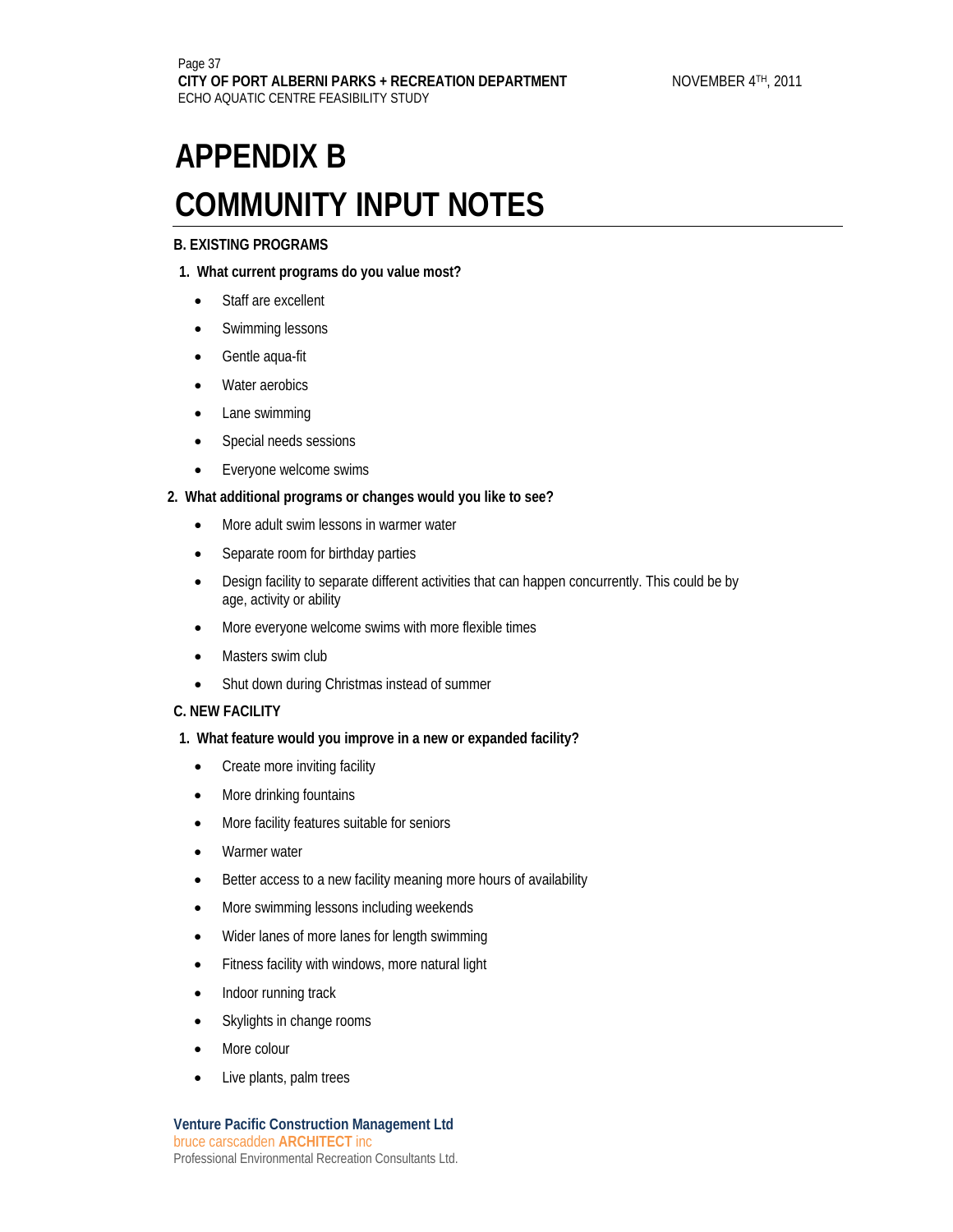- Standing wave facility, surf rider
- More facilities that are attractive to families
- Coffee shop
- Good sound system with appropriate acoustical treatment
- Windows, natural light
- Better access to pools- ramps, stairs, lifts etc.
- Pro shop for goggles, swim suits, bathing caps etc.
- Better first aid area
- Improved first aid equipment
- Better spectator viewing area
- Water slide
- Lazy river
- Zero pool depth entry
- Salt water
- Large gym with windows and air conditioning
- All purpose room adjacent to coffee shop
- Better staff room
- Climbing wall
- Total Regional District participation in project
- Consider demographics now and future in designing facility
- Create "WOW" factor in design
- Dedicated washrooms in the fitness area
- **Murals**

#### **2. Would you use outdoor pool amenities?**

- Outdoor activity pool
- Outdoor water park/play area
- Outdoor playground area
- Outdoor pool access via garage door
- **3. Is Echo Centre the preferred location for a new facility?**

Virtually all agreed that the Echo Centre location was the preferred site for a new Aquatic Centre.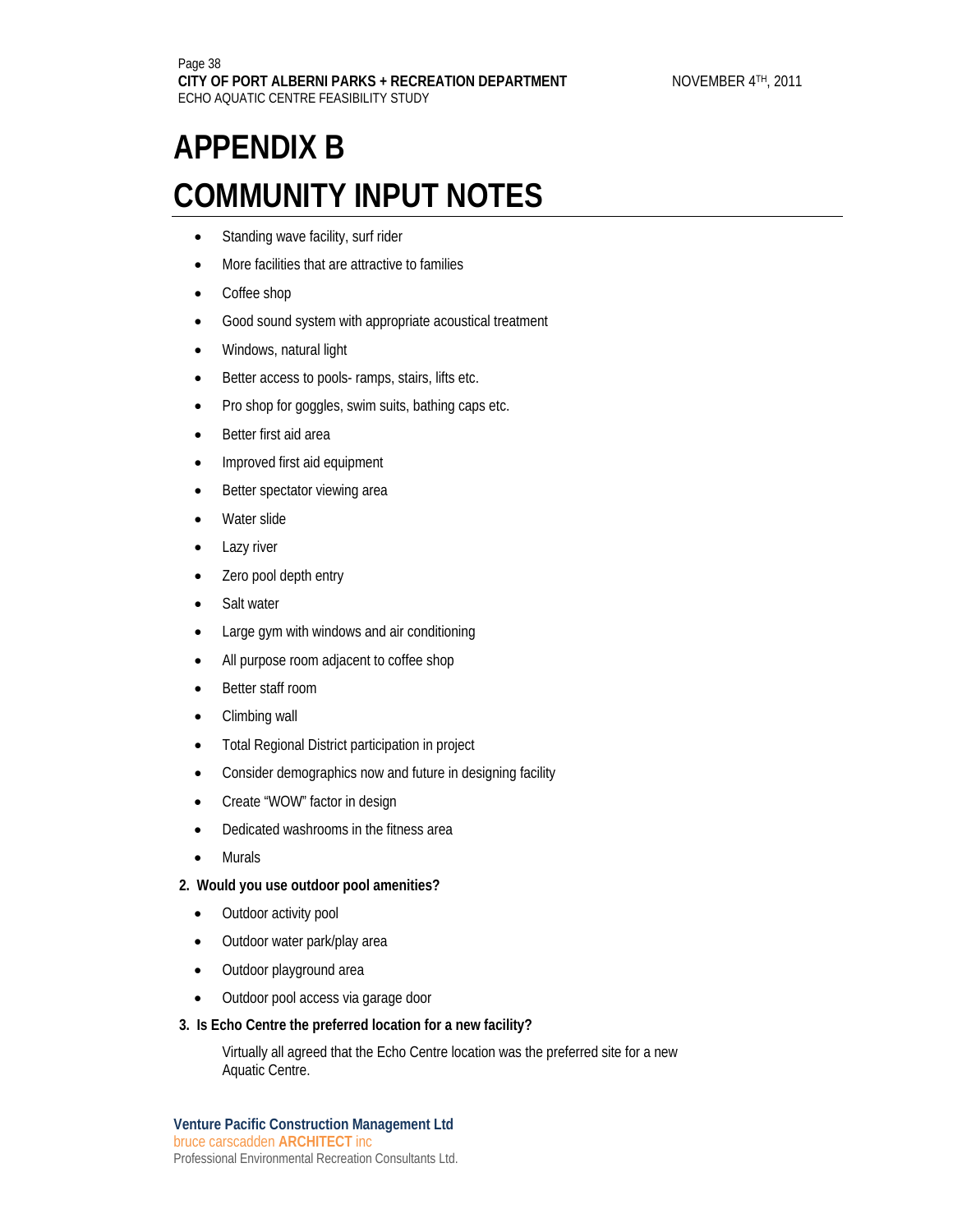#### **D. NEW PROGRAMS**

#### **1. What new programs would you like to add?**

- Kayaking
- Steam room
- Deep water programs
- Volleyball
- Water polo
- Safety training-canoe tipping, specialty training
- Gymnasium dry floor programs
- Rehabilitation programs
- Snorkeling
- Scuba diving
- Climbing wall
- Diving
- Family oriented lessons in water safety and canoeing etc.
- Pool to remain open on statutory holidays
- Facility big enough to attract swim meets
- No 50 meter pool needed
- Shut down time line?-why summer? Is there a better way to deal with shutdown? Can you shut down one pool while other is worked on and switch?
- Keep our residents in town. It is cheaper in Nanaimo and Qualicum than in Port Alberni.
- A new facility will keep people in town and spend their money in town instead of in other communities.

#### **2. Would increased outdoor water activity increase your use of the pool during the summer?**

There were comments in support of outdoor pool opportunities but no way of judging how much use that would generate.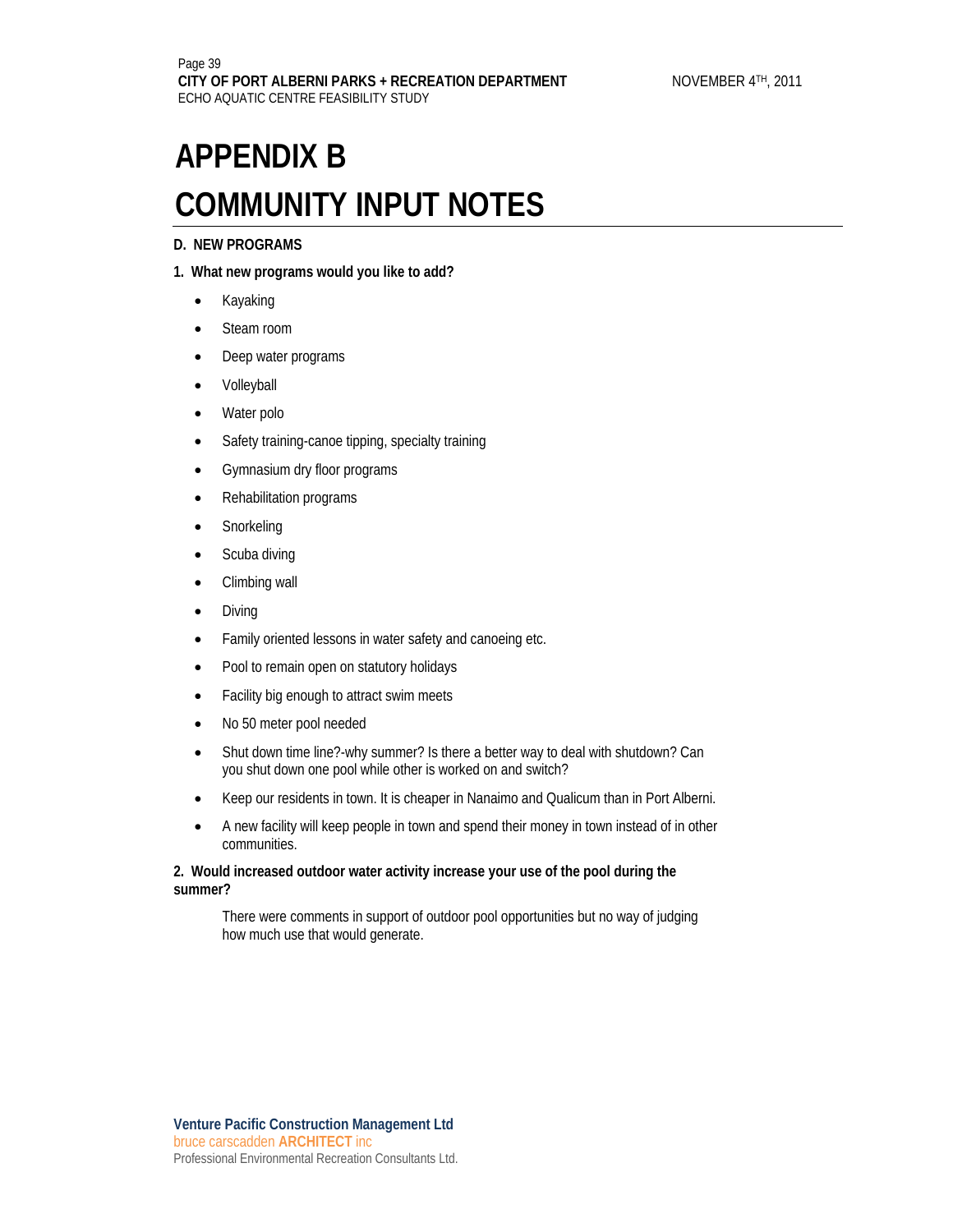*Written Submission by members of the public and organizations that could not make either Public Meeting*

**From a School District office staff member;** 

- Teachers take their students to Nanaimo on field trips for the wave pool experience
- Would like to see that money spent in Port Alberni

#### **From a user with disability issues;**

- A heated therapy pool for those with inflammatory diseases such as Rheumatoid Arthritis, Osteoarthritis, Lupus and Parkinson's Disease
- This feature is also beneficial for overweight people or those recovering from joint problems
- The lazy river concept or "Endless Pool" is a beneficial feature for people with physical challenges

#### **From Port Alberni winter club swimmer and regular lap swimmer;**

- More flexible times for length swimming
- A new pool should be at the current Echo location
- Echo pool cannot be closed during and construction
- Outdoor features would be nice but not required
- A 50 meter 8 lane pool with a movable bulkhead would be fantastic to allow 2 25 meter pools, one for lap swimming and the other for lessons etc.
- Echo pool is no worse now than when it first opened
- Change rooms need to be bigger
- Leisure pool features to attract young children must be included and the pool must be available in the summer for the youth as Sproat Lake is a long and unsafe bike ride.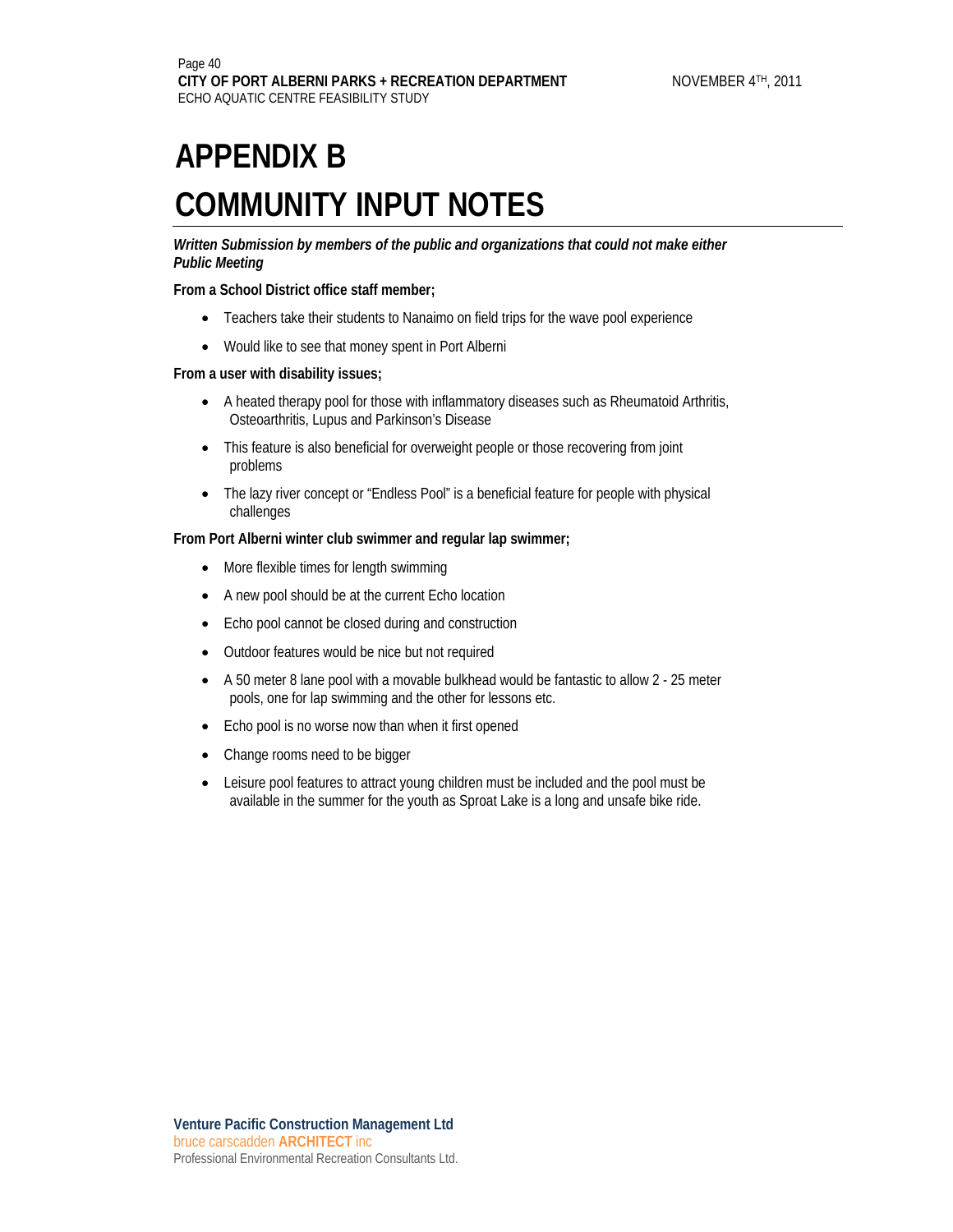**From the Alberni-Clayquot Continuing Care Society;** 

- As a parent I support for design planning to provide children and youth aquatic opportunities that currently don't exist in Port Alberni and negate the need to travel to Nanaimo with family and school for that opportunity
- As a Health Care professional I would advocate for some kind of therapy pool
- This would benefit the elderly and those recovering from injuries, surgeries and general ailments
- Has experienced the benefits that patients have derived from therapy pools including physical health, independence, increased feeling of self-worth and a greater sense of belonging.
- Many seniors currently travel to Ravensong pool for the features they offer
- Therapy pool must provide the following features
	- o Higher water temperature (90-93 C)
	- o Chest deep water
	- o Set of parallel bars and rail at side of pool
	- o Water bench
	- o Wheelchair ramp with room to maneuver the wheelchair
	- o Lift that can manage the increased weights we are now seeing with people

(140+ KG)

#### **From the Port Alberni Lawn Bowling Club;**

- The club includes 65 members between the ages of 7 and 85
- Support the idea of replacing the Echo pool

Major concern is their parking being reduced because of the new school being construction close by as well as the Frisbee golf course construction.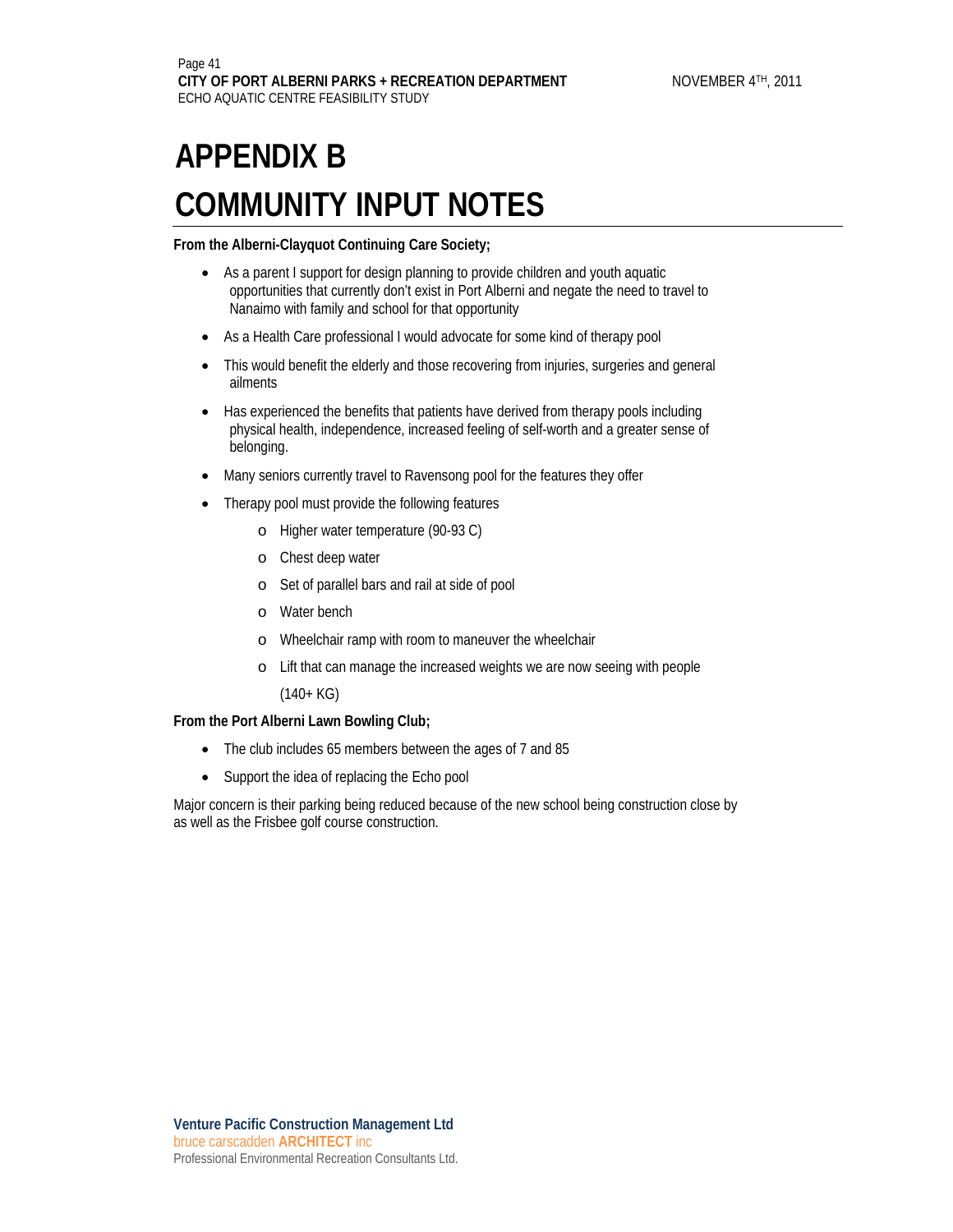#### **PORT ALBERNI PARKS AND RECREATION ECHO AQUATIC CENTRE – FEASIBILITY STUDY QUESTIONNAIRE**

#### **RESULTS OF PUBLIC MEETING DISCUSSION – JUNE 7, 2011**

#### *EXISTING POOL*

What features do you like about the existing Aquatic Centre? (PLEASE CIRCLE ALL THAT APPLY)

| 1. | <b>Existing Change Rooms</b>        |    | 17 |
|----|-------------------------------------|----|----|
| 2. | <b>Family Change Rooms</b>          |    | 35 |
| 3. | Washrooms                           |    | 19 |
| 4. | Lockers                             |    | 16 |
| 5. | Tot's pool                          | 20 |    |
| 6. | Sauna                               |    | 22 |
|    | 7. Whirlpool                        | 35 |    |
| 8. | Main pool                           | 34 |    |
| 9. | Fitness room                        |    | 24 |
|    | 10. Play amenities - rope swing etc |    | 16 |
|    | 11. Parents viewing area            |    | 24 |
|    | 12. Water quality                   |    | 21 |
|    | 13. Accessibility                   |    | 20 |
|    | 14. Parking                         | 22 |    |
|    | 15. Other                           |    | 21 |
|    |                                     |    |    |

- $\bullet$  Staff (12)
- Big lockers (2)
- "Medium" pool is needed for walking and exercises
- Improved heating system change rooms are not freezing anymore
- Clean
- Everything is functional but could use improvement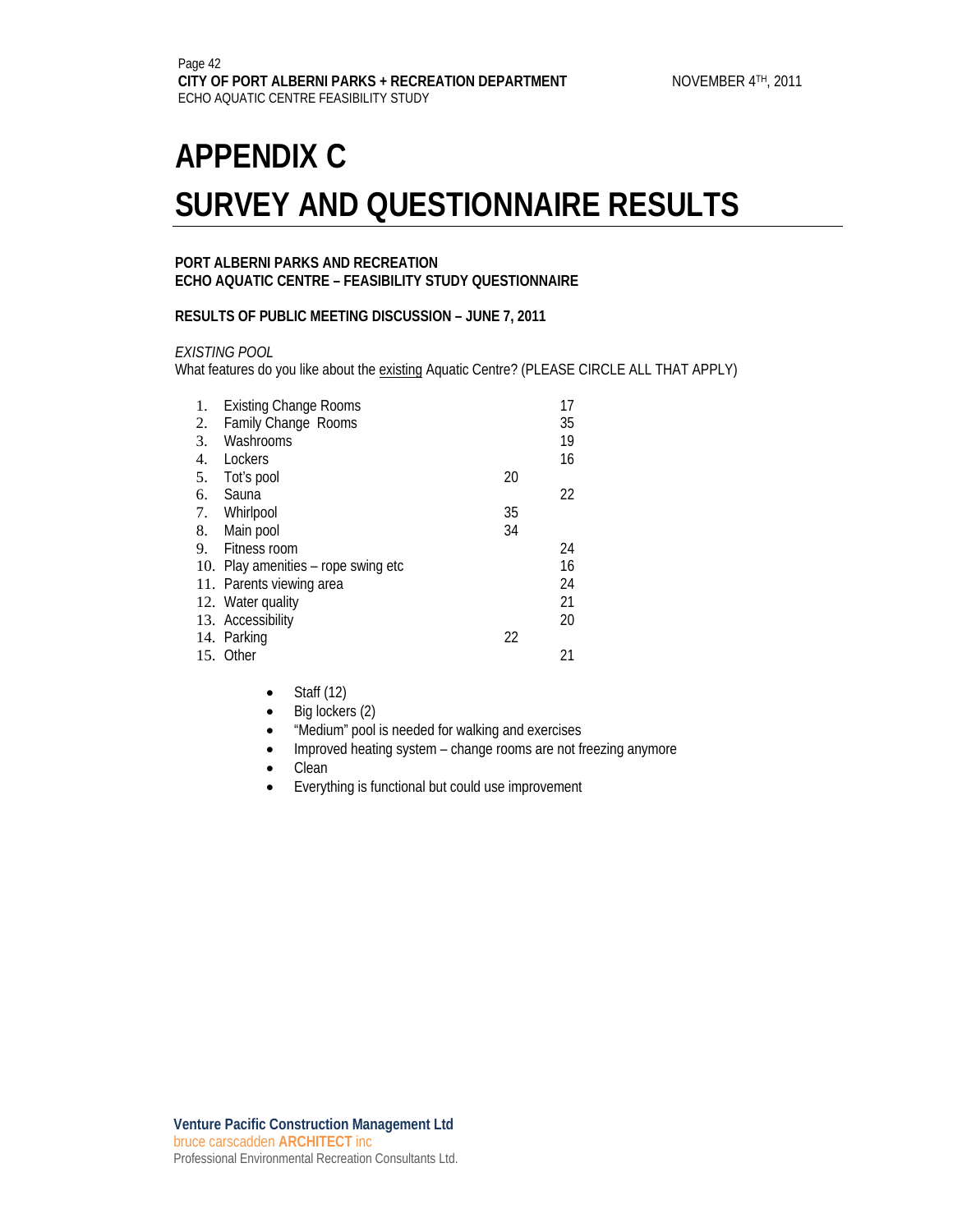What improvements would encourage you to use the facility more often?

- Already use it daily
- Better scheduling
- Improved heat / ventilation
- Cleaner pool
- Better lockers, washrooms in hot tub area and gym area
- Steam room, outdoor pool, wave pool, lazy river
- More water fitness programs and areas for children
- **Better lockers**
- More lane swim times late in the evening (i.e. 9-10)
- Reliable sound system; wireless microphone for workout instructors
- Wave pool, more family change rooms, more toys, colour, slides, kids activities
- More equipment in fitness room; private, adult hot tub
- Better maintenance in change area (doors, locks, hooks, lockers; warmer water, larger exercise room
- Play amenities should be more available decrease line-ups
- Heat / ventilation
- More public sessions (everyone welcome), deep water aqua-fit, water walking,
- Bigger pool (wider and longer); also, the water could be a little warmer
- Slides, waves
- Wider, longer lanes
- Warm leisure pool not a tots pool
- Improved, larger fitness area; more leisure features
- Walking ring around pool
- Warmer water; more showers
- Kids area bigger, shallower areas
- More kids activities and features
- 50m pool with a movable bulkhead that allows lane swimming the whole day; water slides and waves, as in Nanaimo
- More private change rooms
- More available lane times during the day
- More lanes, wider lanes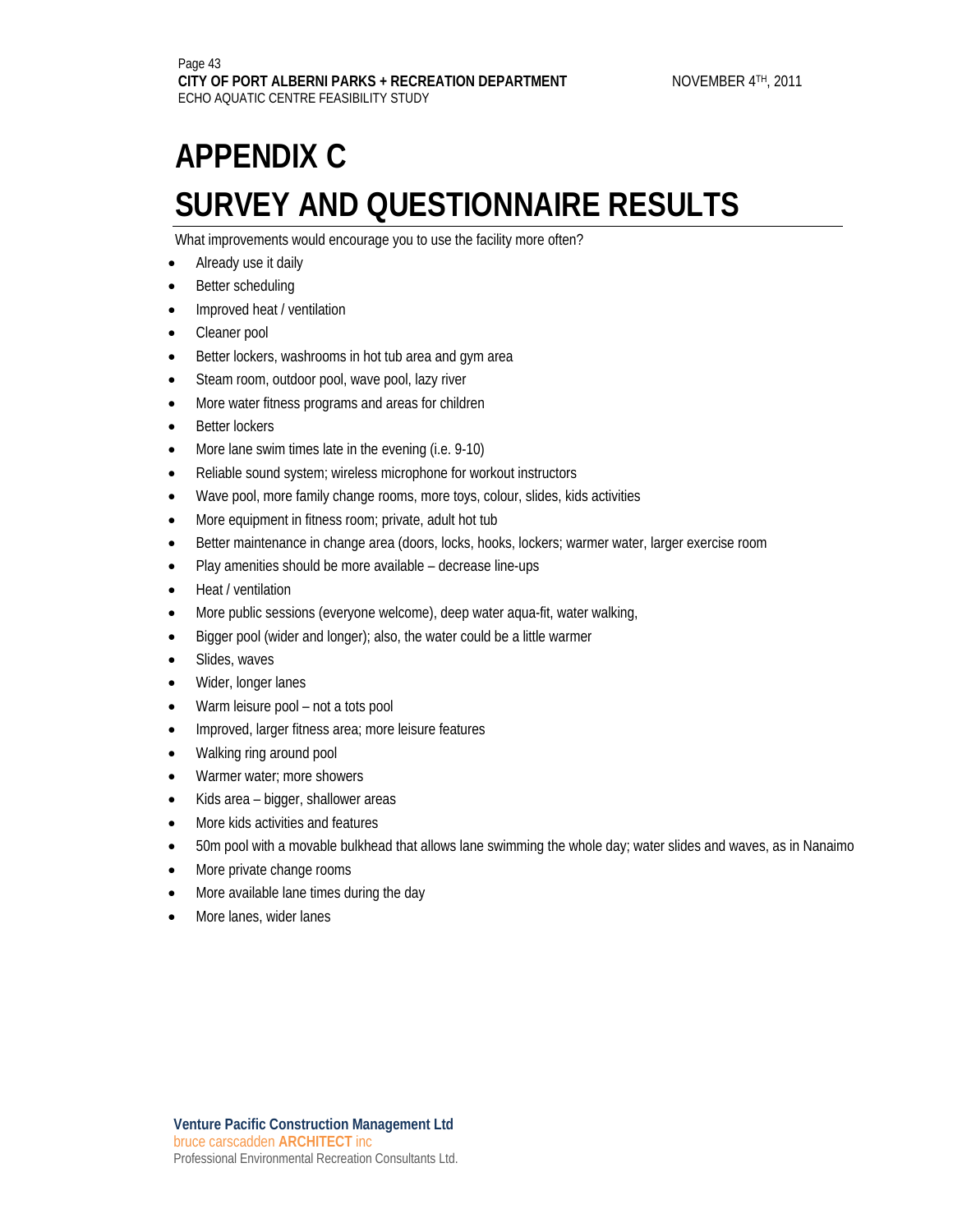What do you not like about the existing Aquatic Centre facility?

- The sound and music system
- Lockers not enough private change areas
- Not enough lanes (5)
- Not enough room in the morning
- Too many "small ones"
- Slides at pool
- Sauna
- Not enough family change rooms; more features would be fun
- Closes too early on week nights; summer shutdown
- Dark, small, poor water quality (chlorine), closed all the time
- Water temperature is sometimes too cool
- Chlorinated water
- Better than nothing it is a basic pool more things for kids would be better this is a seniors facility
- Limited number of large sized lockers; small size of fitness room
- Lockers, not enough private change areas
- Closed on stat holidays, closed early in the evening, too small
- Small; not enough swimming activities
- No huge tube slides and waves
- It is boring
- Would like a longer time in the summer during the morning lane swim
- The pool temperature for recreation swimming is too cold; Not a lot to do in terms of leisure features; limited accessibility
- It is stark and boring; lacks colour and decorations
- Cooler water: boom box for water aerobics
- Pool is often cold
- Lockers and improved lighting in women's change rooms
- Have arthritis pool is too cold; family change rooms need to be updated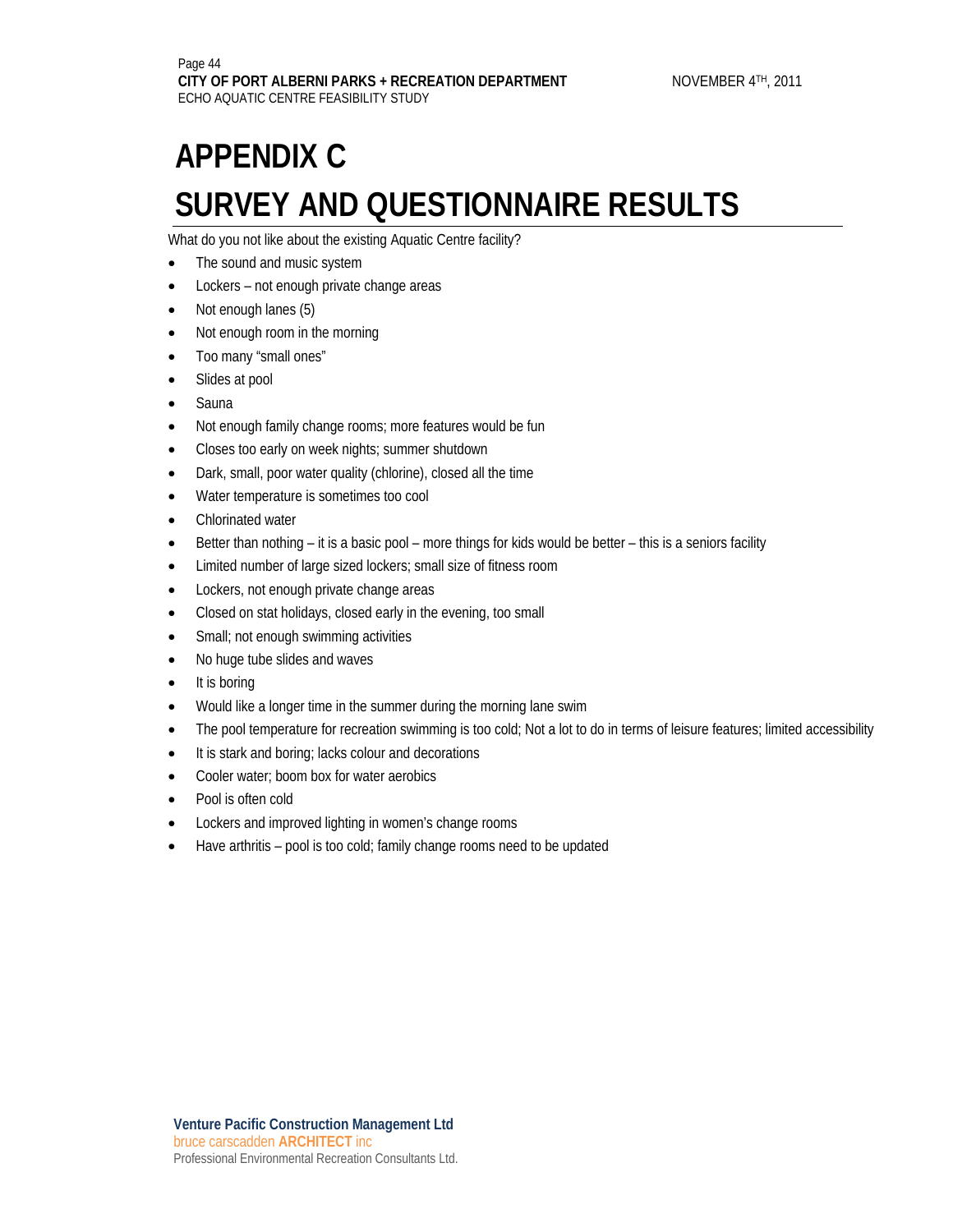Do you travel to other communities to use their pool and if so why and what features are the attraction?

(e.g. combine with shopping or other business, value for money, etc)

- Yes Family celebrations
- Yes Wave pool and slides
- Features for kids (3)
- More, different stuff and cheaper for families
- Nanaimo wave pool (14)
- No (8)
- Our family has been in recreation centres in Chilliwack and Powell River good features
- I go to the wave pool because it's cool
- Yes combine shopping with trip to pool in Nanaimo, more fun, better hours, stay as long as you want
- Nanaimo, Qualicum Beach
- Yes when grandchildren visit the water sides are river offer more excitement
- Private shower stalls, wave pool
- Nanaimo wave pool, larger pools, more pools, water slide, etc. Came from Mainland, so I'm more used to larger aquatic centres
- Yes wave pool, river, slides, waves
- Yes pool temperature in Nanaimo makes it enjoyable to stay for an extended period of time; I like the "open schedule" – my family can drop in when it's convenient; trip combines with shopping
- Travel to wave pool to enjoy water slides, waves, etc.
- Larger, warmer, cheaper entry fee
- Yes kids activities
- Yes play / wave pool; additional amenities

#### *EXISTING PROGRAMS*

What current programs do you value most? (PLEASE CIRCLE ALL THAT APPLY)

| 1. | Swimming lessons                | 15 |    |
|----|---------------------------------|----|----|
| 2. | Gentle aqua-fit                 |    | 12 |
| 3. | Water aerobics                  |    | 30 |
|    | 4. Fitness training instruction | 12 |    |
|    | 5. Lane swimming                |    | 21 |
|    | 6. Special needs                |    | 8  |
|    | 7. Tsunami Swim Club            |    | 10 |
|    | 8. Everyone welcome swims       |    |    |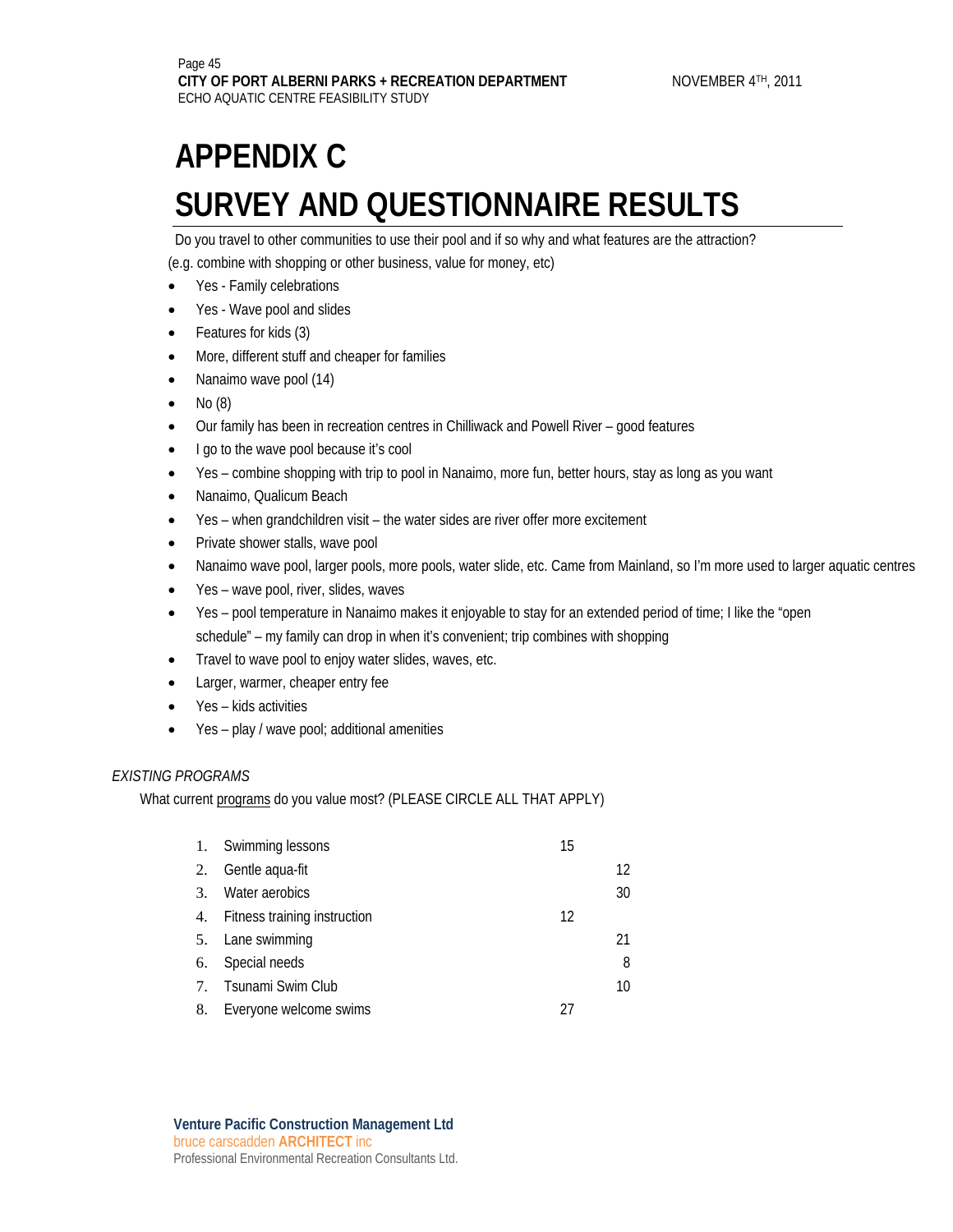#### *NEW FACILITY*

Would

What features would you improve in a new or expanded facility? (PLEASE CIRCLE ALL THAT APPLY)

| $\epsilon$ atures would you improve in a new or expanded facility: TELEASE CINCLE ALL THA |                                                                                                                                                                                      |  |  |  |
|-------------------------------------------------------------------------------------------|--------------------------------------------------------------------------------------------------------------------------------------------------------------------------------------|--|--|--|
| Additional indoor lanes                                                                   | 25                                                                                                                                                                                   |  |  |  |
| 29<br>Pool length (25 metre vs. 50 metre)                                                 |                                                                                                                                                                                      |  |  |  |
| Outdoor lanes<br>20                                                                       |                                                                                                                                                                                      |  |  |  |
| 35<br>Fitness room - weights & machines                                                   |                                                                                                                                                                                      |  |  |  |
| 35<br>Fitness area - open area for yoga, aerobics etc                                     |                                                                                                                                                                                      |  |  |  |
| Sauna<br>15                                                                               |                                                                                                                                                                                      |  |  |  |
| 7.<br>29<br>Steam room                                                                    |                                                                                                                                                                                      |  |  |  |
| 29<br>8.<br>Whirlpool                                                                     |                                                                                                                                                                                      |  |  |  |
| 24<br>Concession and pro shop services                                                    |                                                                                                                                                                                      |  |  |  |
| 37<br>Natural lighting and/or improved interior lighting<br>10.                           |                                                                                                                                                                                      |  |  |  |
| Outdoor playground and waiting area<br>11.<br>16                                          |                                                                                                                                                                                      |  |  |  |
| Improved accessibility features<br>12.                                                    |                                                                                                                                                                                      |  |  |  |
| 13.<br>Equipment storage                                                                  |                                                                                                                                                                                      |  |  |  |
| 14. Water treatment<br>30                                                                 |                                                                                                                                                                                      |  |  |  |
| 15. Adjustable floor level                                                                |                                                                                                                                                                                      |  |  |  |
| 16. Public viewing area<br>13                                                             |                                                                                                                                                                                      |  |  |  |
| 17. Leisure features<br>30                                                                |                                                                                                                                                                                      |  |  |  |
| İ.                                                                                        | 37                                                                                                                                                                                   |  |  |  |
| ii.<br>Wave pool                                                                          | 21                                                                                                                                                                                   |  |  |  |
| Tots play area (in and out of water)                                                      | 35                                                                                                                                                                                   |  |  |  |
| iv.                                                                                       | 15                                                                                                                                                                                   |  |  |  |
| Waterfalls<br>$V_{\odot}$                                                                 | 24                                                                                                                                                                                   |  |  |  |
|                                                                                           | 34                                                                                                                                                                                   |  |  |  |
|                                                                                           | 18                                                                                                                                                                                   |  |  |  |
| viii.                                                                                     | 28                                                                                                                                                                                   |  |  |  |
|                                                                                           | 29                                                                                                                                                                                   |  |  |  |
|                                                                                           | 35                                                                                                                                                                                   |  |  |  |
| Leisure features - lazy rivers, wading pool, spray park<br>1.<br>2.                       |                                                                                                                                                                                      |  |  |  |
| 31                                                                                        |                                                                                                                                                                                      |  |  |  |
| 3.<br>Summer patio and picnic area<br>33                                                  |                                                                                                                                                                                      |  |  |  |
|                                                                                           | Waterslides<br>iii.<br>Climbing walls<br>vi. Lazy rivers<br>vii. Standing waves<br>Zero depth entry<br>Family change rooms<br>ix.<br>you use outdoor pool amenities?<br>Outdoor pool |  |  |  |

Echo Centre is the preferred location for a new aquatic facility. (PLEASE CIRCLE ONE RESPONSE)

|                 | . . | . . | -<br>___ |  |
|-----------------|-----|-----|----------|--|
| AGREE           |     |     |          |  |
| <b>DISAGREE</b> |     |     |          |  |
| <b>OTHER</b>    |     |     |          |  |
|                 |     |     |          |  |

- At the very least, in the same area
- If it could be kept the same as now, if not please don't shut it down for new building
- Build new facility at old High School property
- Close to new school, athletic centre, college, hockey rinks makes sense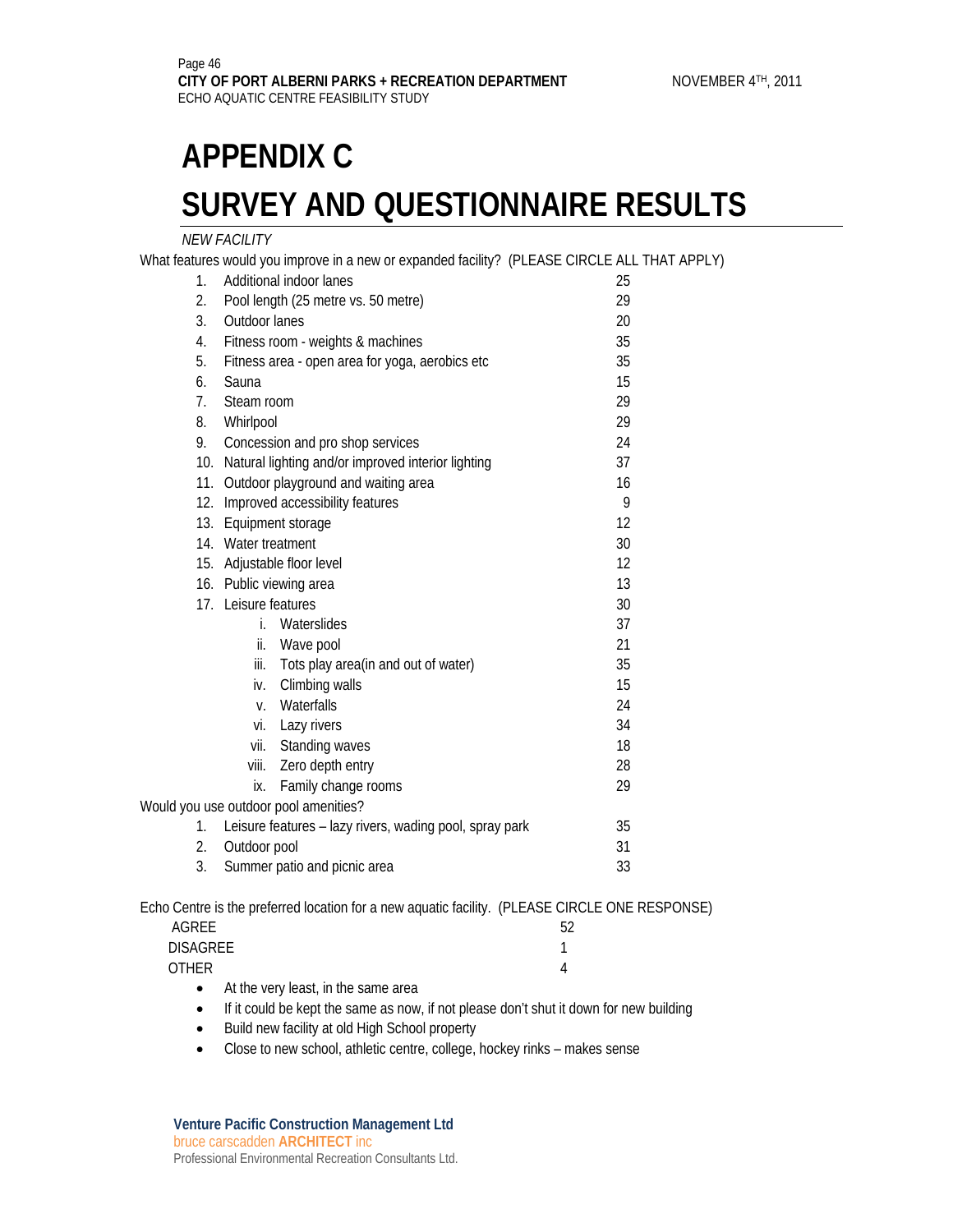#### *NEW PROGRAMS*

- 1. What new programs would you like to add?
	- Outdoor pool is very important
	- Use existing space better
	- Masters swim program
	- More water fitness programs
	- Slush deck for easier client removal when necessary
	- Rehabilitation
	- The pool's existing programs are fine as they are
	- Deep water running, like aerobics, but done on a noodle, without touching ground
	- Water polo may attract teens
	- Expanded fitness programs and facilities indoor running track
	- Outdoor pool very important
	- Fitness programs in and out of water (in water is more intense than aqua fit)
	- Masters swim program
	- More water fitness programs
	- Existing programs are fine as they are
	- I like the pool as is, as long as it stays open more of the time
	- Synchronized swimming
	- Water polo / underwater hockey
	- Fitness / workout space
	- Programs for adults and kids
	- Water slides, more play areas for kids
	- More programs for rehab population
- 2. Would increased outdoor water activity increase your use of the pool during the summer?
	- There are children and teens who don't have access to any swim areas these activities are important for them
	- Yes (17) currently have an outdoor pool at home
	- No, but if an outdoor pool was to be in the plans, adult only sessions would be a must as in indoor pool
	- Thanks for asking. We really need a new pool and better water quality. Many people do not use the pool due to skin conditions from the excessive chlorine
	- Would be good for families
	- Maybe if there were programs or games for kids and family swims
	- No, but it would for children
	- Not for my personal use
	- No but if an outdoor pool was to be part of the plan adult only sessions would be a must
	- Don't know I'm used to the current pool
	- **Definitely**
	- No I would not pay to use facility when I could go to the river or lake
	- Prefer the lake